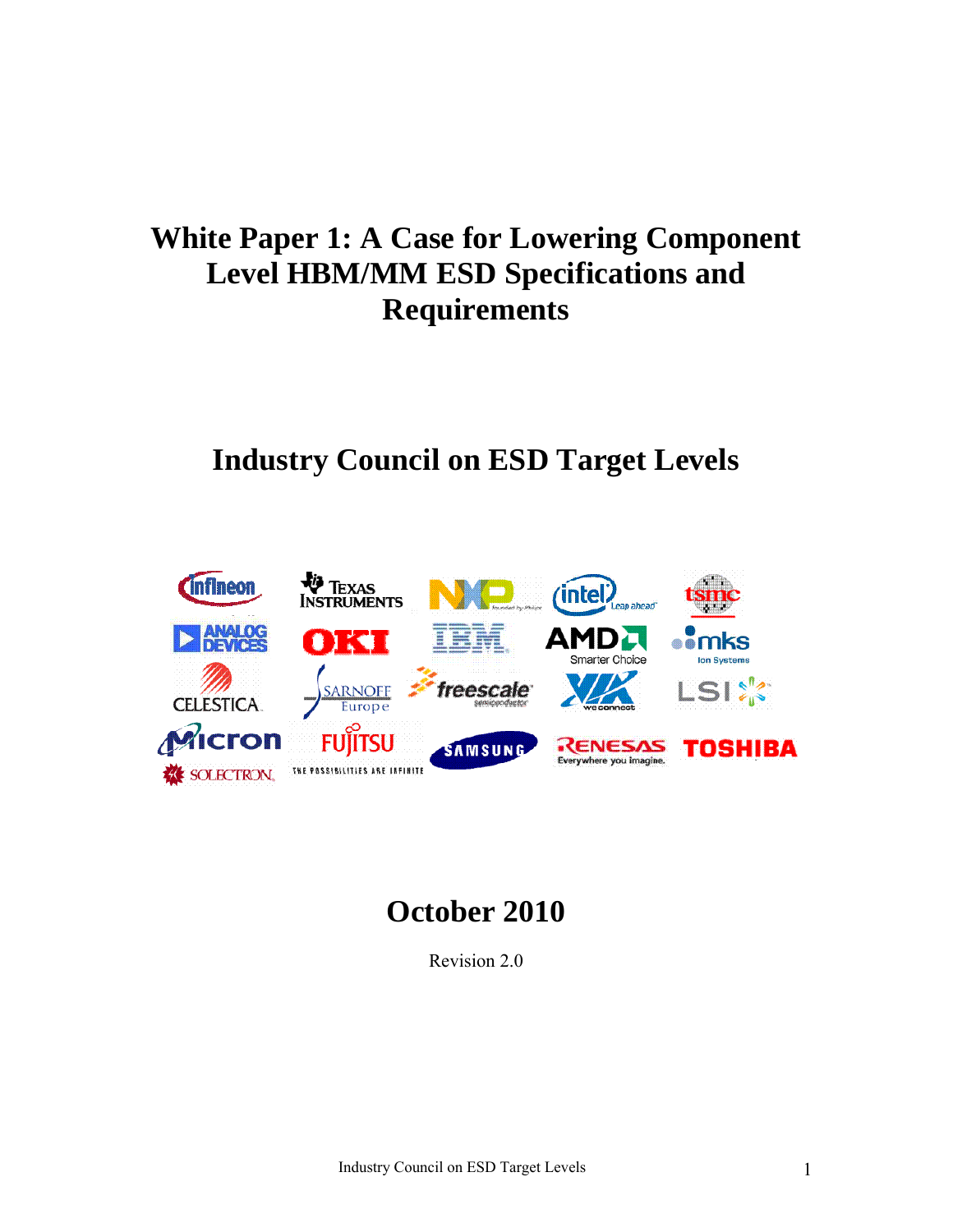### **Abstract**

For more than 20 years, IC component level ESD target levels for both HBM (2 kV) and MM (200 V) have essentially stayed constant, with no focus on data to change these levels. Today's enhanced static control methods required by OEMs do not justify these higher HBM/MM levels as data will show in this document. ESD over-design to these levels in today's latest silicon technologies is increasingly constraining silicon area as well as performance, and is leading to more frequent delays in the product innovation cycle. Based on improved static control technology, field failure rate, case study and ESD design data, collected from IC suppliers and contract manufacturers, we propose a reduction to more realistic and safe HBM/MM ESD target levels. These new levels (1 kV HBM / 30 V MM) are easily achievable with static control methods mandated by customers and with today's modern ESD design methods.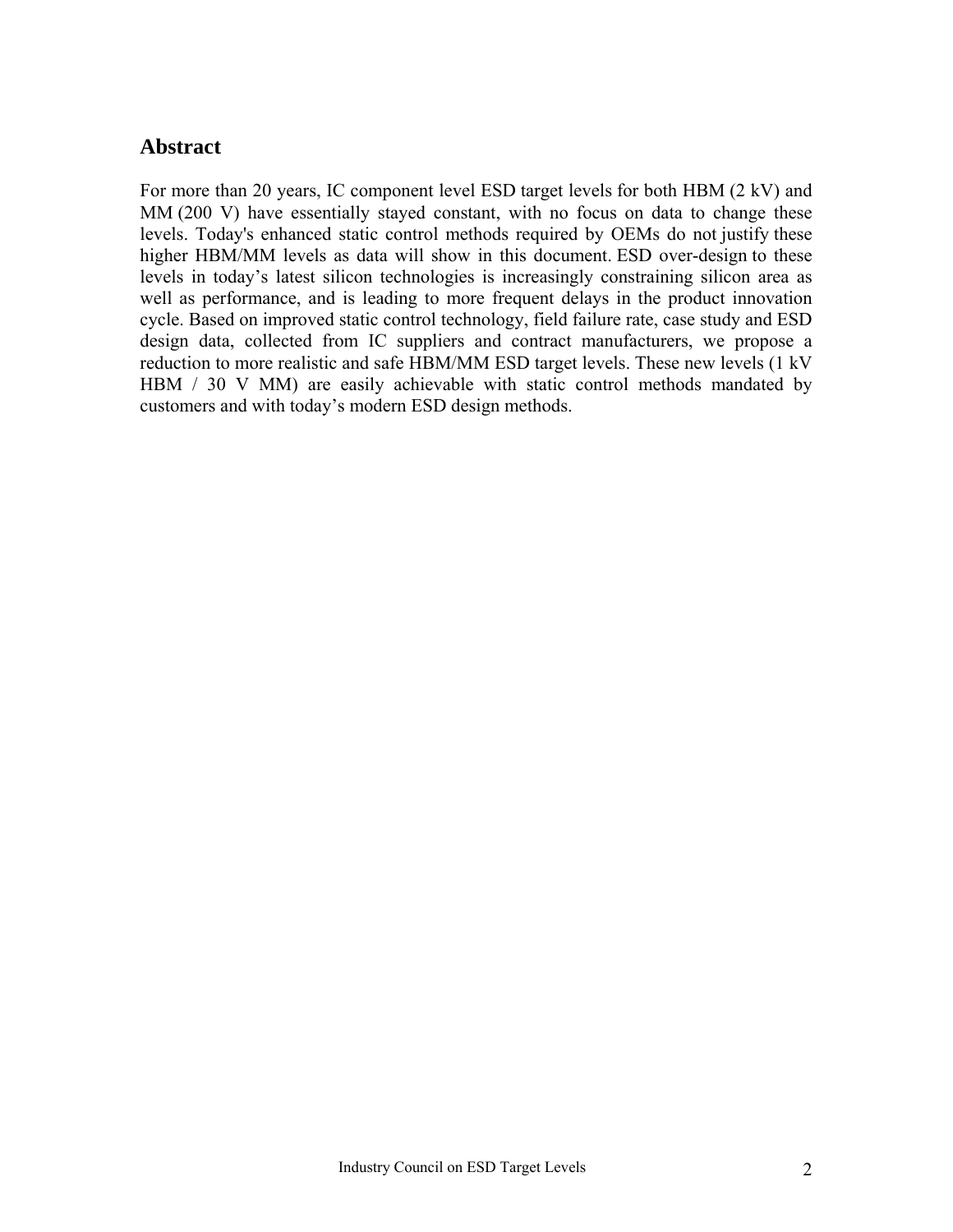### **About the Industry Council on ESD Target Levels**

The Council was initiated in 2006 after several major U.S., European, and Asian semiconductor companies joined to determine and recommend ESD target levels. The goal was to set ESD requirements on IC products for safe handling and mounting in ESD protected areas while addressing the constraints from silicon technology scaling and IC design. The Council now consists of representatives from active full member companies and numerous associate members from various support companies. The total membership represents IC suppliers, contract manufacturers (CMs), ESD tester manufacturers, ESD consultants and ESD IP companies. In terms of product shipped, the member IC manufacturing companies represent 7 of the top 10 companies, and 12 of the top 20 companies, and over 70% of the total volume of product shipped by the top 20 companies, as reported in the EE Times issue of August 6, 2007. Membership on the Industry Council is continuously growing and interested parties should contact the Chairmen.

**Colin Bolger, VIA Technologies Jon Barth, Barth Electronics Brett Carn, Intel Stephen Beebe, AMD \*Charvaka Duvvury, Chairman Leo G. Henry, ESD/TLP Consulting Texas Instruments ChanSu Kim, Samsung Yasuhiro Fukuda, OKI Engineering Alan Liang, TSMC**  Reinhold Gaertner, Infineon **David Mendez, Solectron Robert Gauthier, IBM Tom Meuse, Thermo Fisher Scientific Ron Gibson, Celestica Koen Verhaege, Sarnoff Europe Koen Verhaege, Sarnoff Europe \*Harald Gossner, Chairman Nobuyuki Wakai, Toshiba Hiroyasu Ishizuka, Renesas Satoshi Isofuku, Tokyo Electronics Trading Larry Johnson, LSI John Kinnear, IBM Tim Maloney, Intel Jim Miller, Freescale Homi Nariman, AMD Alan Righter, Analog Devices Theo Smedes, NXP Semiconductors Arnie Steinman, MKS Ion Systems Teruo Suzuki, Fujitsu Benjamin Van Camp, Sarnoff Europe** 

#### **Core Contributing Members Supporting Members (August 2007)**

**Infineon Tetsuaki Wada, Matsushita Electric Industrial** 

### **Mission Statement**

The mission of the Industry Council on ESD Target Levels is to review the ESD robustness requirements of modern IC products for allowing safe handling and mounting in an ESD protected area. While accommodating both the capability of the manufacturing sites and the constraints posed by the downscaled process technologies on practical protection designs, the Council will provide a consolidated recommendation for the future ESD target levels. The Council Members and Associates will promote these recommended targets to be adopted as company goals. Being an independent institution,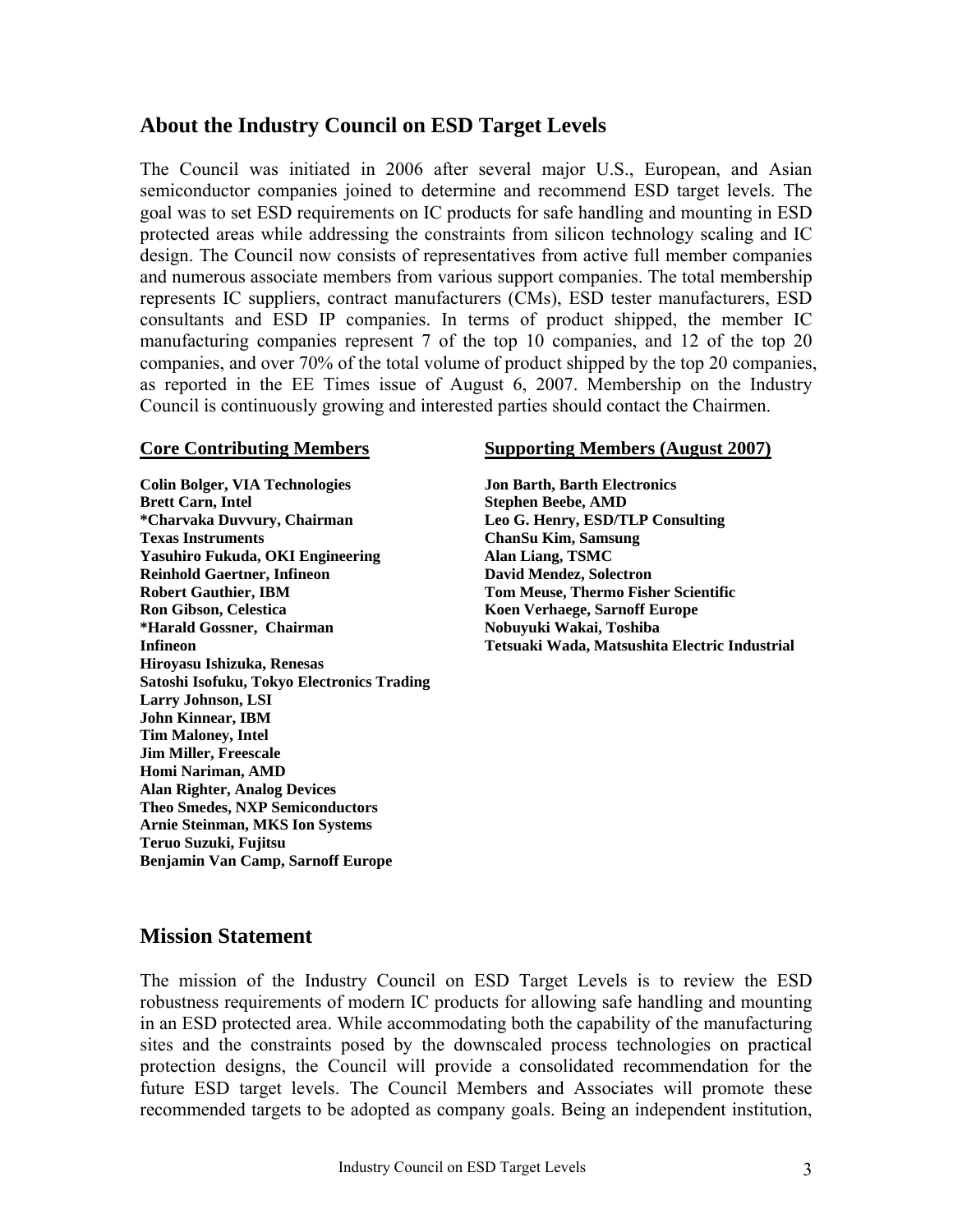the Council will present the results and supportive data to all interested standardization bodies.

### **Preface**

This document was written with the intent to provide information for quality organizations in both semiconductor companies and their customers to assess and make decisions on safe ESD level requirements. We will show through this document why realistic lowering of the ESD target levels for component level ESD is not only essential but is also urgent. The document is organized in different chapters to give as many technical details as possible to support the purpose given in the abstract. We begin the paper with an Executive Summary and chapter highlights followed by Frequently Asked Questions (FAQ) so that the reader can readily find critical information without having to scan through the whole document. Additionally, these FAQ are intended to avoid any misconceptions that commonly occur while interpreting the data and the conclusions herein. All component level ESD testing specified within this document adheres to the methods defined in the appropriate JEDEC and ESDA/ANSI specifications.

### **Disclaimers**

The Industry Council on ESD Target Levels is not affiliated with any standardization body and is not a working group sponsored by JEDEC, ESDA, JEITA, IEC, or AEC.

This document was compiled by independent ESD experts from different semiconductor supplier companies as well as contract manufacturers. The data represents information collected for numerous different products selected for the specific analysis presented here; no specific components are identified. The readers should not construe this information as evidence for unrelated field failures resulting from electrical overstress events or system level ESD incidents. The document only refers to component level ESD recommendations which should have no impact on system level ESD requirements.

The Industry Council while providing these recommendations does not assume any liability or obligations for parties adopting these recommendations.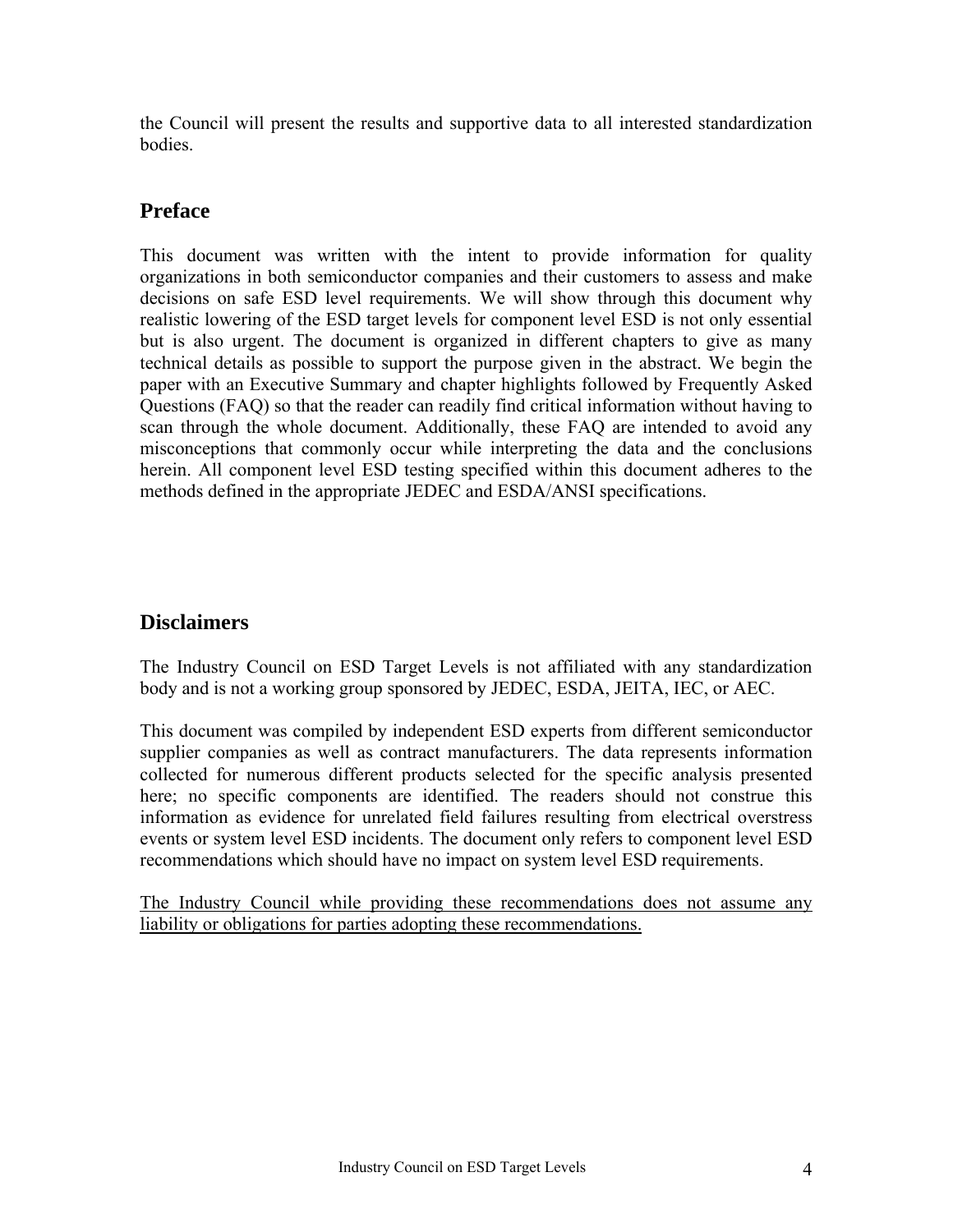### **Executive Summary**

In this summary we would like to offer an overview of the White Paper to present the most important issues and conclusions. Further details can be found in the various chapters of the document.

#### **The ESD Challenge**

#### Problem:

The current industry ESD qualification target levels for HBM and MM are unsupportable both in terms of what protection level is needed in a modern manufacturing environment, and what protection level can be practically achieved in an advanced technology IC, especially with high performance circuits. Across the industry we are today failing too many ESD qualification tests based on failures to target levels which have no bearing on real-world stress levels. These issues are having a severe and unnecessary impact on time to market and customer confidence.



# **Supplier/Customer Cost of ESD Protection**

### Data:

While the commonly accepted 2 kV HBM requirement was set more than 20 years ago, we have ample evidence showing that this is an over-specified level both in terms of the existing ESD control methods which are effective to control at <500 V (**[Chapter 2](#page-17-0)**), and the lack of any significant ESD field returns from products shipped with  $\leq 2$  kV performance (**[Chapter 4](#page-31-0)**).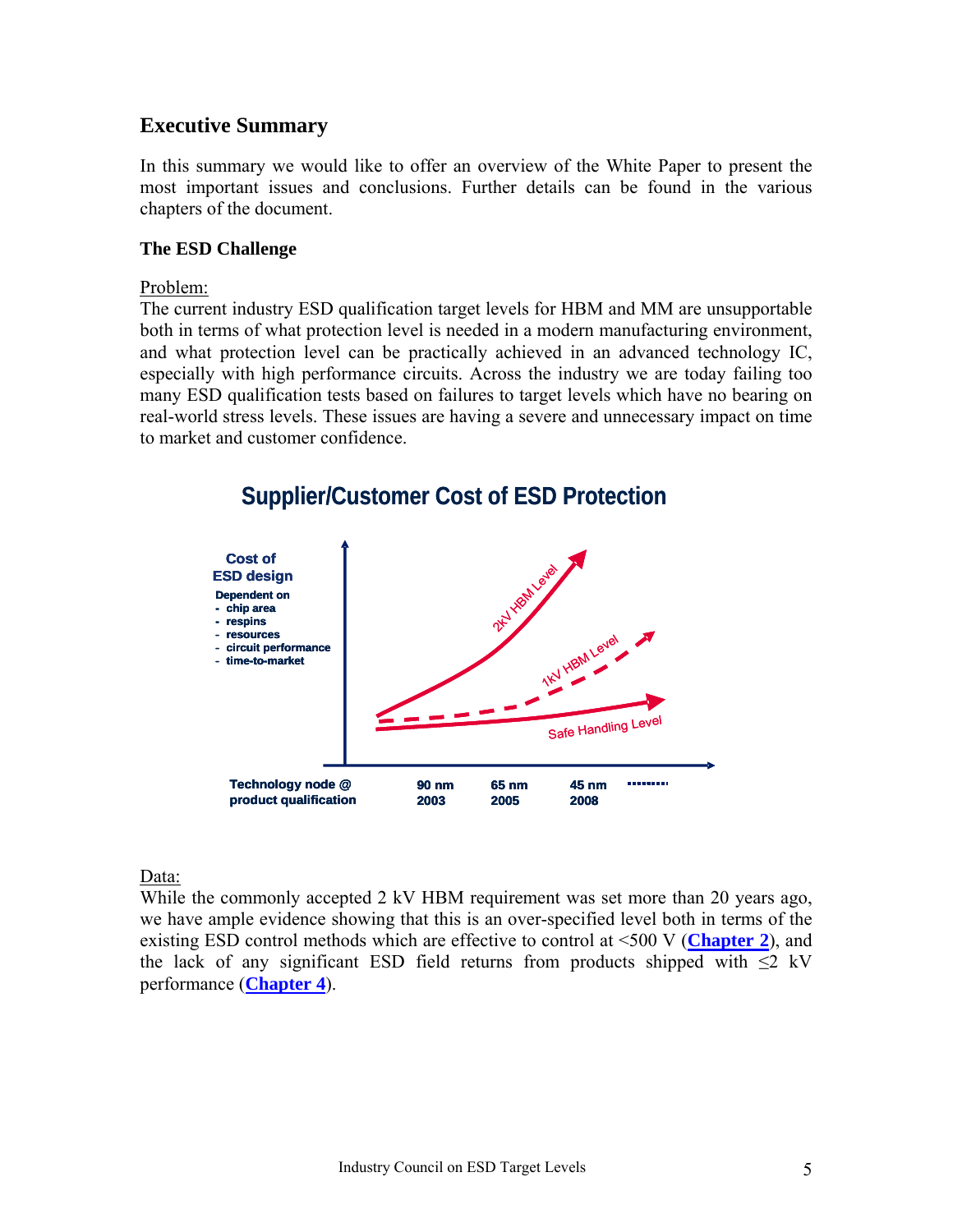### **Executive Summary (cont.)**

#### **The voltage on a person's body as they walk in a controlled manufacturing environment**





The Proposal:

We propose a reduction in HBM and MM ESD target levels to specify realistic ESD level requirements that accommodate both circuit design and safe handling and mounting in ESD protected areas.

### **Summary of ESD HBM Classification**

| <b>HBM Level</b> | <b>Classification</b>                    | <b>Comment</b>                                                                                  |
|------------------|------------------------------------------|-------------------------------------------------------------------------------------------------|
| <b>2 KV</b>      | <b>Exceeds requirement</b>               | <b>With basic ESD</b><br>control methods                                                        |
| $1$ kV           | <b>Meets requirement,</b><br>with margin | <b>With basic ESD</b><br>control methods                                                        |
| 500 V            | <b>Adequately meets</b><br>requirement   | <b>With basic ESD</b><br>control methods                                                        |
| 100 V to <500 V  | <b>Sensitive</b>                         | <b>Requires advanced</b><br><b>ESD control methods</b><br>(ANSI/ESD S20.20 or<br>IEC 61340-5-1) |

Important note: These proposed HBM levels fully ensure that more than sufficient MM robustness (> 30 V) is also maintained with basic ESD control methods.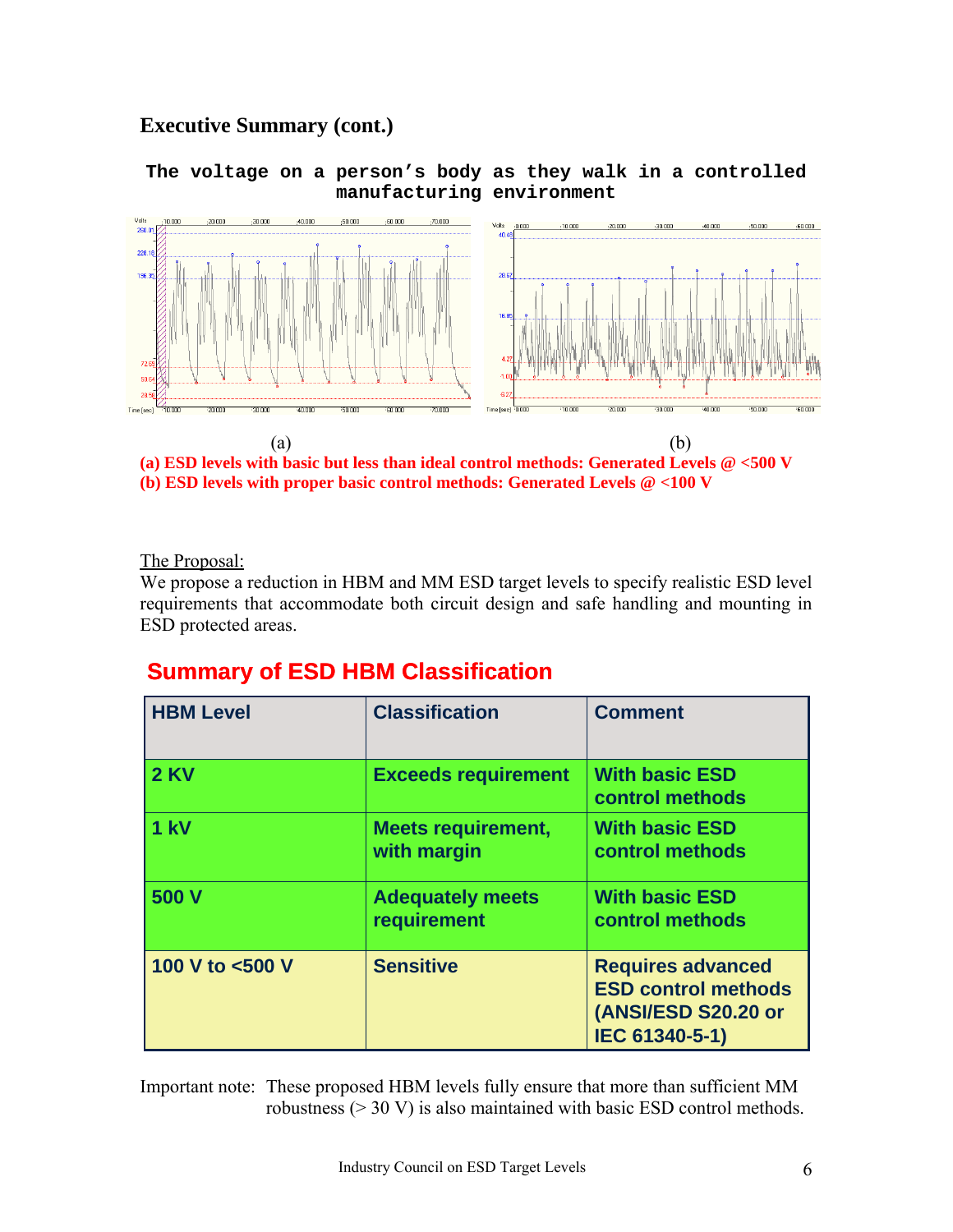## **Table of Contents**

| 11  |  |
|-----|--|
| 1.2 |  |
|     |  |
| 2.1 |  |
| 2.2 |  |
| 2.3 |  |
|     |  |
| 3.1 |  |
| 3.2 |  |
| 3.3 |  |
|     |  |
| 41  |  |
| 4.2 |  |
| 4.3 |  |
|     |  |
| 5.1 |  |
| 5.2 |  |
| 5.3 |  |
|     |  |
| 61  |  |
| 6.2 |  |
| 6.3 |  |
| 6.4 |  |
| 6.5 |  |
|     |  |
| 7.1 |  |
| 7.2 |  |
| 7.3 |  |
| 7.4 |  |
|     |  |
| 8.1 |  |
| 8.2 |  |
| 8.3 |  |
| 8.4 |  |
| 8.5 |  |
| 8.6 |  |
|     |  |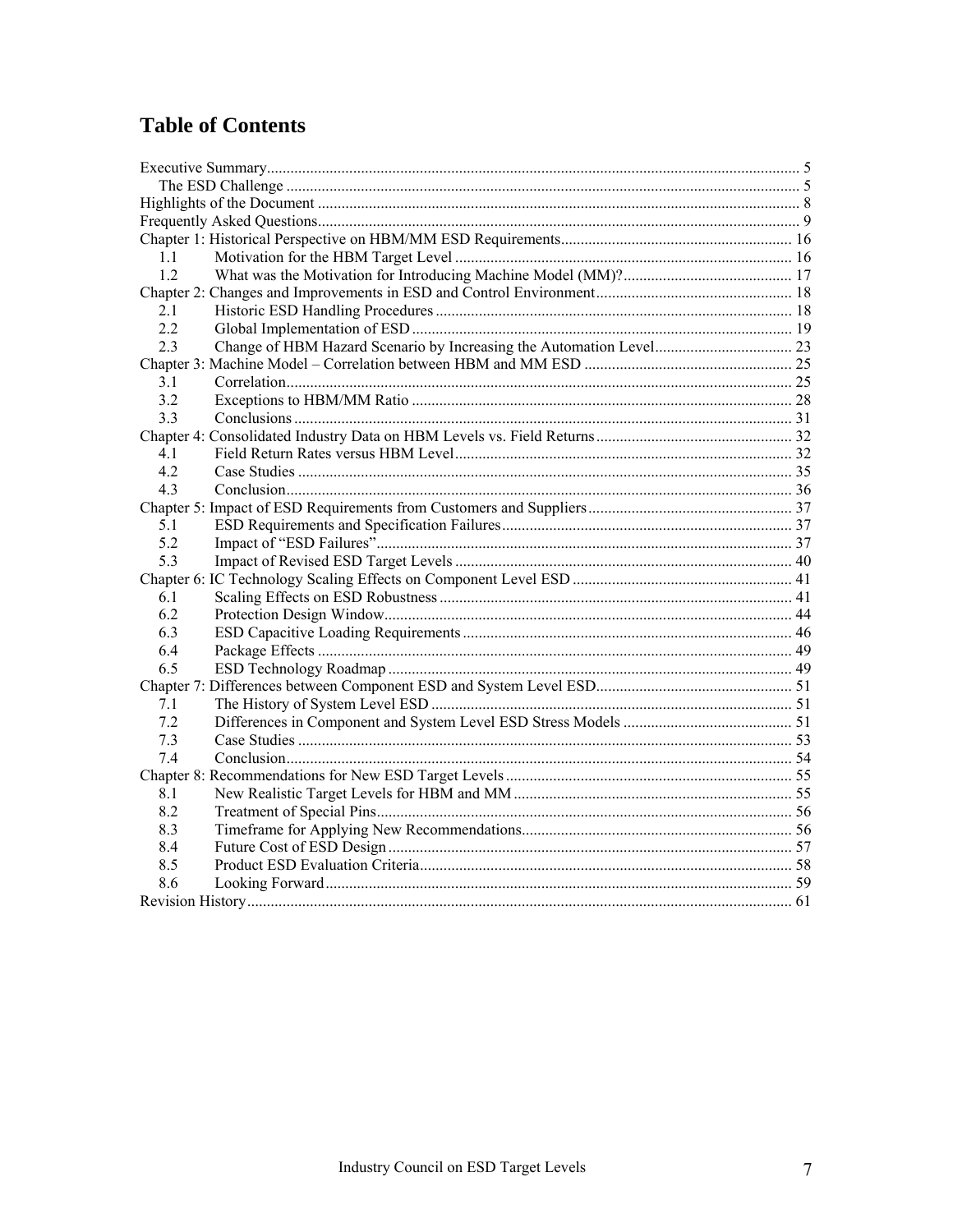### **Highlights of the Document**

[Chapter 1:](#page-15-0) The origin of both the HBM and MM specifications are presented to give a historical perspective.

[Chapter 2:](#page-17-0) The much improved ESD control methods that are in practice across the industry are described with illustration of how ESD is controlled to << 500 V HBM / 30 V MM.

[Chapter 3:](#page-24-0) The intrinsic MM performance as derived from the HBM protection levels is summarized to demonstrate that a MM evaluation is often redundant.

[Chapter 4:](#page-31-0) Consolidated data from the Industry Council members is presented to show that the field returns are independent of the HBM level for which the products are shipped, and also making the important point that 2 kV requirement is outdated.

[Chapter 5:](#page-36-0) The so called "cost" of ESD is described in terms of circuit performance, silicon respins, product delays, and unwarranted frustration for both suppliers and customers.

[Chapter 6:](#page-40-0) The continued trend of silicon technology scaling to achieve high performance circuits is having a severe impact on ESD design. These issues are presented in detail to explain why the current standard spec of 2 kV HBM through protection design would soon become impractical to impossible.

[Chapter 7:](#page-50-0) The differentiation between Component Level ESD and System Level ESD is outlined to show that reduction of the component level requirement does not have any relation to the system level reliability.

[Chapter 8:](#page-54-0) Overall recommendations and justifications for modified ESD levels are presented. An overall ESD classification for IC products recommended for immediate application is presented.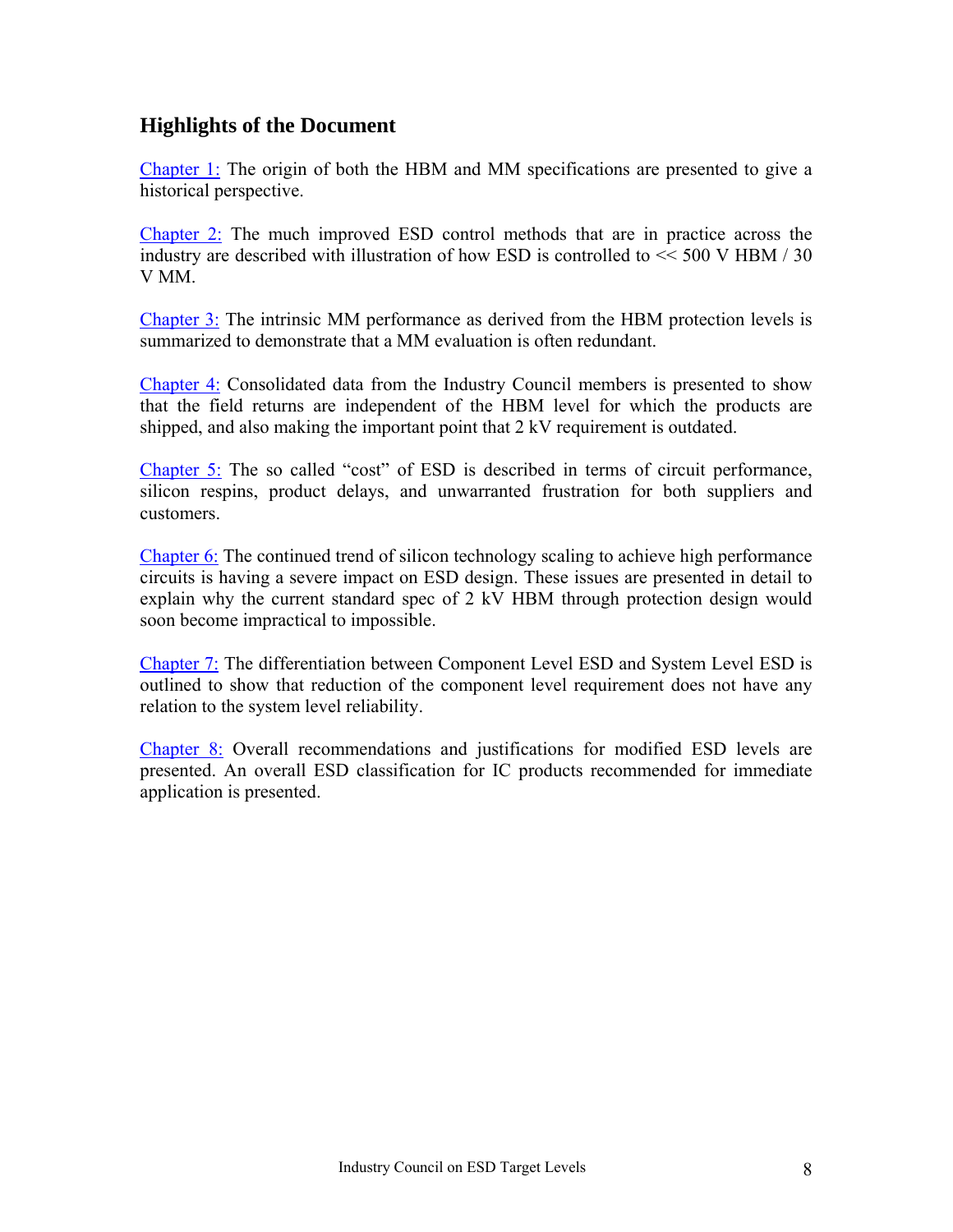### **Frequently Asked Questions**

#### Q1- Will the lowering of component ESD levels have an impact on the overall system reliability?

*This is an often misunderstood concept. There has been no proof that components with lower HBM performance have seen more system level failures. As described in [Chapter 8](#page-54-0), since the system level test applies only to external interface pins this protection design strategy is quite different. In fact, as stated in [Chapter 8](#page-54-0), the Industry Council is in agreement that system levels ESD protection, cable discharge protection and transient latchup are critical areas where future focus is needed.* 

#### Q2 - If system level ESD testing does not guarantee system level (including component) ESD performance, isn't higher target component level HBM ESD better than nothing?

*This would only give a false sense of security while again going through extensive cost of analysis and customer delays and circuit performance impact. Our data and analyses in [Chapter 4](#page-31-0) and [Chapter 8](#page-54-0) clearly show that the system level ESD and component level ESD are not related to each other while the system ESD protection depends on the pin application and requires a different strategy. This document further argues that system level ESD is clearly important and targeting focus on excess component level requirements could pull resources away from addressing and designing better system level ESD.* 

#### Q3 - Is the root cause of EOS failures related to prior ESD damage? Do devices with lower ESD levels result in more EOS failures? Do devices with lower ESD levels result in more system failures?

*This is not only an incorrect assumption, but it has persisted for many years. Whereas ESD (1 nS to 1 uS) is a subset of EOS, EOS events are much longer in time domain (microseconds to several tens of milli-seconds) and represent orders of magnitude higher thermal energy. EOS failures occur for different reasons. Several major studies in the past and within corporations have found no linkage between the two after tracking millions of products. The data presented in [Chapter 4](#page-31-0) clearly supports this by showing that the tracked field returns are independent of their respective HBM ESD level when the devices were shipped. As described in [Chapter 8](#page-54-0), the system level protection requires a different test method and a different protection strategy. We have seen case studies that showed products passing a system level ESD of 8 kV based on the IEC System Level test method that were shipped with a corresponding HBM level of 500 V or less on a few pins. These lower level HBM pins as well as the 2 kV pins all equally performed well for the IEC test in the total system. Thus, lower component level HBM ESD results do not translate into poor system level ESD performance as the failure mechanisms & protection schemes are not the same.*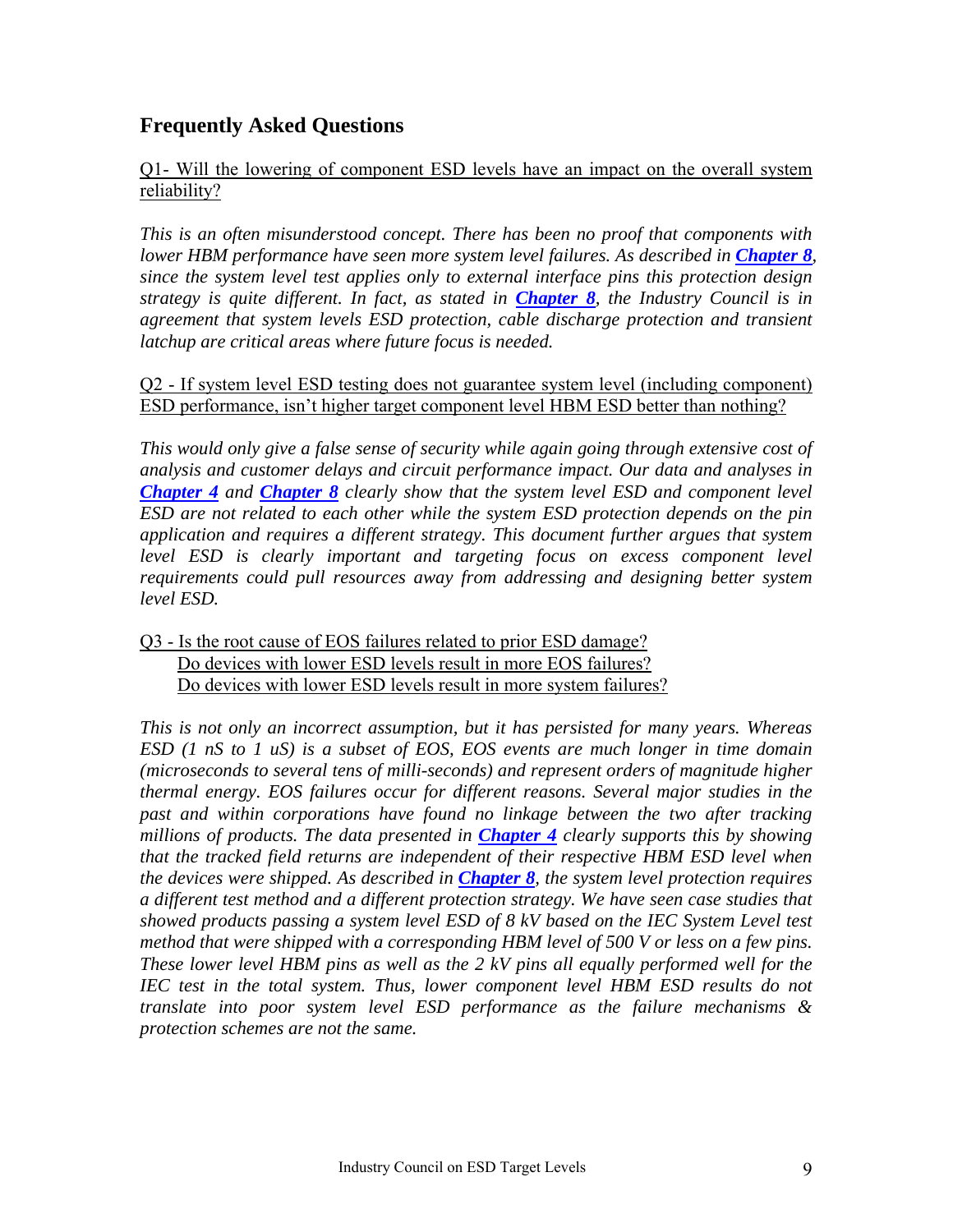Q4 - While we agree that 1 kV or 500 V HBM is adequate and safe, how would one deal with competition that uses ESD as a marketing advantage?

*Most customers who are informed, especially through this document, we hope would see that the only things that matter are consistent circuit performance to specifications and on-time product delivery. As long as the minimum required component ESD levels (as recommended here) are met, and basic ESD static control methods are in place, having a product ESD level at 1 kV, 2 kV or 4 kV does not enhance its system level ESD performance nor its susceptibility to EOS failure causes. For details on these please see [Chapter 4](#page-31-0) and [Chapter 8](#page-54-0).* 

#### Q5 - Will the modified ESD levels as recommended here shift the burden to manufacturers?

*No, manufacturers have an obligation to provide basic ESD controls. Verification of these controls in their manufacturing and handling processes are necessary no matter what ESD levels are accepted. The current ESD target levels have been over specified. The modified levels reflect what is realistic and represent no shift of burden to the customers. Basic ESD controls from Chapter 2 as well as the substantial data of Chapter 4, collected on products shipped to different manufacturing sites with no special rigorous ESD control programs, strongly support these assertions.* 

Q6 - Would basic ESD control methods be sufficient to tolerate 1 kV to 500 V HBM, or would one need special precautions?

*Basic ESD controls ensure that devices with a HBM robustness of at least 500 V can be handled safely. The details are given in [Chapter 2](#page-16-0). With advanced ESD controls, such as the ANSI ESD S20.20 and IEC 61340-5-1, even devices with a HBM robustness of 100 V can be safely handled with only a minimal incremental cost.* 

Q7 - Will all CMs be able to guarantee that there is good control to safely meet these levels?

*CMs handling electronic components typically have the expertise in basic ESD control programs. They are already generally required to provide and verify ESD control programs as a condition for doing business with their customers. As [Chapter 2](#page-17-0) describes, just the basic control methods easily ensure that devices with a HBM robustness of 500 V can be safely handled.* 

Q8 - If these proposals address only HBM and MM, does it automatically mean that the CDM level requirements are reduced as well?

*The Council has decided to first focus on HBM/MM and after collecting all the relevant data the proposals for realistic and safe levels for these models are presented. Likewise, CDM is also critical as a real world failure mode and in fact poses a more serious threat as a technology and design constraint. There has not been as much research to*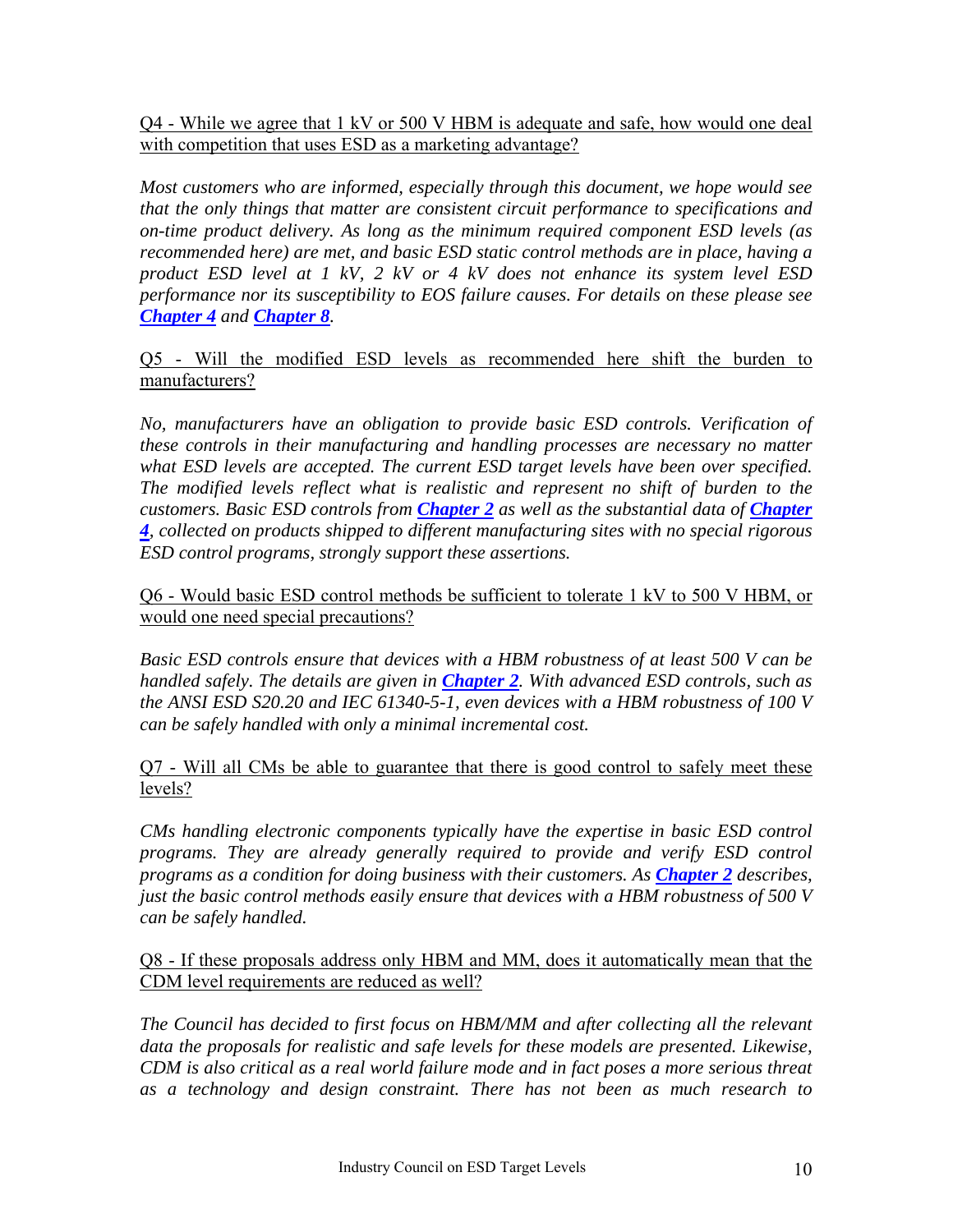*understand the real necessary CDM requirements level and how the CDM tester stress is correlated to the real world events. Also, there is much confusion in requiring a specific CDM level when it is known that the package dimensions have a significant impact on the stress level as mentioned in [Chapter 6](#page-40-0). The Council intends to study the CDM effects and collect data in order to recommend a safe and realistic level, and these studies are expected to be completed during early 2008.* 

#### Q9 - Why is the Industry Council pushing reduction of the component ESD levels now?

*It has been widely observed for almost 10 years that the current requirements, while nearly universally accepted by customers, have been over specified and that lower levels are very safe. This realization about the component level ESD is also stated in [Chapter 1](#page-15-0). As technology scaling continues and demands for even higher circuit performance prevail, it has become necessary that these specifications be reexamined and modified to realistically meet the current practices. [Chapter 6](#page-40-0) outlines the IC technology changes that necessitated the reexamination of the specifications, while [Chapter 2](#page-17-0) describes the state-of-the-art in basic ESD control methods that support a reduction of component ESD target levels. The recommendations for safe target ESD levels are given in [Chapter 7](#page-50-0).* 

Q10 - Will the automotive lines handling lower 1 kV or 500 V HBM parts require any additional care?

*Since basic control methods should apply equally effectively to all manufacturing lines the automotive products are expected to be just as safe with no additional special care. [Chapter 4](#page-31-0) illustrates this point by showing automotive versus non-automotive field return rates versus HBM robustness. However, this is not to be confused with requirements for IC pins with external interfaces that may be required to pass high ESD stress coming from the IEC System Level test. This differentiation of the component level HBM test and the IEC System Level test is discussed in [Chapter 8](#page-54-0).* 

Q11 - Some customers always insist on 200 V or 250 V MM; how is this relevant to your recommendations?

*As far as the collective Industry Council is concerned, there are no comprehensible situations where 200-250 V MM events would or should occur during product handling in an ESD controlled environment. From the data in this white paper the Council recommends a 30 V MM requirement as more than enough. We believe that 200 V is a legacy issue and has no relevance to component or system level ESD reliability, whether it is for automotive or any other type of product. This can be reviewed in more detail in Chapter 3*.

Q12 - How do we know there is enough data to convince us that the conclusions are correct?

*The Industry Council has gathered enough consolidated data to show that the current component ESD levels are over specified. The data in [Chapter 4](#page-31-0) gives ample evidence for*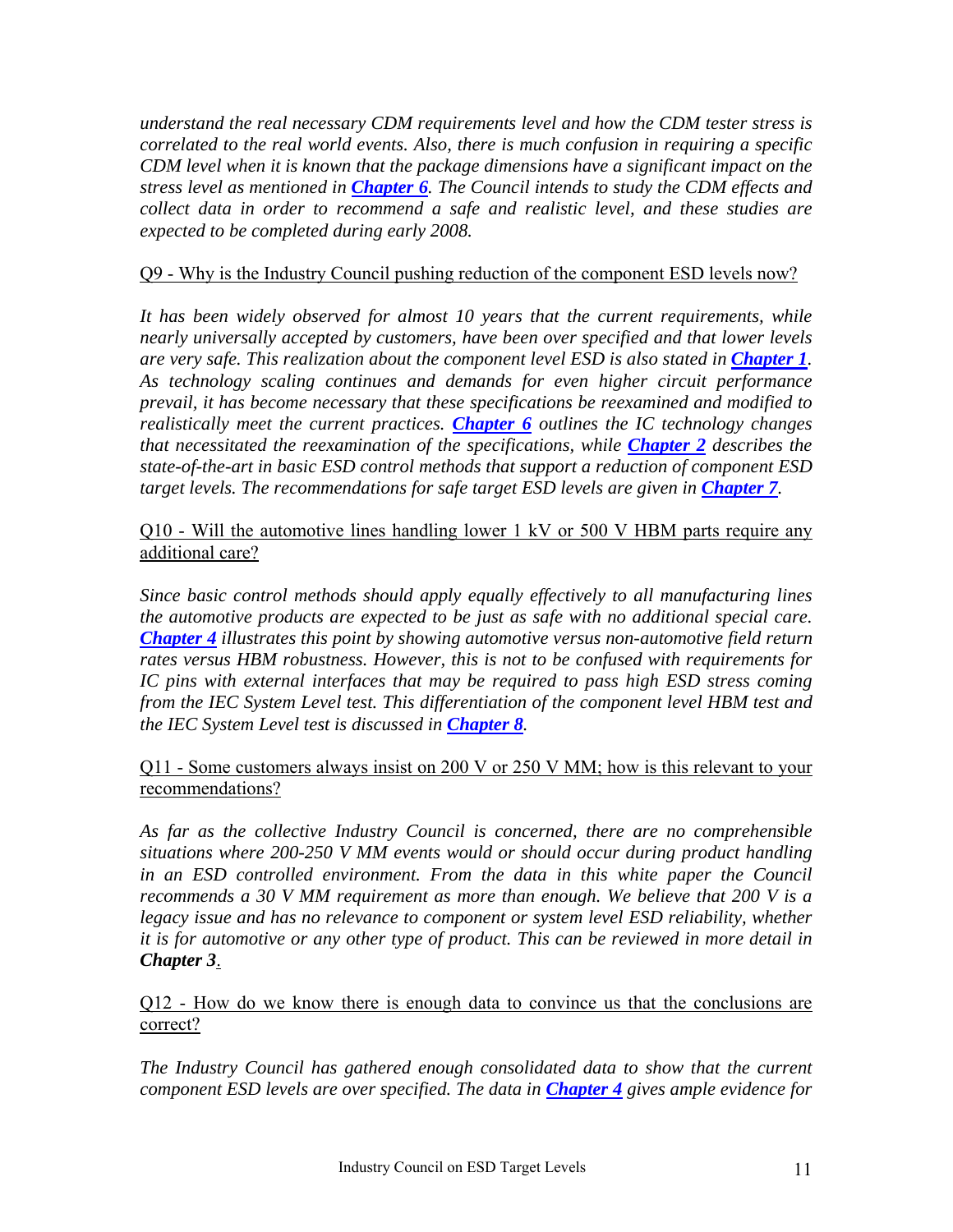*this conclusion, and the basic static control methods that are universally in practice as described in [Chapter 2](#page-17-0) gives a high level of confidence for these recommendations.* 

#### Q13 - There has been an assertion in a recent publication that the Industry Council is rushing in for modified ESD levels. Is this a valid assertion?

*No. The Council has carefully researched the topic, collecting substantially relevant failure rate data, and coordinating this data gathering with product and quality engineers in our respective companies. These engineers, focused on continuous improvement in product quality, are equally convinced that there is enough evidence from their own experience after shipping billions of parts representing a wide range of product types that the modified ESD levels (as proposed here) indeed do make sense. A sample of this data is presented in [Chapter 4](#page-31-0).* 

#### Q14 - If these new recommended levels are safe, why was this not done before?

*Both suppliers and customers have been comfortable in the past in meeting the required levels as long it was not a significant cost / schedule constraint to them. But over the last couple of years, it has become increasingly difficult to meet these current levels. An inordinate amount of time and resources as discussed in [Chapter 5](#page-36-0) is being spent to go through the complicated ESD testing for large pin count devices in an attempt to meet the target levels even if the failures had no real world consequences. However, the bottom line is that by bringing the ESD levels to more realistic levels much of the unnecessary cost of ESD design can be reduced allowing faster time to market as well as higher performance products to meet the customer needs. All of this can be attained with no impact to product reliability.* 

Q15 - If we as customers are happy with the status quo why would we want modified component ESD levels? What is in it for us?

*We are quite certain that the IC product customers will gain confidence that these modified component ESD levels are safe and reasonable. By allowing this freedom to the suppliers the customer can expect higher performance products delivered with shorter design cycles. In other words, this should be a win-win proposal. This potential impact is presented in [Chapter 5](#page-36-0).* 

Q16 - Suppliers look at products that are shipped at lower HBM levels and say that no field return failures are seen. If not all the pins are weak, how can we be sure if this type of data has any relevance?

*This is somewhat of a misunderstood concept. The data presented in <i>[Chapter 4](#page-31-0)* clearly *show that the tracked field returns are independent of their respective HBM ESD level when the devices were shipped; i.e. most the field returns are due to EOS and not due to ESD. What is interesting from the [Chapter 4](#page-31-0) data is that these failures are not often seen on the pins with the lowest HBM levels. The returns seen with EOS seem to depend more on the function of the pin on the application board.*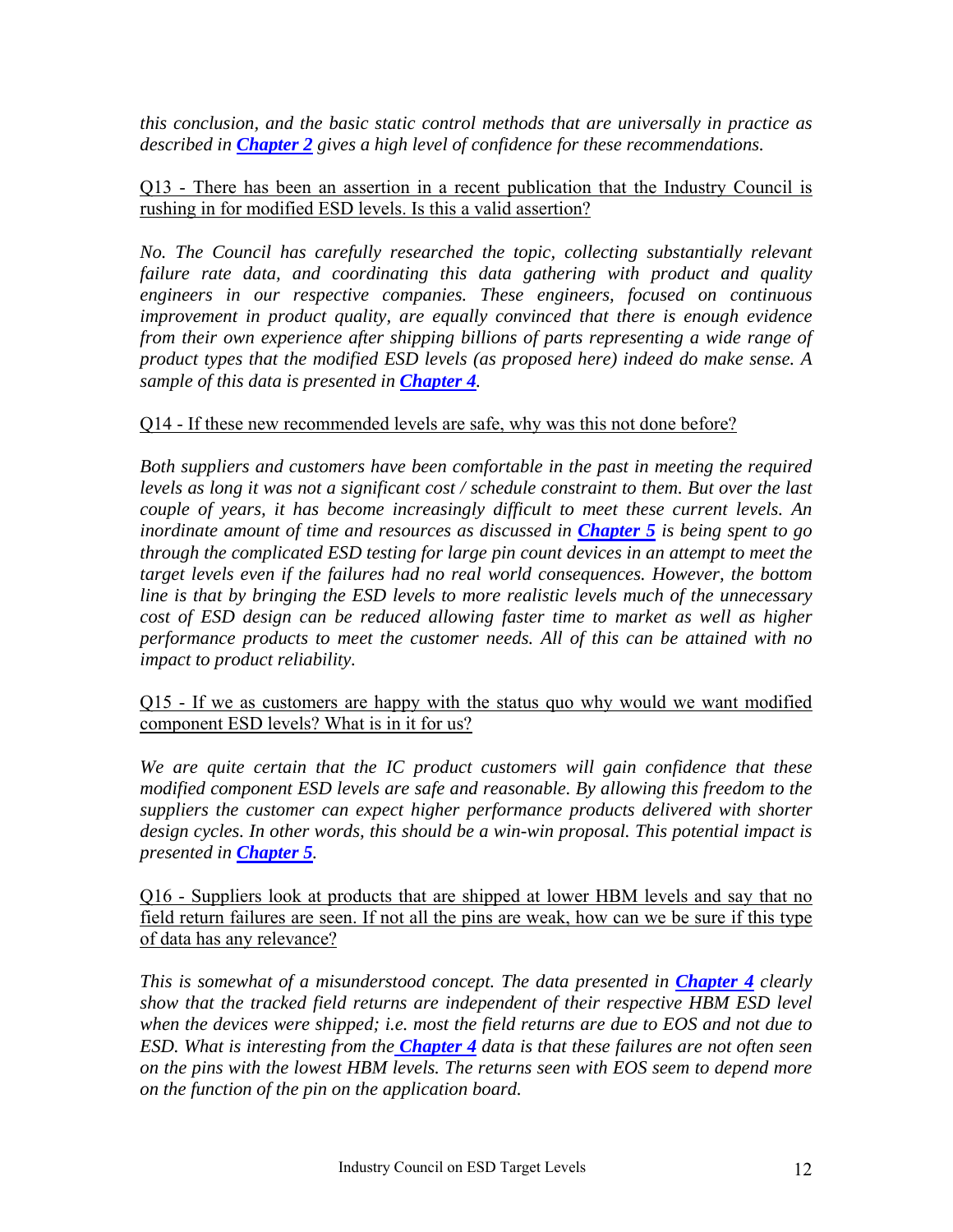Q17 - In the early 70's the 2 kV HBM level was discussed as a possible standard and by the 80's it became the widely accepted level, so why would this not be relevant anymore?

*The 2 kV HBM / 200 V MM target levels were set when not much was understood about the ESD control methods. These have improved dramatically, as discussed in [Chapter 2](#page-17-0). At the same time, the assembly methods for the IC chips have undergone major changes as well. When basic ESD control elements are installed, HBM and MM are no longer a risk for the devices in modern assembly lines.* 

Q18 - If, according to some IP suppliers, they can deliver a cheaper more efficient ESD protection methodology, would it not make sense to keep the same levels as before?

*It does not matter what type of protection device is implemented. In the end, all are limited by the same physics as outlined in [Chapter 6](#page-40-0). The "target level" is not independent of the physics. Independent of the protection device implemented, if the ESD*  target level is reduced, then the ESD layout area and impact on normal electrical *performance may be similarly reduced. The problem is then to choose the appropriate ESD target level. ESD over-design is inefficient and wasteful.* 

Q19 - Do the modified target levels apply only to technologies of 45 nm and beyond?

*There is enough data to show that products from 180 nm and above were just as safe and that the design cycles were considerably affected even more than 5 years ago. Some of this information is given in [Chapter 4](#page-31-0) and in [Chapter 5](#page-36-0). At 45 nm and 32 nm and below the problem of ESD cost will keep getting worse.* 

Q20 - Are these modified target levels only limited to CMOS, or are they independent of the silicon technology?

*IC products in all different technologies may suffer from ESD over-design. Hence there is no reason to consider only CMOS products. The data in [Chapter 4](#page-31-0) gives comprehensive information to illustrate that the same arguments apply independent of the silicon technology.* 

#### Q21 - Is the Industry Council making these recommendations to save money for the supplier?

*The concept of "ESD Cost" applies to both suppliers and customers. The suppliers go through repeated testing, debugging, and design respins to meet the existing specified ESD requirements. Both customers and suppliers go through joint meetings to understand and negotiate solutions for improvements. These efforts delay the product delivery and can also have an impact on product circuit performance. The cost curves are discussed in [Chapter 8](#page-54-0).*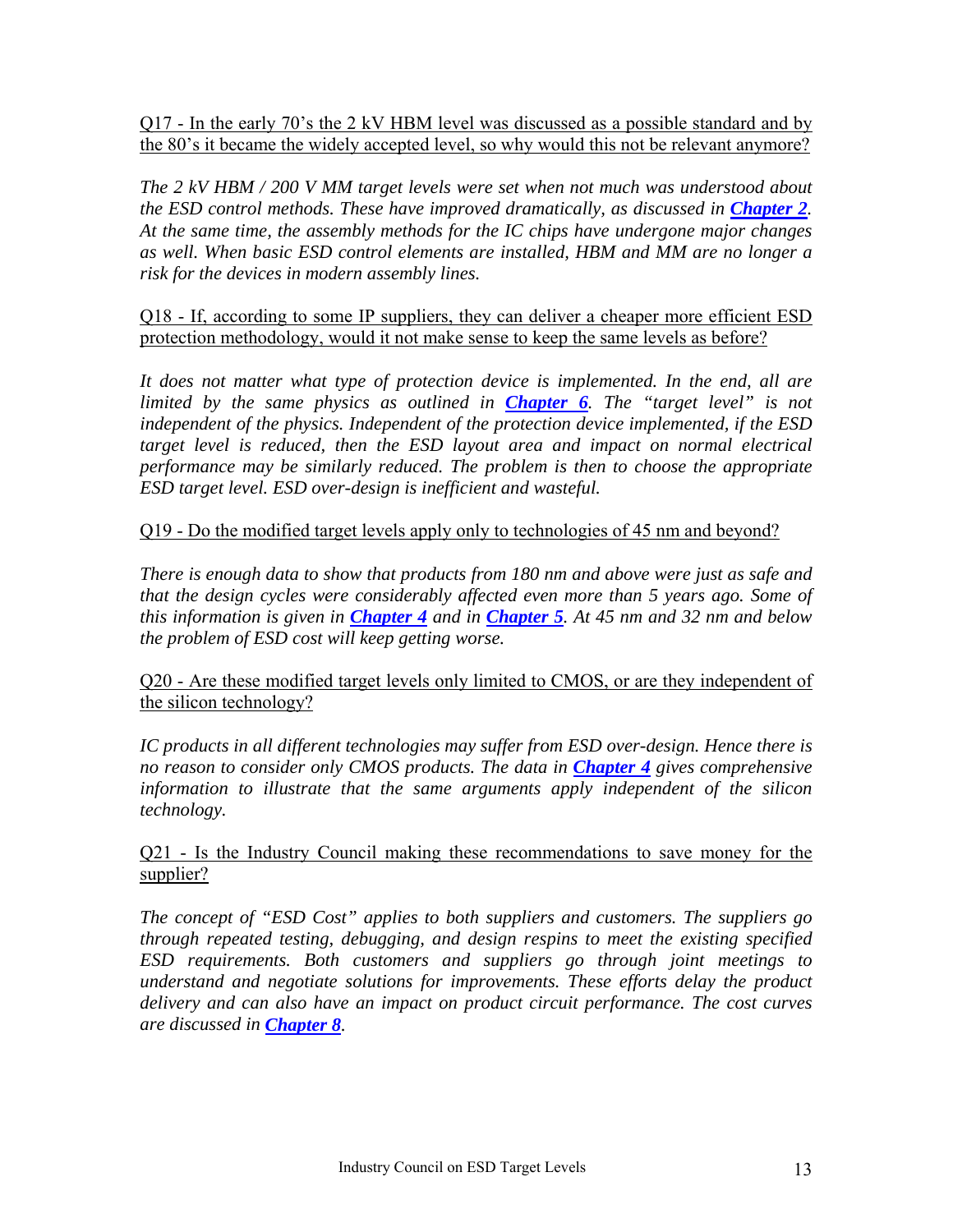Q22 - There is always a concern to some customers that the Machine Model (MM) is relatively more important and so how do these HBM modifications affect MM?

*First, with some few exceptions HBM and MM are intrinsically related. The details of this are given in [Chapter 3](#page-23-0). Second, all machines are expected to be properly grounded as part of a basic ESD control program as outlined in [Chapter 2](#page-17-0). Our experience with shipped units as reviewed in [Chapter 4](#page-31-0) has shown that lower HBM level products, and hence lower MM levels, are just as safe as 2 kV HBM level products. Thus, the necessary MM level is provided by a realistic HBM protection level.* 

Q23 - What about multiple cumulative HBM / MM ESD events which are just below the controlled ESD levels? Is there a risk at these lower levels of higher field failure rate?"

*No. There has never been any data that indicates repeated ESD events occur on the same device at any level.* 

Q24 - Given that the recommended new HBM ESD target level is 1 kV, which is half the current 2 kV HBM target level, why isn't the MM target level recommended to be initially reduced to 100 V which is half the current 200 V MM target level? Isn't the reduction to 30 V MM a little drastic given that MM data is not included in the same manner as for HBM?

*This question first assumed that 2 kV HBM and 200 V MM are uniquely related. The data in Chapter 3 clearly contradicts this. Besides, as shown in Chapter 3, 1 kV HBM mostly would correspond to 100 V MM with the worst possible rare case being 30 V. Given that 30 V is more than safe for MM, there should be no further concern.* 

 $Q25 - If the recommendations from this white paper are based on volume of products$ failing the 2 kV HBM target levels, why were these shipped in the first place? What drove the customers to accept them?

*The answer to this question is varied. In some cases the customers agreed to accept the devices based on the intention of the supplier to improve these levels at the next design cycle. But as large product volumes were shipped with the waived levels and no field returns were seen, both the customer and the supplier gained increased confidence that the 2 kV target levels are more artificial than real. Chapter 5 documents several cases where, for products that were passing 1 kV a tremendous amount of resources had to be expended to meet the 2 kV level while these same products as reported in Chapter 4 do not show any ESD returns but only insignificant unrelated EOS returns. The product and quality groups across the industry have had numerous similar experiences, and this became a driving reason for revising to more realistic ESD requirements.* 

Q26 - Does the Council propose to make further reductions over the next five years?

*The first objective of the Council is to get an industry wide acceptance for the proposed modified ESD target levels. As technologies progress even further, it is not unreasonable to expect that eventually the ESD protection responsibility will shift further away from*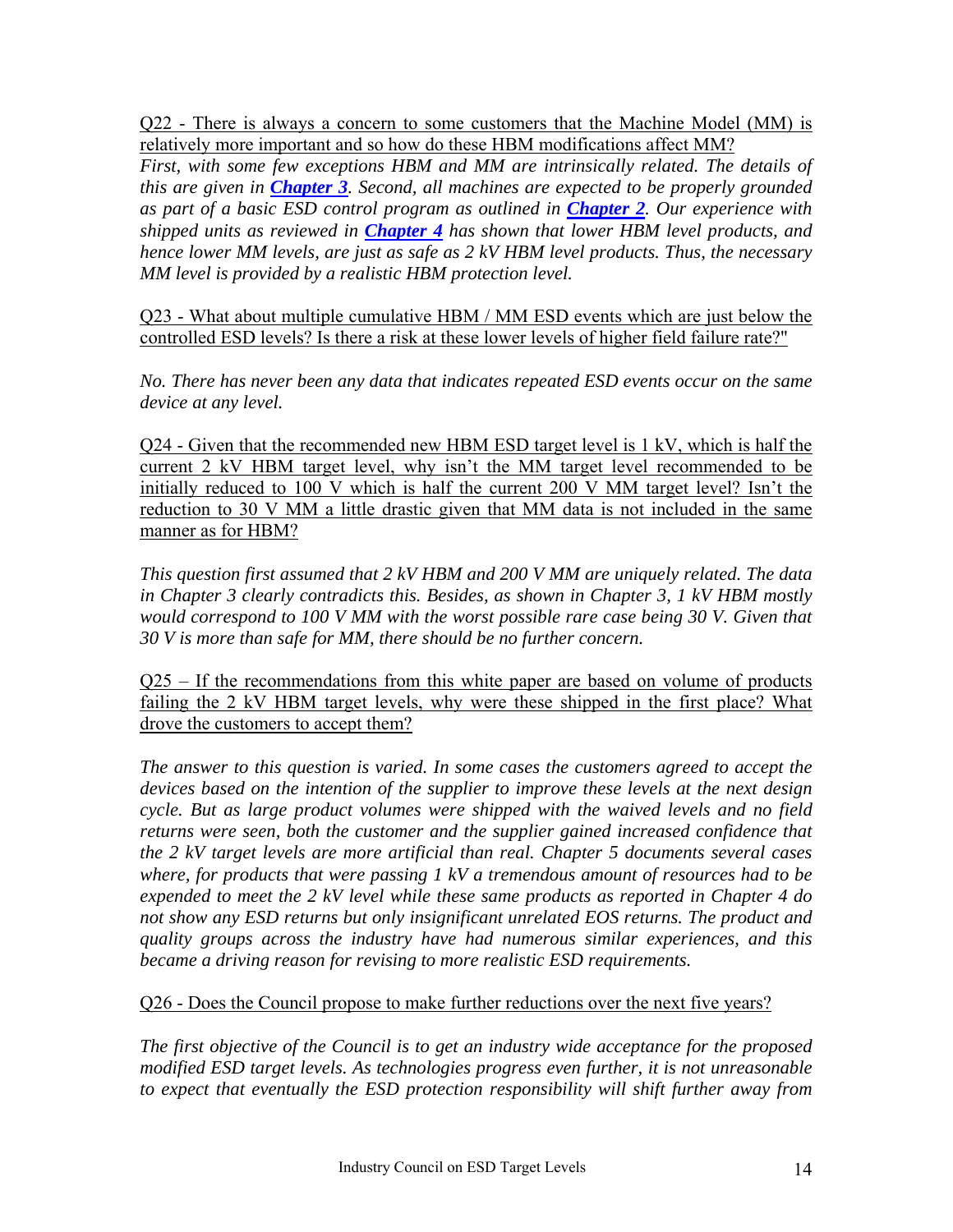*the IC designers to much better static control throughout the manufacture and application of IC devices. This also would be consistent with industry focus shifting to System Level ESD performance over the coming years.*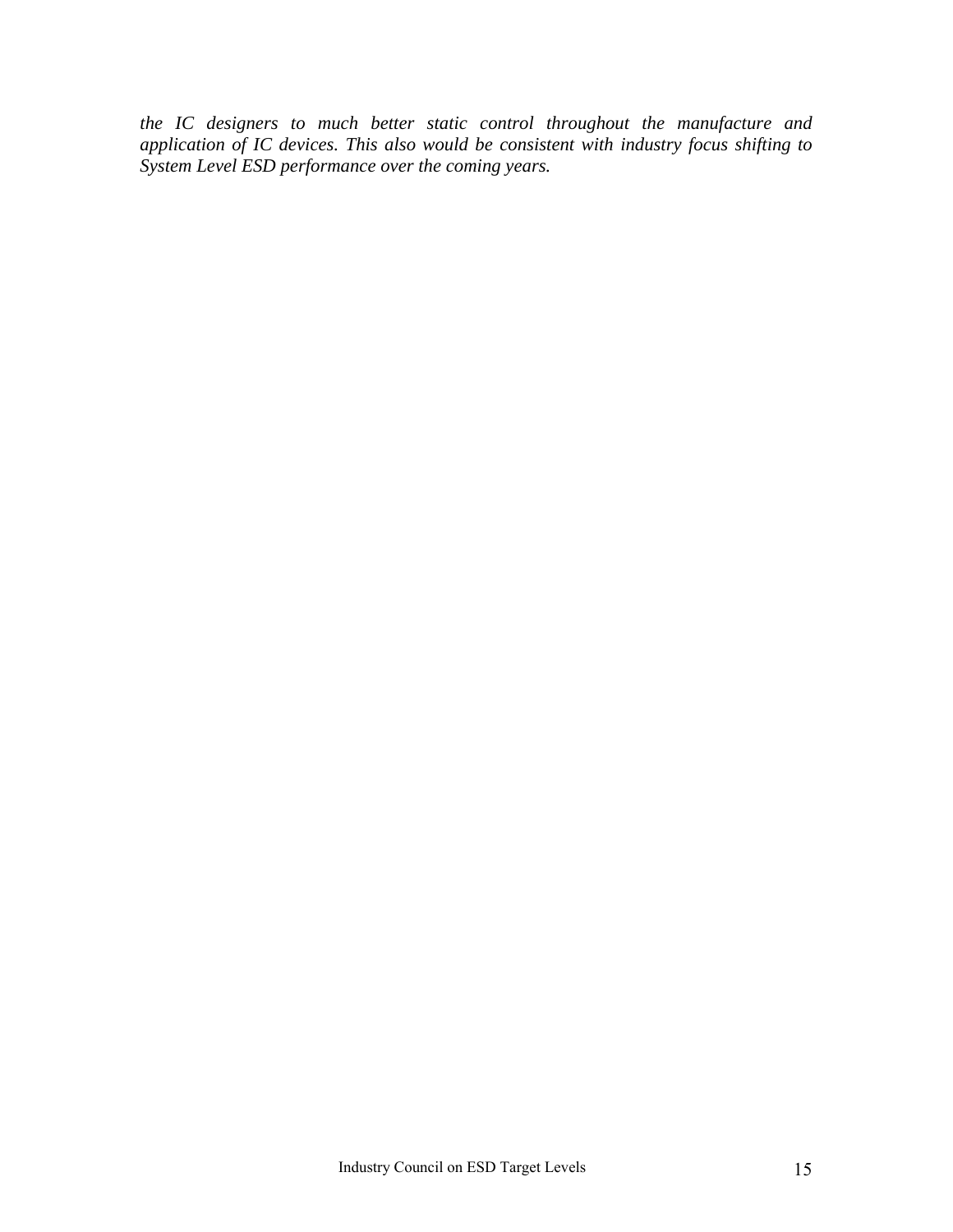### <span id="page-15-0"></span> **Chapter 1: Historical Perspective on HBM/MM ESD Requirements**

### **Tim Maloney, Intel Corporation Satoshi Isofuku, Tokyo Electronics Trading Yasuhiro Fukuda, OKI Engineering**

#### **1.1 Motivation for the HBM Target Level**

The early 1970s saw the first systematic measurements of HBM on people (e.g., H-P study) including people in moving chairs. A good summary of some of this early work on the human body model was published at the first EOS/ESD Symposium [1]. Workers in these early HBM studies found that even while wearing wrist straps, one could easily generate 1-2 kV HBM. Later in the 1970s and early 1980s, the automotive industry began instituting ESD pass levels, with Ford adopting the MM and 200 V, GM and Chrysler more focused on the HBM, and Chrysler specifying 2 kV HBM minimum after lengthy consideration of even higher voltages. Meanwhile, RCA TV division settled on 2 kV HBM and a specially devised "Kinescope" test model, but no one accepted the latter [2].

Following these kinds of requirements from customers, by the mid-1980s, semiconductor companies began to set internal HBM standards for components, and the 2 kV HBM specification became most common among them. Even at that time, CDM was recognized as a major cause of device failure, not necessarily predicted with HBM testing, so design turnaround from CDM testing was also sought.

Most of this early HBM testing was with various testers that were aligned with HBM as described by Mil Spec 883C, Method 3015.X. Workers who were active in the greatest improvements in that spec in the 1980s will remember 3015.4 through 3015.7 (the last being in 1989) in particular, where major changes in the waveform standard followed studies showing that the testers aligned to the earlier versions of 3015 produced widely differing failure voltages in semiconductor devices [3, 4]. Only after a short-circuit current waveform spec was introduced were the internal tester parasitics brought under control to an extent that allowed some consistency among testers aligned to 3015. All the while, 2 kV remained as a convenient target for a "passing" voltage. When the HBM test reached Method 3015.7 (1989), the tester waveforms were much improved, but at that point the US Military stopped revising the spec and further HBM spec development passed on to standards committees at the ESD Association and JEDEC.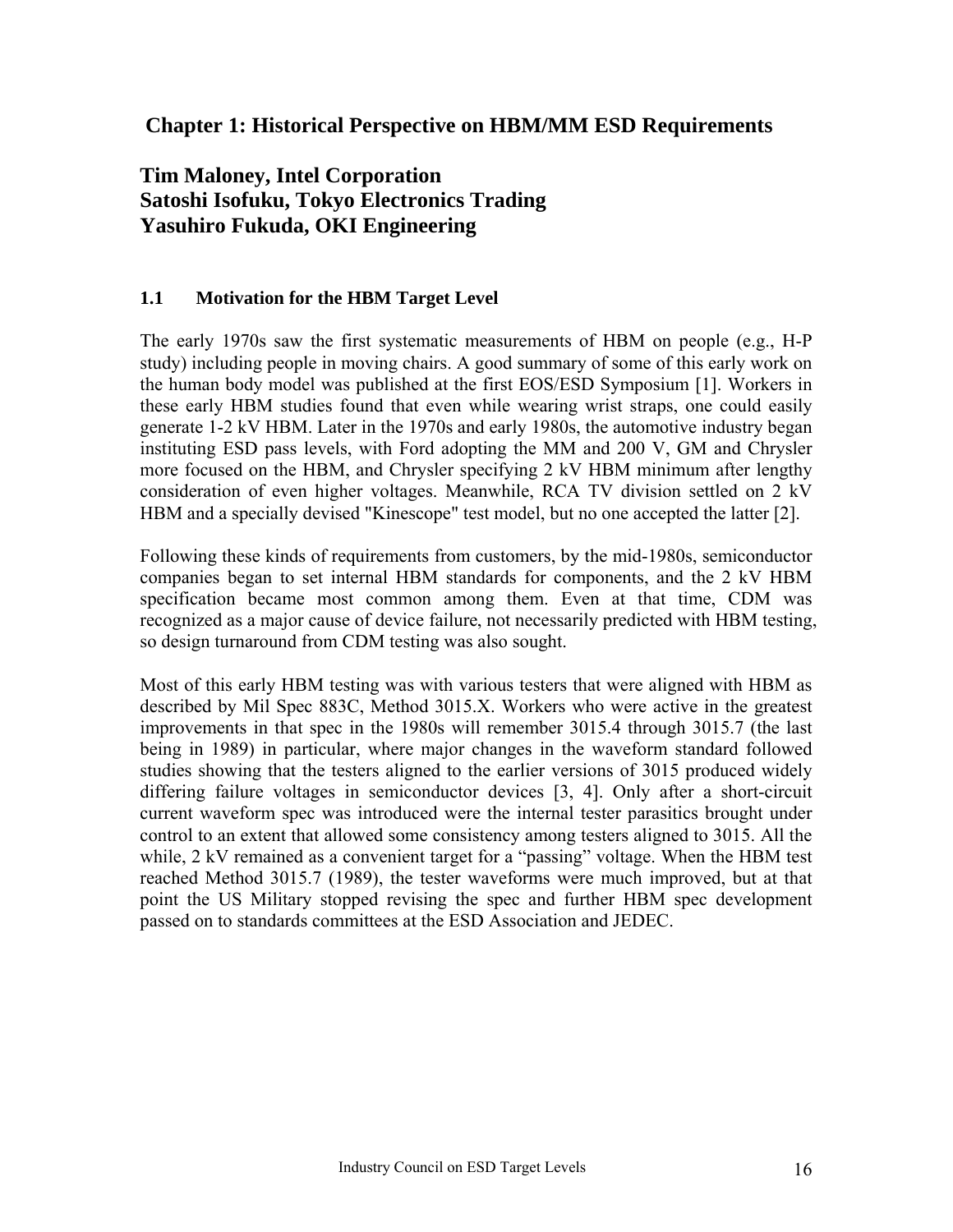#### <span id="page-16-0"></span>**1.2 What was the Motivation for Introducing Machine Model (MM)?**

The reasons were:

- **A.** MM simulated the failures caused by an ungrounded soldering iron contacting a semiconductor pin lead.
- **B.** MM simulated field damage failures such as CDM at that time better than HBM did.
- **C.** The zero-ohm discharging resistance in the machine model results in a higher peak current than HBM test for the thermal damage, a lower voltage MM test can be done.

Reason A does not exist any more due to the dramatic improvement of ESD controls in the advanced automated manufacturing. Reason B also does not exist anymore because the newer CDM test method reproduces these failures better than MM testing. As for reason C, the HBM test itself is not meaningful now because it does not correlate to overstress failures in the field (see **[Chapter 4](#page-31-0)**).

MM has been used for many years to verify the ESD performance of semiconductor devices in Japan. Historically, the first MM ESD test was reported before 1977. Discharging inductance was not defined as it is now, and no discharging waveform was defined either. It was adopted as the Japanese standard, EIAJ IC-121-1982. Because of no discharging resistance and inductance, it was closer to real "Machine Model", metal to metal contact ESD than the existing MM standard. Several years later, MM standard returned from the US with a discharging inductance and oscillating waveform. Since then the MM standard does not simulate metal to metal contact which is now simulated by CDM. Because of these reasons JEITA dropped the MM standard and added it in the HBM standard as a reference in 1994 (EIAJ ED4701).

However, since Japanese users have accumulated much more MM data compared to HBM and CDM data, these users are still using the MM test results to decide the ESD control level of their production lines. This is the reason why many users request to continue the MM test, though they are positive to accept a new ESD test method.

#### **References**

- [1] W.M. King, "Dynamic waveform Characteristics of Personnel Electrostatic Discharge", EOS/ESD Symposium Proceedings, EOS-1, 78 (1979).
- [2] L. Avery, private communication.
- [3] D.L. Lin, M.S. Strauss, and T.L. Welsher, "On the Validity of ESD Threshold Data Obtained Using Commercial Human-Body Model Simulators", Proceedings of the 25th International Reliability Physics Symposium, 77 (1987).
- [4] M.S. Strauss, D.L. Lin, and T.L. Welsher, "Variations in Failure Modes and Cumulative Effects Produced aby Commercial Human-Body Model Simulators", EOS/ESD Symposium Proceedings, EOS-9, 59-63 (1987).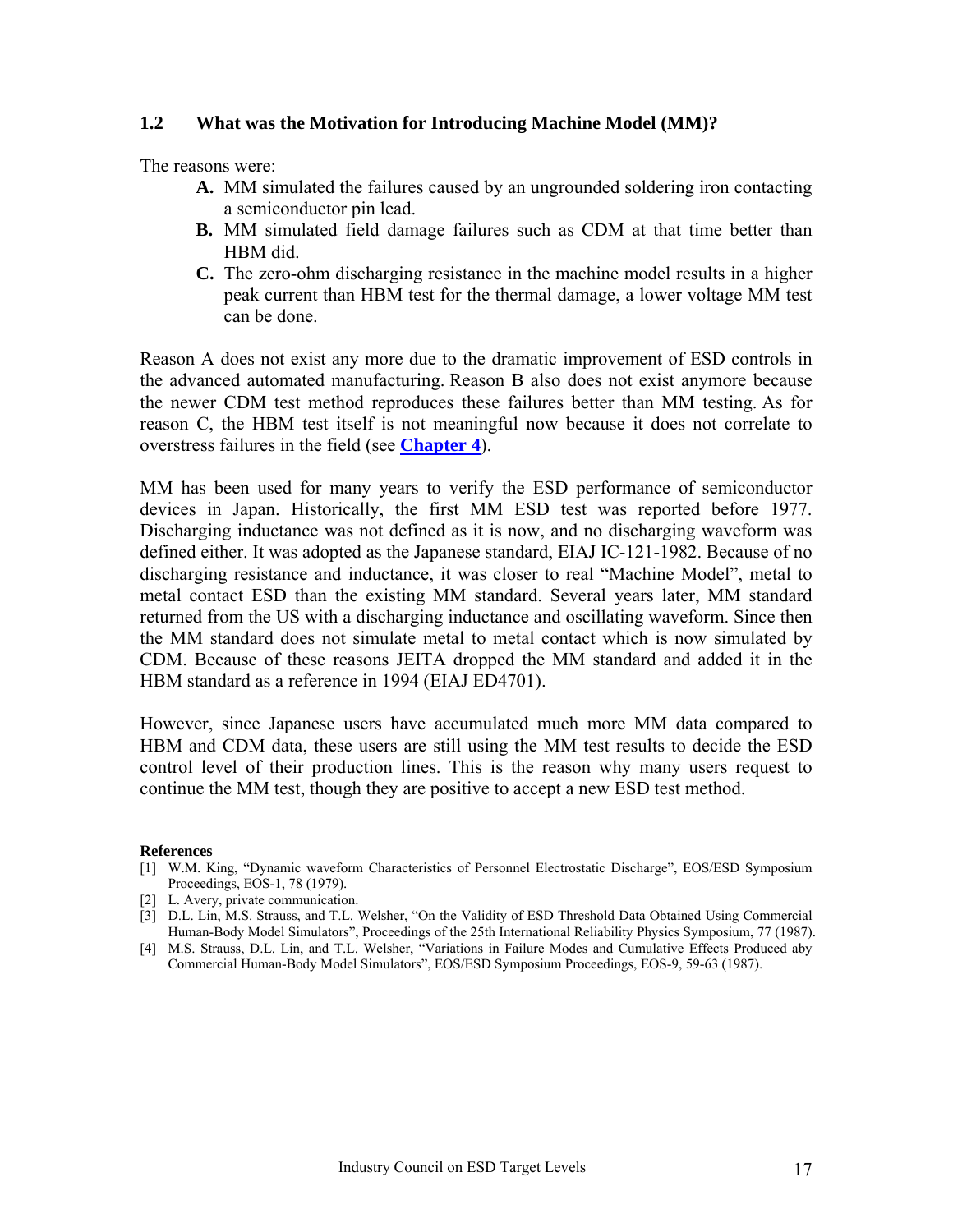### <span id="page-17-0"></span>**Chapter 2: Changes and Improvements in ESD and Control Environment**

**Reinhold Gaertner, Infineon Ron Gibson, Celestica John Kinnear, IBM** 

### **2.1 Historic ESD Handling Procedures**

ESD control programs have been in place for many years. One of the earliest programs involved the production of gunpowder. This simple program simply kept the powder wet during manufacturing and handling. This kept the static charge low enough that the gunpowder would not ignite.

In the 1950's and 1960's, electronics were not that sensitive to ESD events. The devices of the time could withstand most events without a problem. Even if they did fail for ESD events, the failures were a very small proportion of the overall failure rates.

In the late 1970's, with the introduction of Large Scale Integration (LSI), ESD was noted as a problem. A group of industry experts realized that this was a problem and organized the first ESD Symposium in 1978 in the US. At the time, technical papers were exchanged and there were workshops on problems and solutions. Companies at this time also started to implement ESD control programs. Each company had their unique program and did not share the information. The need for standardized programs was not recognized at that time.

The US Military was one of the first organizations to recognize the problems with static electricity and ESD. The first standard to address ESD process control was Mil-STD-1686 released in May of 1980. This standard along with its companion handbook Mil-HBK-263 represented the first ESD control standard in the industry. All of the suppliers of electronics to the military were required to comply with this standard. However, most of the private sector still followed company developed procedures.

These early standards were focused on people and packaging. Controls in place for insulators were left mostly to the end user without much consideration except for the removal of non required insulators. Tools, machines and automated equipment were not addressed or really considered as most of the processes were manual. The basic instructions were to keep everything and everyone at the same potential.

An additional issue with these first ESD control programs was that the materials that were used to control static electricity did not have standards to qualify the materials. This lead to many different types of testing, different methods and different instrumentation that caused different results. In some cases, materials measured by these methods did not perform well in controlling static. In the early 1980's, a technical association, the ESD Association (ESDA) was formed to try to resolve some of the issues surrounding material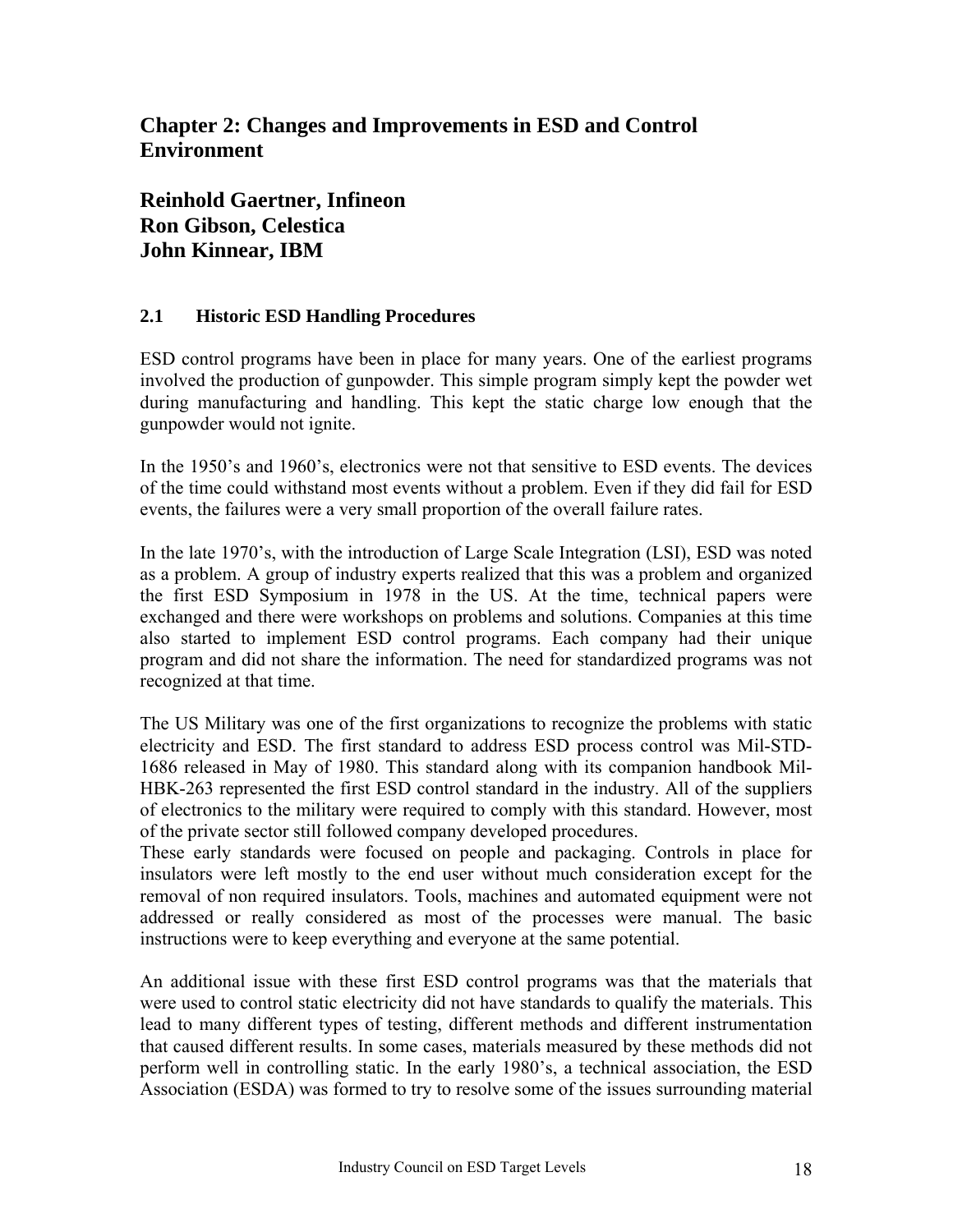testing. The first standards from the ESDA were simple material tests for items such as wrist straps, work surfaces and flooring. The standards did create a way to compare one product with another product. Suppliers of these materials were able to use the standards to improve the products to make them better. For example, the simple wrist strap has gone through many changes in the industry. What started out as a simple metal bead band has evolved into a system that makes better contact with a person and in some cases allows for continuous monitoring. They provide a much more reliable connection than before and last longer. The standards also provide a way to test the wrist straps in a consistent manner so that one that becomes defective can be removed and replaced. Before this, materials were used until they were physically damaged without regard to the electrical properties.

In the 1980's and 1990's the electronics manufacturing industry changed from each company having all the manufacturing reside within the company to a model that included many Contract Manufactures (CM) or Electronic Manufacturing Suppliers (EMS). The military standard and the European standard, CECC 00 015:1991, became out of date. They were either too restrictive or did not address all aspects of a control program.

The ESDA in 1995 was given the task of replacing Mil-Std-1686 with an industry standard. The standard ANSI/ESD S20.20-1999 [1] was the replacement for ESD process control. Following this standard, a third party certification program was established to demonstrate compliance to the standard. Today, this standard has been updated and replaced by ANSI/ESD S20.20-2007. In parallel, the IEC is updating IEC 61340-5-1 [2] to become technically equivalent to ANSI/ESD S20.20-2007. The current status for this standard is Final Draft International Standard (FDIS) and is being voted to become an international standard later this year. These standards when followed are written to safely handle 100 V Human Body Model devices. All of these standards have improved control materials, understanding and ESD control processes.

#### **2.2 Global Implementation of ESD**

Manufacturing of ESD sensitive products is currently performed in all parts of the globe. However, since the late 1990's there has been an ever increasing trend to move electronics production from high cost to low cost geographies.

Globally, there is a large difference in the types and levels of ESD programs that are in existence today. ESD control programs range from:

- A. Little or no ESD control
- B. Basic ESD controls
- C. Advanced ESD control programs

The level of ESD controls is not strictly related to geography but in many cases is driven by customer requirement. There are many ways to establish an effective ESD control program. This leads to considerable differences in effective ESD program design and the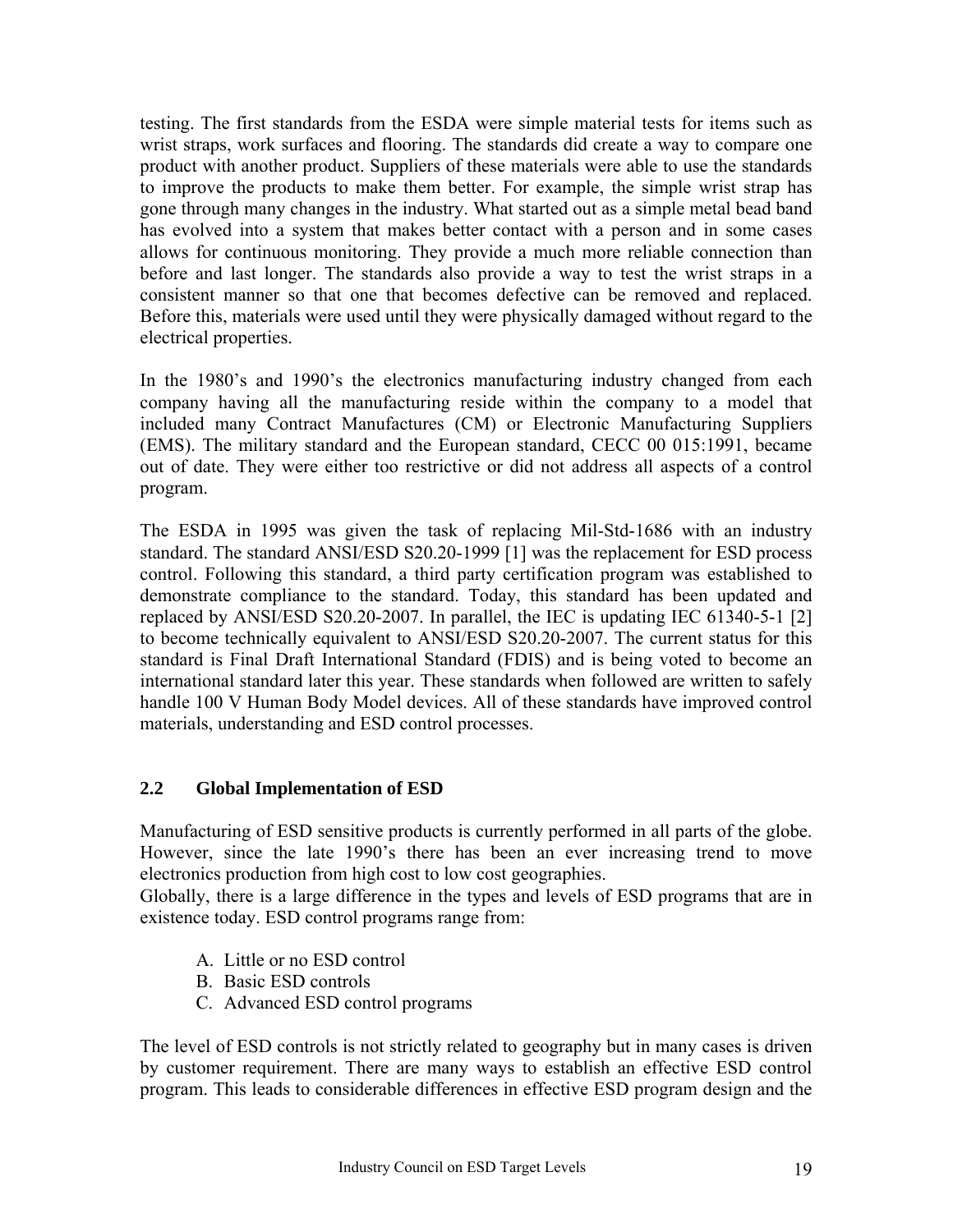controls that are ultimately used. However, every well established and maintained ESD control program is based on the following three fundamental principles:

- Ground and bond all conductors
- Control charges on insulators
- Use protective packaging for transit and storage

Let's look at each of these principles in more detail.

#### **Ground and Bond all Conductors:**

Maintaining ESD sensitive devices and every item that they come into contact with at the same electrical potential will ensure that ESD related events do not happen. This equipotential situation can be achieved by attaching all of the conductors in the environment to ground (earth) or by bonding them together to maintain an equal potential. Conductors in this situation refers to people, working surfaces, ESD sensitive devices and any process related conductors and dissipative materials that come into contact with ESD sensitive devices. The grounding and bonding of conductors will minimize the chance of HBM and MM discharges from occurring.

Note: if all conductors that contact ESD sensitive devices are grounded, companies should be able to handle devices with a MM robustness of less then 10V.

#### **Control Charges on Insulators:**

Every good ESD control program will do the following:

- 1. Remove **unnecessary** process related insulators from the operations where ESD sensitive devices are handled.
- 2. Determine what constitutes an unacceptable electrostatic field on insulators that are required in the manufacturing / handling process (for details see ANSI/ESD S20.20).

Controlling charges on insulators will help to minimize the chance of CDM related ESD events from occurring.

#### **Use Protective Packaging for Transit and Storage:**

Finally, in order to ensure that ESD events do not occur between manufacturing process steps or during the shipment of ESD sensitive devices to other locations (customer or next processing facility) the devices should be packaged in ESD protective packaging. The adequate level of protection provided by the packaging can be achieved by different packaging systems and has to be defined by the responsible companies.

#### **ESD Control Programs and Resulting Data:**

#### A. Little or no ESD control

For the few companies that have not even implemented a basic ESD control program (this means little or no controls used and not verified on a consistent basis) it is very likely that these companies would not be able to handle ESD sensitive devices that have an ESD sensitivity of even 2,000V Human Body Model. Figure 1 shows the voltage on a person's body as they walk in a manufacturing environment that has no ESD floor or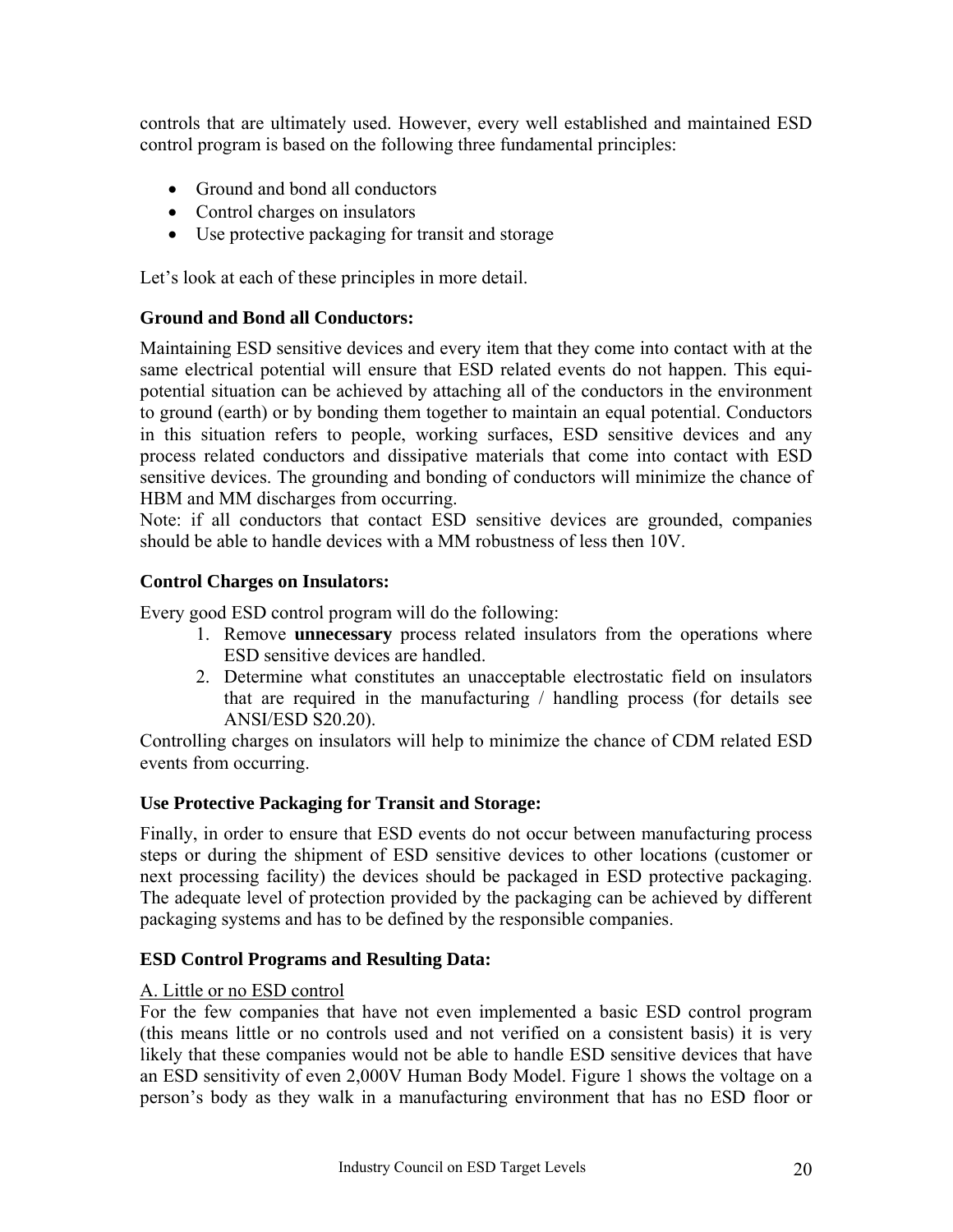

footwear. In this situation, the person could damage a device with an ESD HBM sensitivity of 2,000V.

Figure 1: Voltage on a person's body when walking in a manufacturing environment without ESD floor or footwear.

#### B. Basic ESD Controls

Some companies have implemented a basic ESD control program. A basic ESD control has all the required control elements but no redundancies. The simplest ESD control program consists of personnel grounded with wrist straps, a grounded surface where ESD sensitive devices are handled and all static generating materials are removed and protective packaging for movement of ESD sensitive devices through the process. This type of program is often used by companies where:

- A. The manufacturing operation is confined to a small area.
- B. The number of employees handling ESD sensitive devices is small.
- C. The value of the product is low.
- D. The reliability of the products being produced is low.

However, simple does not mean that the program cannot be effective. A well grounded wrist strap system will keep the voltage on personnel to less than 10V. As long as the program is audited on a frequent basis this program can be every bit as effective as one where multiple ESD controls are utilized.

#### C. Advanced ESD Control Program

Finally, many companies utilize advanced ESD control programs to ensure that the devices that they handle will not be damaged. The use of constant monitors, ionization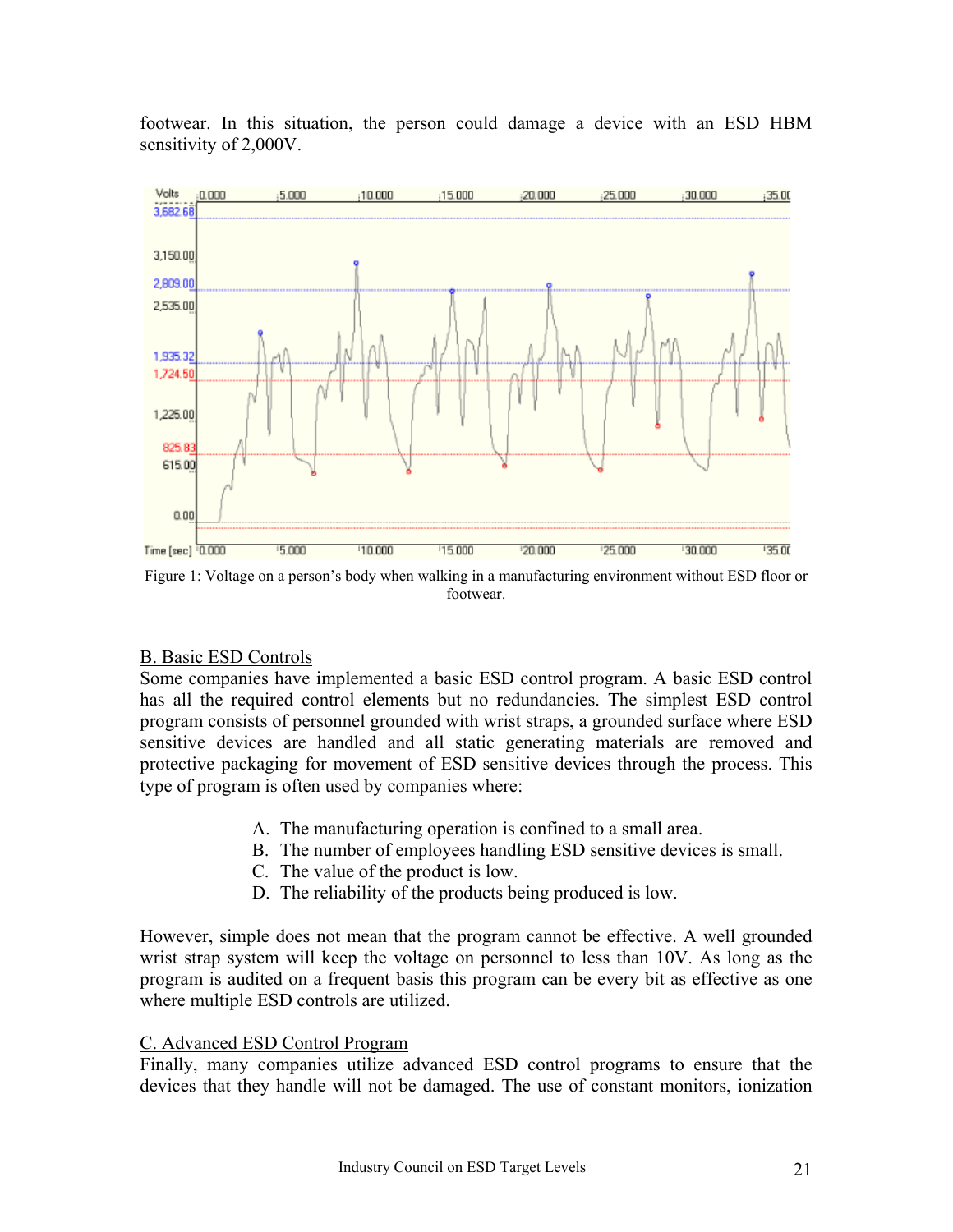systems and ESD flooring and footwear can add a degree of redundancy and convenience to ESD programs where:

- A. The devices are very ESD sensitive
- B. The value of the finished product is high.
- C. There is a large employee population with a high turnover rate.
- D. The product has high reliability requirements.

All of these factors and more can drive the need for a more complex ESD control program to be implemented.

#### **Advantage of Process Analysis**

This example shows the difference between just implementing ESD control measures and doing a deeper ESD control process analysis. Figure 2 shows an example of a manufacturing location that had a conductive ESD flooring system installed. Unfortunately, the company did not make an effort to evaluate the ESD footwear system that was used for its employees. As you can see the voltage on personnel was well above the 100 V HBM threshold that the company had established for itself. The footwear used was chosen based solely on price. However even these shoes would provide adequate protection for a 500 V device.



Figure 2: Voltage of a person in a manufacturing environment when a conductive ESD flooring system was installed (in comparison to Figure 1)

However, once the company understood the implications of their decision, properly selected footwear was implemented and the company was now able to safely meet their goal of handling 100 V HBM sensitive devices as shown in Figure 3.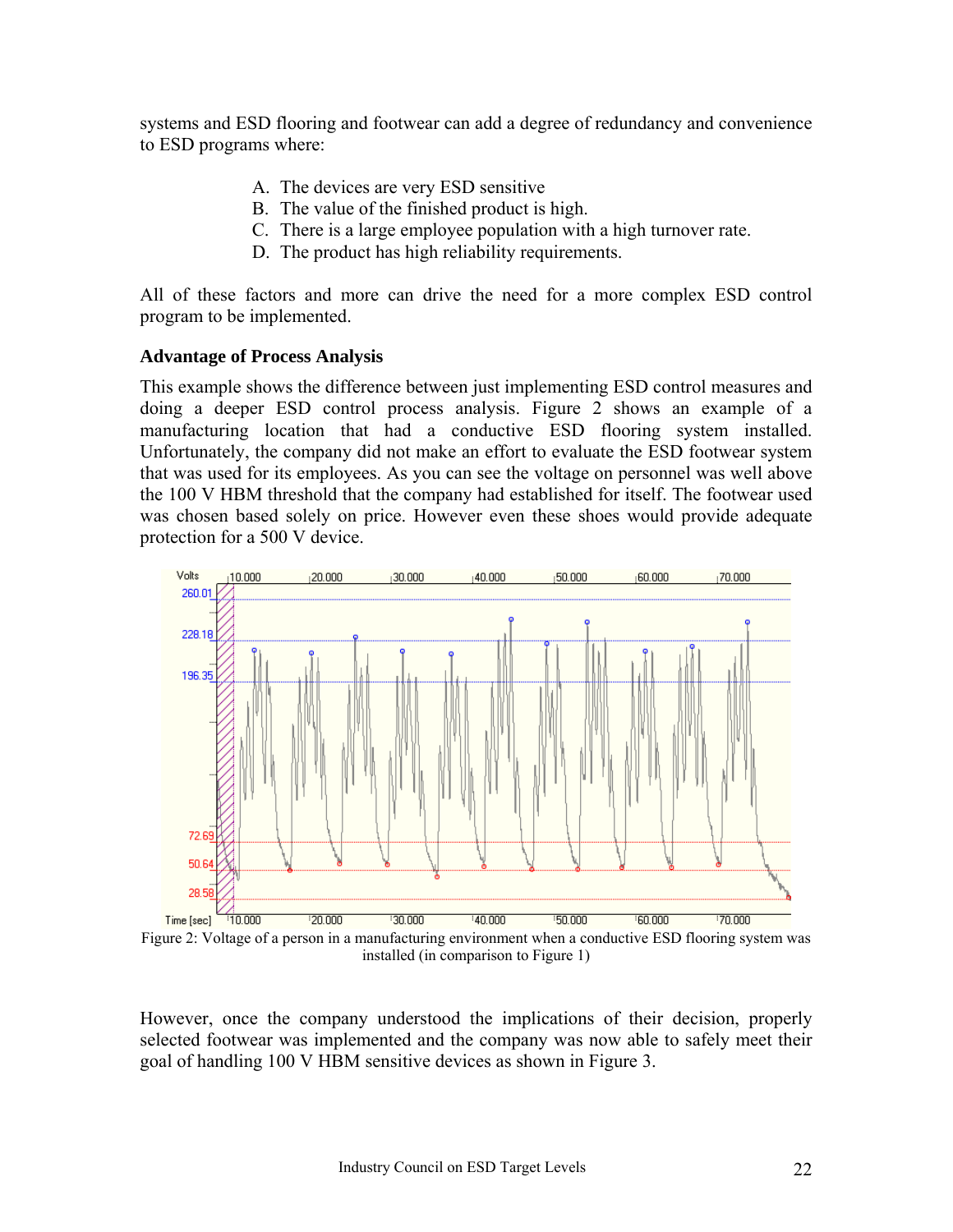

Figure 3: Voltage of a person in the same manufacturing facility / ESD flooring as Figure 2 but with properly selected ESD control footwear.

The other factor that can easily jeopardize an ESD program is infrequent verification that the ESD control elements are working. Most successful companies audit their ESD programs frequently to ensure that all of the control elements are functioning as intended. Two good resources for establishing an ESD control program are through the implementation of ANSI/ESD S20.20 which is published by the ESD Association or IEC 61340-5-1 which will be published as a draft international standard later in 2007. Both of these documents will provide the structure and guidance necessary to establish an ESD control program that can safely handle 100 V HBM sensitive devices and higher.

#### Conclusion:

 By establishing an ESD control program and frequently verifying that the ESD controls are working as installed most companies can easily handle ESD sensitive devices with a sensitivity of 500 V HBM or higher. However, with slightly more attention to the selection of ESD control items a 100 V HBM program is easily attainable.

### **2.3 Change of HBM Hazard Scenario by Increasing the Automation Level**

The complexity and automation level of printed circuit board (PCB) manufacturing has increased significantly in recent years. Years ago most devices used packaging with easily contactable pins, with pin counts being lower and pin-to-pin pitch relatively high. These devices were generally assembled manually by operators. In this environment there was the probability of human discharge to a single pin.

Modern packages today can contain up to thousands of I/O, and these I/O can be either pins on the package periphery, balls (as in BGA) or chip-scale packages. The I/O to I/O pitch has decreased dramatically to allow high pin count die to be packaged in a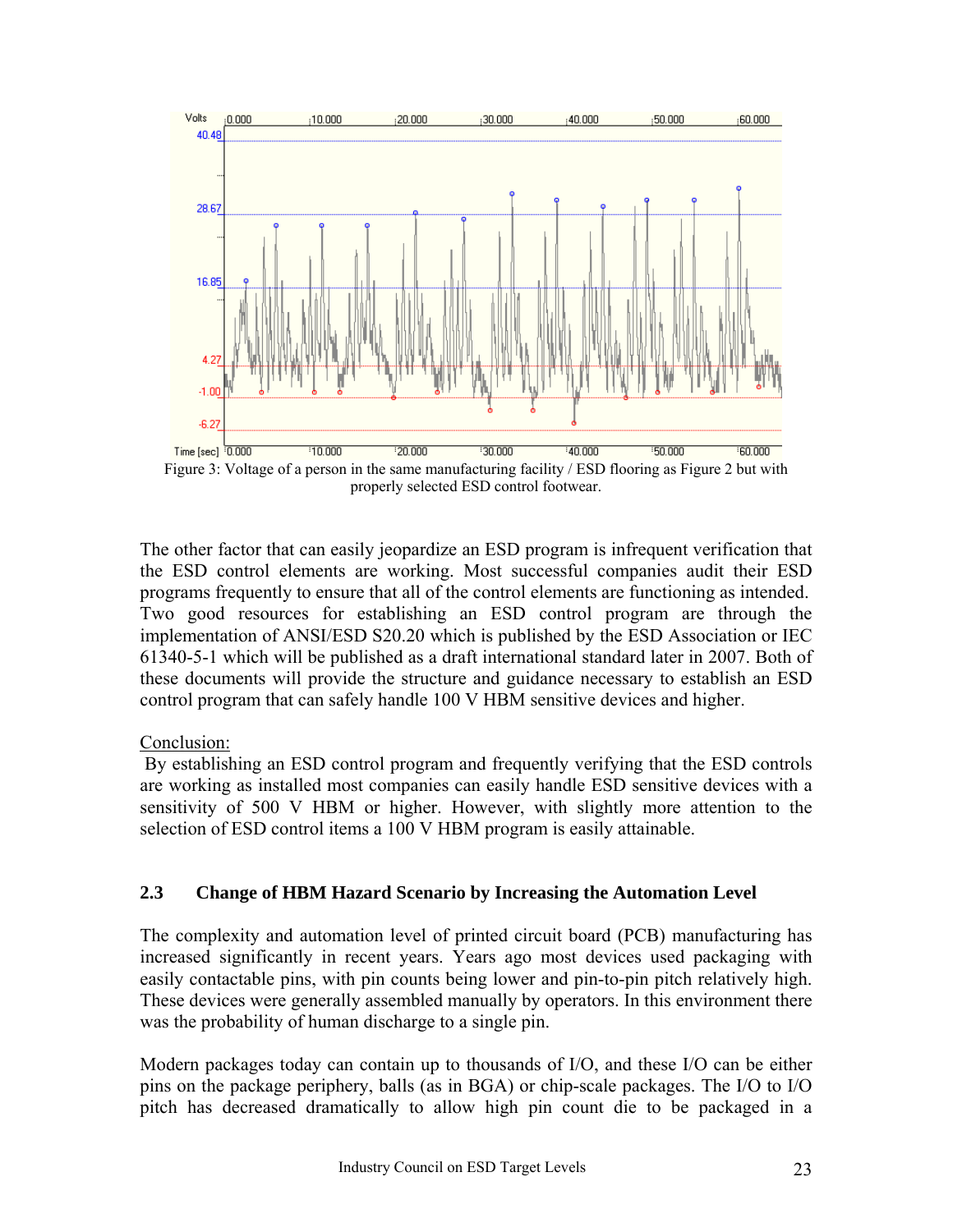<span id="page-23-0"></span>reasonable size. As a result the packaged parts cannot be assembled manually, and the process is automated by non-human handling (grounded machines / tools / pick and place). Modern ESD control programs have evolved to become very effective in control in these types of handling environments, as discussed in Section 2.2. Therefore for automated assembly lines with modern, frequently audited ESD control programs, the risk of HBM or MM events is very low.

There will continue to be manufacturing areas, such as rework / optical inspection areas, usually smaller areas, where human contact with devices does happen. ESD control programs if effectively implemented and audited minimize the HBM / MM discharge risk in these areas.

This is also confirmed by literature, reporting that most of the ESD related field fails are due to CDM like stress and not due to HBM like stress [3].

#### **References**

- [1] ANSI/ESD S20.20-1999; Protection of Electrical and Electronic Parts, Assemblies and Equipment (Excluding Electrically Initiated Explosive Devices)
- [2] IEC 61340-5-1; Electrostatics Part 5: Specification for the protection of electronic devices from electrostatic phenomena – Section 1: General requirements; 12.1998
- [3] R. Gaertner; Do we expect ESD-failures in an EPA designed according to international standards? The need for a process related risk analysis; ESD Symposium 2007; Anaheim, CA, USA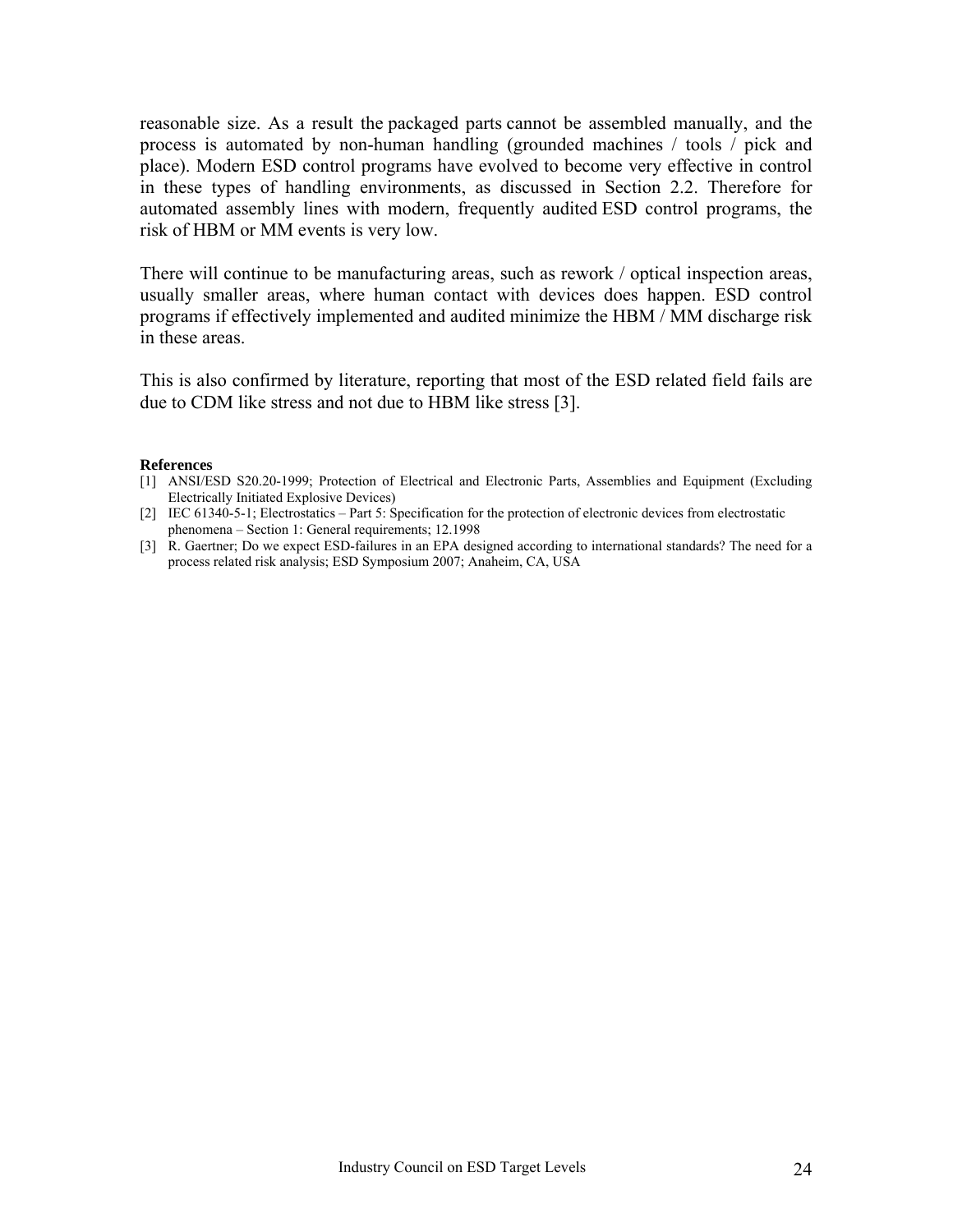### <span id="page-24-0"></span>**Chapter 3: Machine Model – Correlation between HBM and MM ESD**

### **Theo Smedes, NXP Semiconductors Benjamin van Camp, Sarnoff Europe**

This section addresses the relationship between HBM and MM ESD robustness of products. It will be shown that typically the MM value is 1/30 or more of the HBM value, with a few exceptions. This implies that if a product passes 1 kV HBM the expected MM performance is > 30 V. This is sufficient as is explained in chapter 2**.** 

### **3.1 Correlation**

The previous section explained the development of the MM standard. Historically an MM:HBM ratio of 1:10 was commonly used, as is e.g. clear from the classification in the respective standards [1, 2]. For example, a class 2 HBM product passes at least 2 kV, where as a class 2 MM product should pass at least 200 V. This commonly accepted ratio most likely arose from observations on products at the time of development of the standards. These observations are given in [3], yielding a 1:11.7 ratio.

In [4] a ratio between 1:10 and 1:20 is quoted. In [5] a paper was published that demonstrated ratios of 1:10 and 1:17 measured on test structures, using 2 different types of MM. In [6] a ratio varying from 1:13.5 to 1:18 was achieved for different variations of stacked NMOSTs in an advanced CMOS technology.

All results are given, while stressing that very similar failures were observed for HBM and MM.

Simply equating the available charge in the HBM and MM models it is easy to see that a ratio of 1:2 can be expected:

$$
C_{MM} * V_{MM} = C_{HBM} * V_{HBM} \to V_{HBM} = 2 * V_{MM}.
$$

Most HBM and MM failures are related to thermal damage: due to overcurrent creating thermal melting / reflowing. Pierce [7] has shown that by equating the energy deposited in the IC during the stress and assuming that all ESD energy is used to create damage the following relation can be found:

$$
V_{MM} = sqrt(R_{prot} * C_{HBM}/(C_{MM} * (R_{HBM} + R_{prot}))) * V_{HBM}.
$$

Using typical values this leads to an MM:HBM ratio of 1:25. This neglects the facts that power to failure depends on pulse width and that MM pulses are shorter than HBM pulses. From the above equation it is also clear that an increase of the Rprot leads to a lower ratio. By reducing the HBM target the protection elements may have more impedance and thus the MM level will (relatively) be reduced less.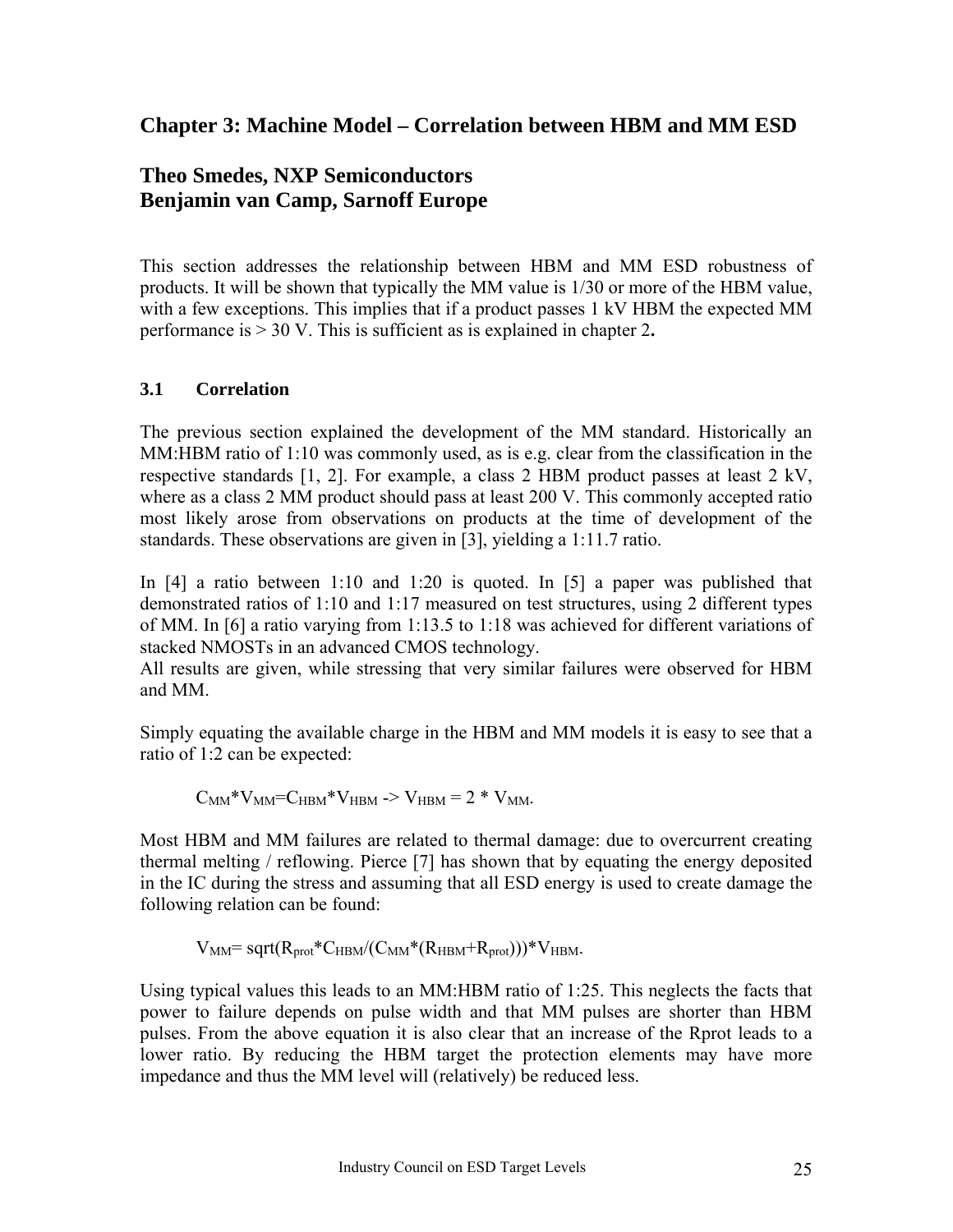On the other hand, failures can also be induced if the protection does not clamp the voltage sufficiently. In this case, a small device or fragile oxide may become damaged with just a small fraction of the energy, because most energy is safely dissipated by the protection. For this reason it is good to compare peak currents for HBM and MM. According to the standards the peak current into a short is 1.3 A for a 2 kV HBM discharge and 3.8 A for a 200 V MM discharge. Equating peak currents thus leads to a 1:30 ratio of MM:HBM.

So on theoretical grounds a ratio between MM and HBM of 1:30 or lower is expected. This is confirmed on products and test structures by the publications quoted before. The council collected data both on test structures and products of several of the members. Figure 4 shows the results on the test structure. Clearly on average a ratio of 1:20 is found and factors larger than 30 are very unlikely.



Figure 4: HBM/MM correlation of test structures in an advanced CMOS process

Figure 5 shows data collected from several products from different suppliers and technologies. The figure shows the MM failure voltages vs. the HBM failure voltages. A best fit regression shows a ratio of 1:16. The whole population is bounded by 1:3 and  $1:30$  lines.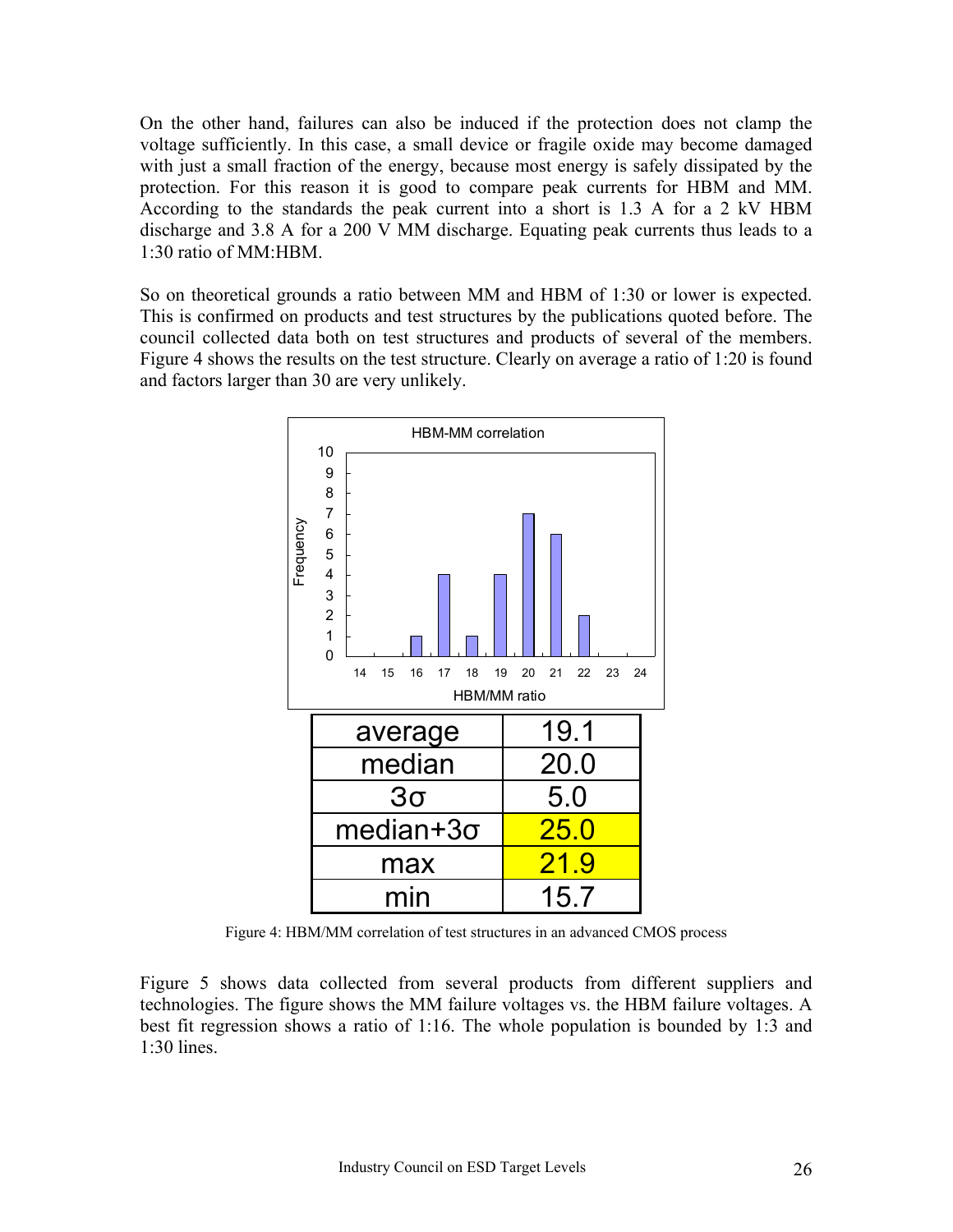Figure 6 presents the HBM:MM ratio as a function of the HBM performance. It is clear that the ratio increases for increasing HBM level. This is mainly due to the fact that to achieve high HBM levels large, low impedance protections are needed. Since the protection impedance affects the MM peak current, this leads to a higher ratio for higher HBM performance. Thus assuming a factor of 30 is actually worst case.

#### **Consequence of 1 kV HBM Target**

The above reasoning and data supports the expectation that a 1 kV HBM performance will imply an MM performance between 30 V and 200 V, with a typical expectation value of 60V.

The above reasoning assumes that the MM bipolar stress case can be approximated by two unipolar HBM stresses. This means that the current and voltage rise times must be similar. It also means that the tester dynamics should be the same for both cases. Although these assumptions are correct for a large number of cases, MM and HBM can address different failure modes, in which case correlation is not possible. The next paragraphs will describe some of the cases in which MM and HBM do not correlate, detailed with measurements from different technologies and products.



Figure 5: MM failure level vs. HBM failure level for several products of several companies.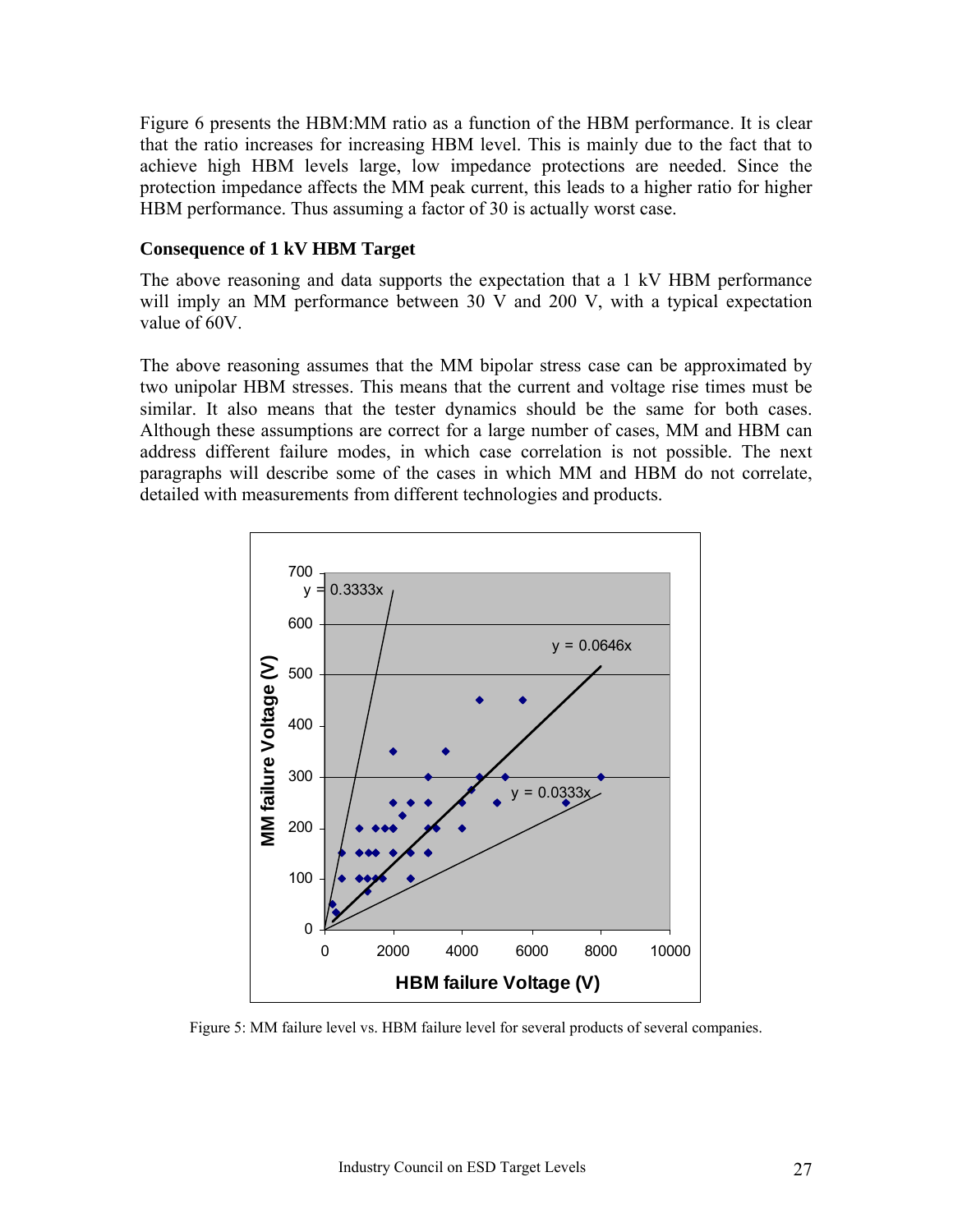

Figure 6: HBM/MM ratio vs. HBM level for several products of several companies.

#### **3.2 Exceptions to HBM/MM Ratio**

#### **Bipolar vs. Unipolar Stress**

The most obvious difference between MM and HBM is the bipolar nature of MM. Correlating the two models as shown in Figure 7 assumes that the device can be approximated in a quasi-static regime when the voltage crosses 0 during the MM pulse; only then can the MM level be extracted from a positive and a negative HBM level. In many cases this quasi-static approximation is reasonable, reducing the physics to the unipolar case.



Figure 7: MM and HBM pulse, the main difference being the bipolar characteristic of the MM pulse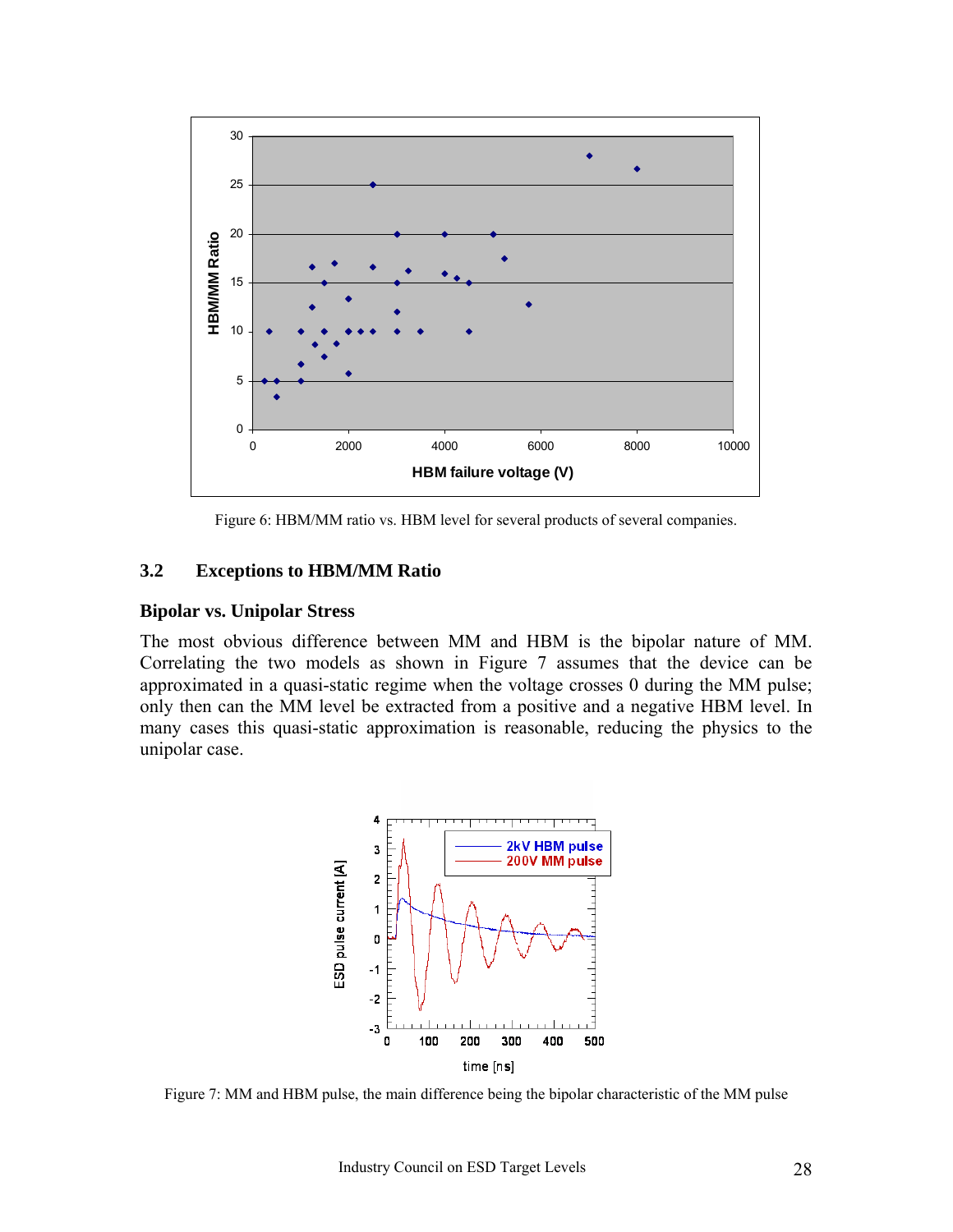

Figure 8: Diode up was destroyed by a positive MM stress between IO and VDD2.

This is however, not a general statement. One of the most notable physical effects for which this simplification is not valid is dynamic avalanching. In Figure 8 a case is shown in which MM stress damaged the diode from pin to supply VDD2, which can not be explained by merely looking at the peak current or energy dissipated by the MM pulse. The well of the diode gets injected with charges during the first (positive) swing; when the stress reverses, these charges worsen the effect of avalanching at the Nwell/P+ junction. Dynamic Avalanching is one the most important effects where the pulse reversal has a dramatic influence on the ESD behavior of the device [8].

#### **Advanced Technologies**

Figure 9 shows the results of HBM and MM testing on a wide variety of test structures in a 65 nm high performance technology. The majority (67%) of the test structures correlates well with the expected correlation (HBM/MM 10-30). A small portion (12%) has a lower correlation; some devices (21%) have higher correlation. All structures are either self-protective drivers or are measured with a sensitive node in parallel, such that the given numbers indicate their effectiveness as well as robustness. Given the formula by Pierce:

 $V_{MM}$ = sqrt $(R_{prot}*C_{HBM}/(C_{MM}* (R_{HBM}+R_{prot})))*V_{HBM}$ 

higher correlation for lower resistive protection devices can be predicted. Care must be taken, however as this formula does not take into account the parasitic inductance of both testers (which is about 10 times worse for the HBM as for the MM tester), the test board capacitances and the parasitic resistance of the test board capacitances. The formula is plotted in Figure 10. Without the corrections for the tester parasitics, the correlation reaches infinity for zero Ohm protection devices, meaning the approximation is not correct for small Rprot. Note also that this correlation factor is closely related to the testers, and does not correlate with real life. As technology scales down, lower resistive protection devices are needed, meaning  $V_{HBM}/V_{MM}$  is expected to increase.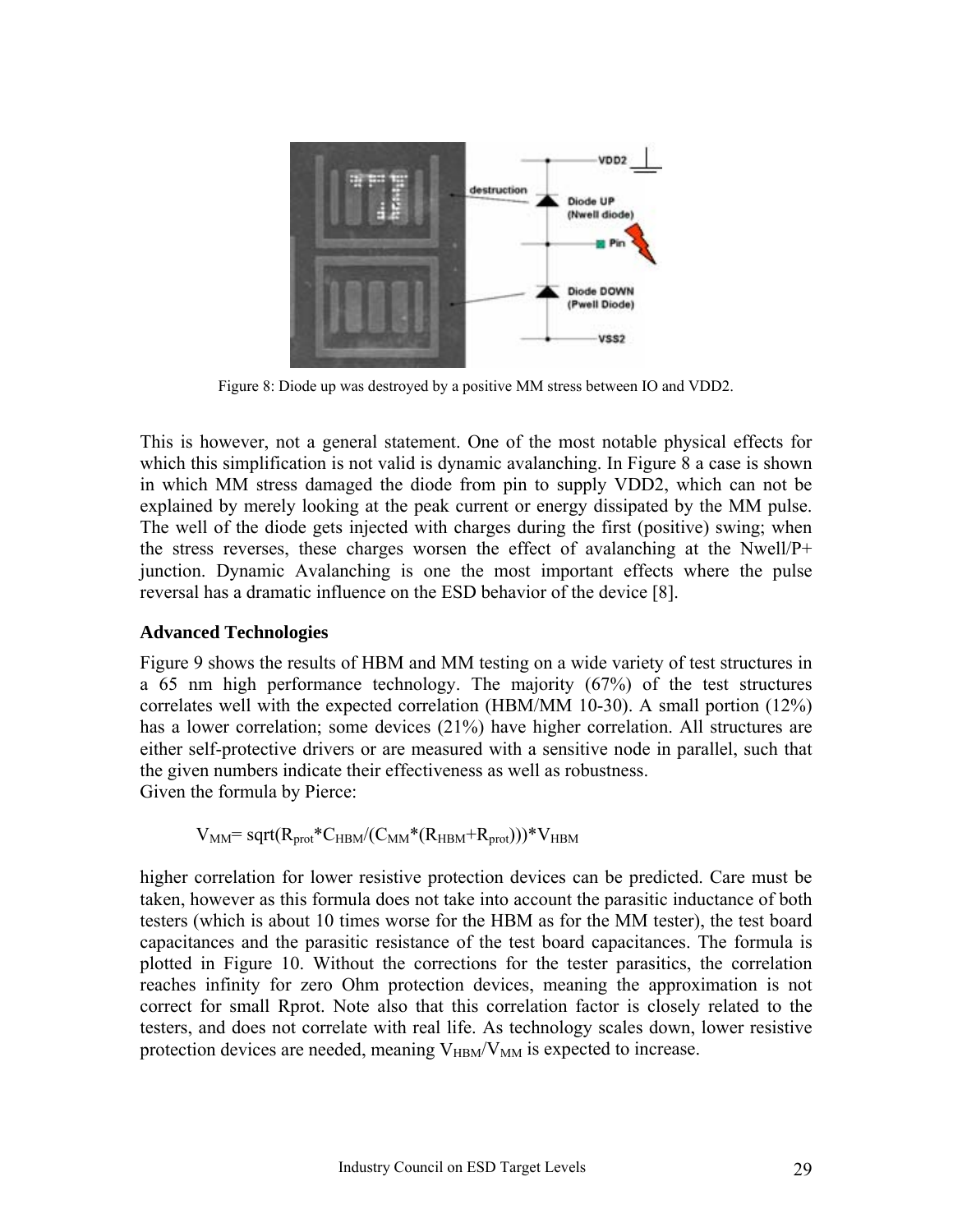Also important to note is that the difference in parasitic inductance in both testers gives a very different rise time behavior. With poorly designed ESD protection, this might lead to large variations in the correlation factor, and especially the MM value might vary from process (and lot to lot) variations.



Figure 9: HBM and MM Results from a test chip in a 65 nm high performance technology



Figure 10: Pierce Formula for Different Rprot

An example of such apparent miscorrelation between HBM and MM qualification levels was reported for a product in a sub-micron Smart Power SOI technology. The product passed 8 kV HBM. Higher levels could not be tested due to tester limitations. The same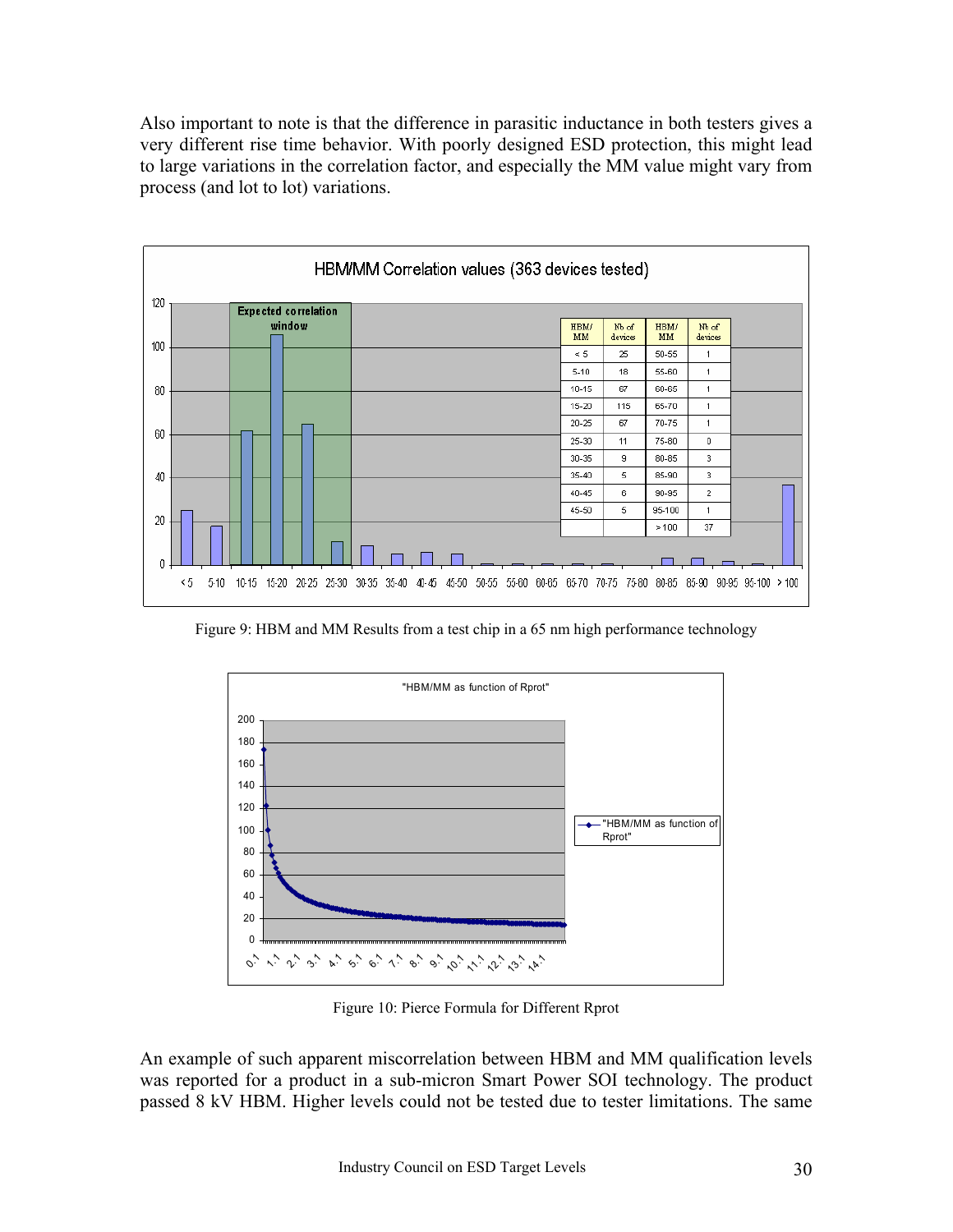product passed 1000 V CDM in a TSSOP32 package. During MM qualification a problem was observed. Whereas most pins were qualified without problems one specific pin combination failed at 75 V. This same pin combination passed 50 V MM. The same pin types in other combinations also did not pose problems. The physical failure signature was a broken gate oxide on a transistor with its gate connected to the discharge path. Most likely the reverse recovery effect created a voltage overshoot due to the bipolar nature of MM. A rough calculation indeed shows that the voltage did rise high enough to damage gate oxide for that particular transistor. After a design fix the product passed 250 V MM (not stressed up to failure). No field returns related to this MM issue have been reported for both the initial and improved version.

#### **3.3 Conclusions**

It has been demonstrated that most of the observed HBM-MM relationships on products fall between the boundaries that are expected on theoretical grounds. Some rare exceptions to this general relation have been described. In most cases these are related to the use of relatively slow protection elements.

#### **References**

- [1] ANSI/ESD STM5.1-2001 or JESD22-A114C.01.
- [2] ANSI/ESD STM5.2-1999 or JESD22-A115-A.
- [3] M. Kelly et al., 'A Comparison of Electrostatic Discharge Models and Failure Signatures for CMOS Integrated Circuit Devices', EOS/ESD Symposium, pp. 175-185, 1995
- [4] A. Amerasekera and C. Duvvury, 'ESD in Silicon Integrated Circuits', 2002
- [5] G. Notermans et al., 'Pitfalls When Correlating TLP, HBM and MM Testing', EOS/ESD Symposium, pp. 170- 176, 1998
- [6] M.D. Ker et al., 'Electrostatic discharge implantation to improve machine-model ESD robustness of stacked NMOS in mixed I/O interface circuits', ISQED, pp. 363-368, 2003
- [7] D. Pierce, 'ESD Failure Mechanisms', ESD Symposium Tutorial, 1995-2005.
- [8] J. Whitfield et al., 'ESD MM Failures resulting from transient reverse currents', 44th IEEE IRPS, pp. 136-139, 2006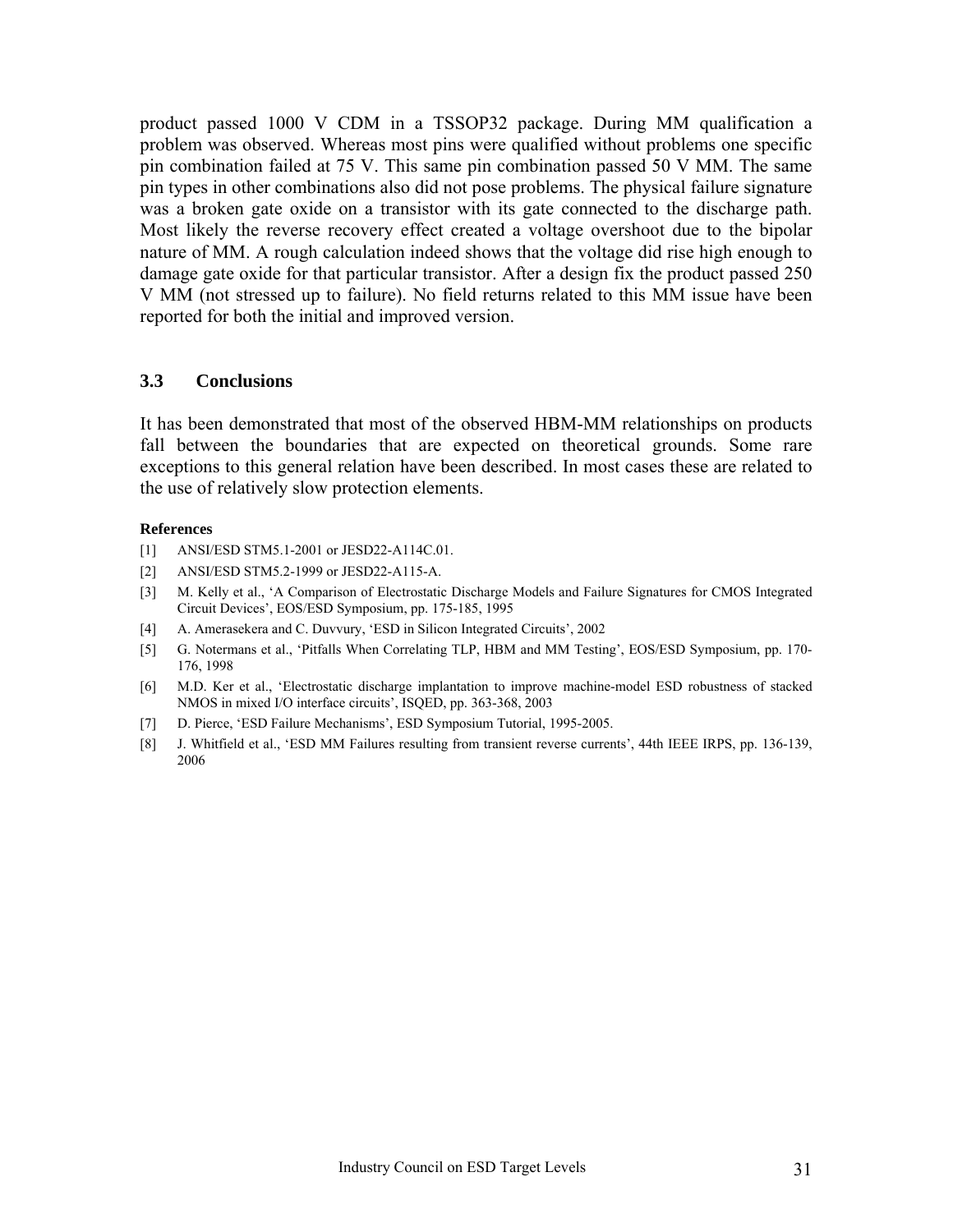### <span id="page-31-0"></span>**Chapter 4: Consolidated Industry Data on HBM Levels vs. Field Returns**

### **Harald Gossner, Infineon Theo Smedes, NXP Semiconductors**

This chapter discusses the relationship between the HBM qualification level of a product and the potential risk of failure related to that level when using the device. To this end a large set of data was collected. The next sections discuss the global findings from that database and present several case studies.

#### **4.1 Field Return Rates versus HBM Level**

A statistical comparison between number of shipped ICs achieving certain ESD qualification levels and their field return rate is given based on the consolidated data of the companies contributing to the Council (Figure 11). A total quantity of 21 billion parts was included in the statistics. 24% of the parts belonged to the 500 V pass/1000 V HBM fail category. 28% were passing levels between 1000 V and 1500 V. 4% had a robustness of less than 2000 V but higher than 1500 V. The remaining 44% met the 2 kV HBM level. The weakest pin combination determined the level of ESD robustness. Overall more than 600 qualified / released designs were considered, which were shipped in the years 2000 to 2006. Both designs with a lower ESD qualification level on a few pin combinations and designs with a reduced ESD robustness on many pins are included in the data. The IC designs considered belong to various application fields including communications, consumer, storage, automotive and discrete ICs. They were processed in several technologies ranging from a 1 µm node down to a 65 nm node. The assembly was done at a large number of sites located in America, Asia and Europe. All of them are running at least a basic ESD static control program as defined in chapter 2.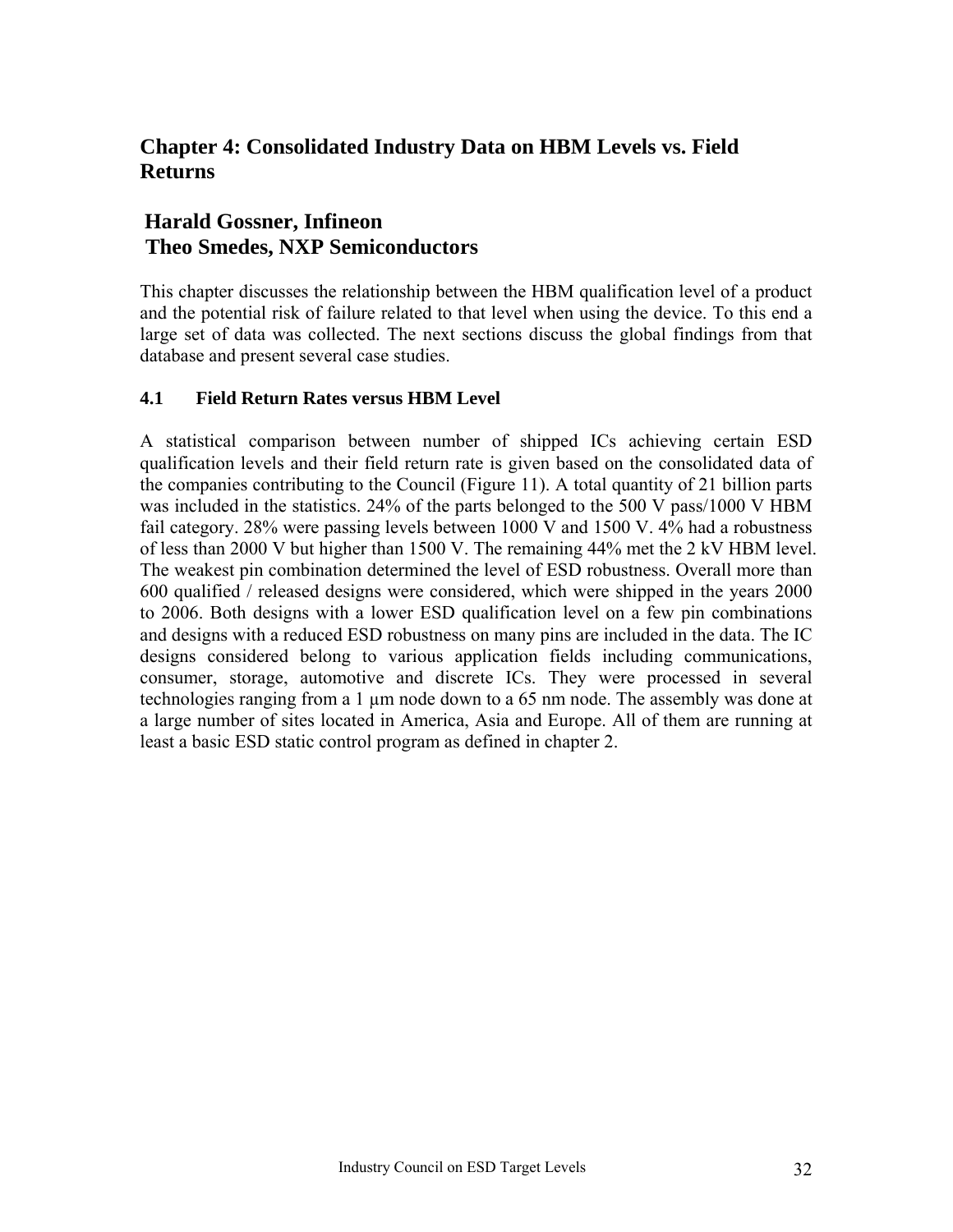

Figure 11: EOS/ESD fails returned to IC supplier versus the achieved HBM qualification level. A total number of nearly 21 Billion parts is considered.

The above EOS/ESD failure rate comprises all failed devices returned from in-house handling, board manufacturers' and OEM's analysed by failure analysis departments of many IC suppliers. It was included in the statistics if the root cause in the physical failure analysis report was given as 'ESD fail' or a fail due to 'ESD or EOS' (electrical overstress). This means the chart covers all kinds of possible electrically damaging mechanisms like discharge in the electrostatically protected environment, the discharge outside electrostatically protected areas and electrical overstress due to malfunction of the controlling board circuit.

Due to similar failure pictures and the missing information about stress conditions in the field a more detailed distinction between pure ESD events and EOS related fails cannot be made in this statistics.

However, even including EOS related fails the total return failure rate summed up over all ESD classes is below 0.1 defects per million (dpm). Clearly not all failing devices are returned to IC suppliers. Especially in cases of consumer ICs and other high volume, low cost products the effort for analysis is not often performed by the board manufacturer or the OEM. However, extracting just the data for automotive parts (where the awareness of defects is very high) provides the same distribution of EOS/ESD fails versus HBM qualification level as non-automotive parts (Figures 12  $\&$  13). Both graphs prove that the fail rate due to electrical stress is independent of the achieved HBM level above a threshold of 500 V. It can be concluded that a qualification level of 500 V HBM is sufficient to safeguard against increased failure rate due to electrical damage.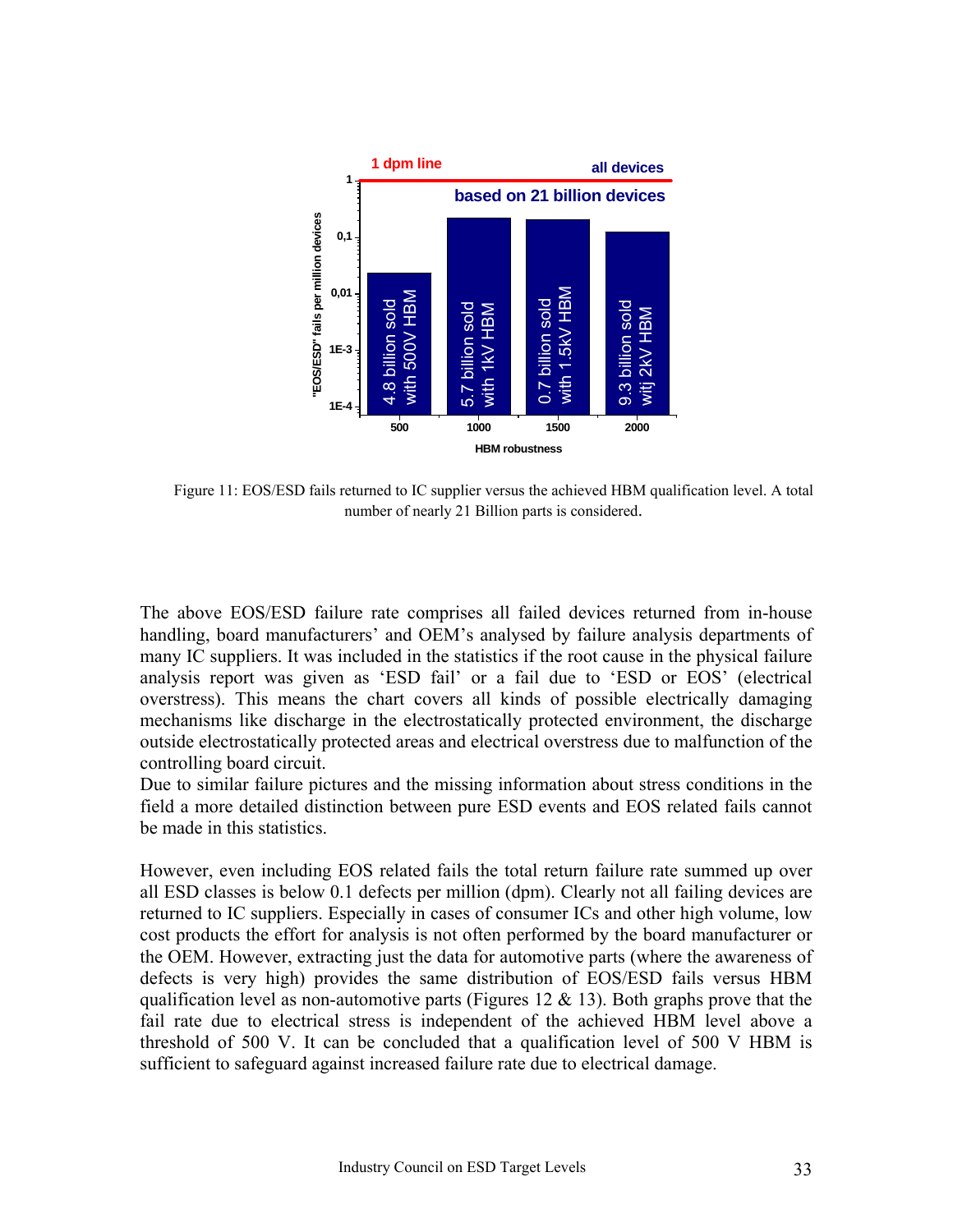

Figure 12: EOS/ESD fails of automotive ICs returned to IC supplier versus the achieved HBM qualification level. A total number of 5.5 Billion parts is considered.



Figure 13: EOS/ESD fails of non-automotive ICs returned to IC supplier versus the achieved HBM qualification level. A total number of nearly 15 Billion parts is considered.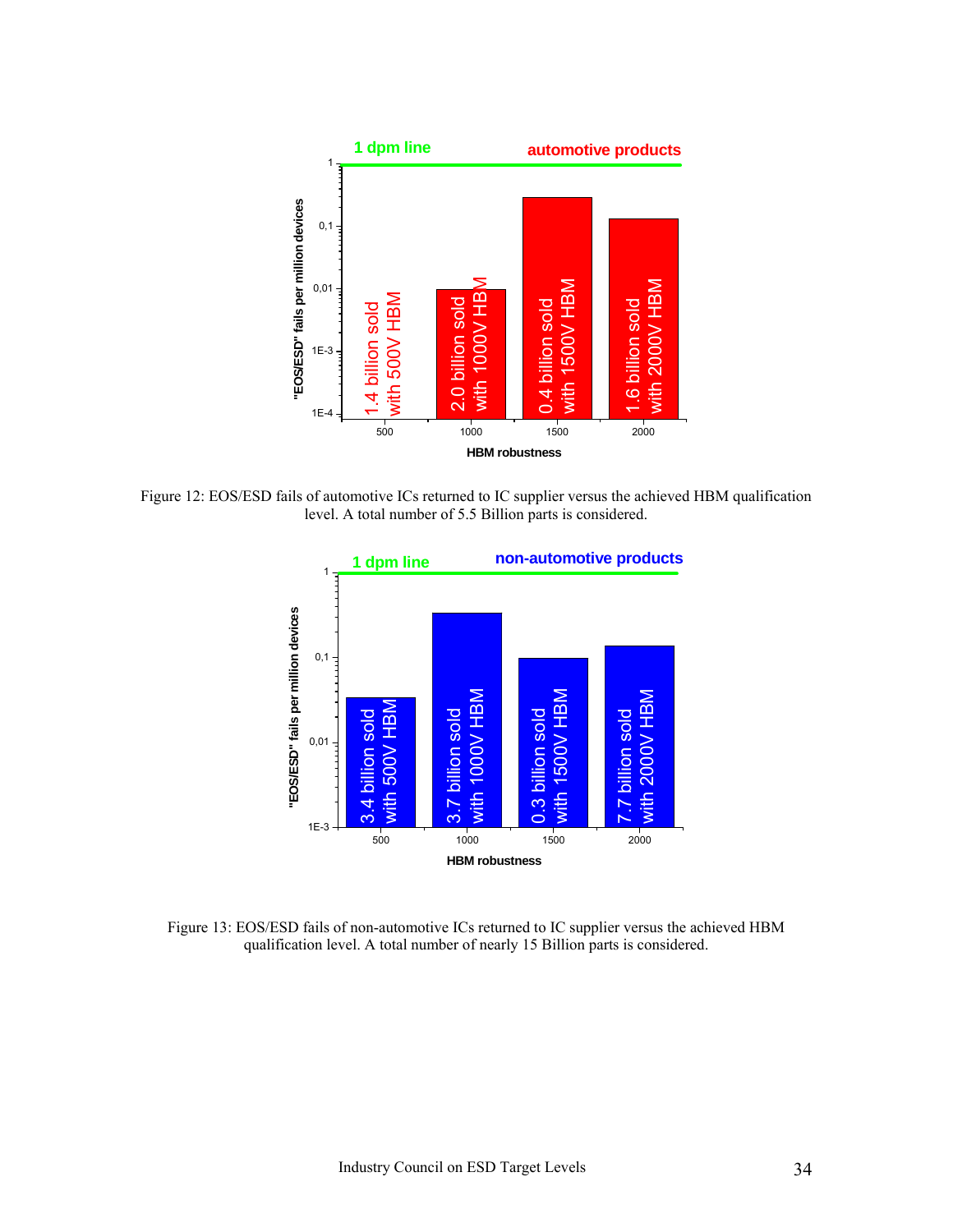#### **4.2 Case Studies**

In the previous section the findings on the overall data, collected by the Council, were presented. It is not feasible to discuss each data point in detail. Therefore this section will highlight several interesting cases in more detail. Since these are case studies, each case is necessarily from a particular company, but examples of several companies of the Council are used. Also none of the cases by itself is evidence for the general conclusion. However, together they increase the confidence in the final conclusion.

### **4.2.1 Devices with Failure Levels below 500 V HBM**

One company reports that they have 11 designs that fail between 100 V HBM and 200 V HBM. The die are produced in external foundries and in their own fabs, whereas contractors and their own assembly lines do the package assembly. In total over 4 million parts have been shipped without a single field return.

Another company has delivered several hundred thousand parts representing different ASIC designs, each failing between 100 V and 200 V HBM. In general, only a few pins limited the chip robustness level to these levels. No returns have been reported, despite the fact that several assembly companies were used.

Another example is given by a less than 500 V HBM part for a consumer electronics application. The device is produced in a 90 nm SOI technology, assembled by multiple low-cost Far East CMs. The low HBM levels were observed on approximately 10 out of 900 pins. 11 million parts were shipped with no customer returns for ESD. For a new version, the root cause of the lower failure levels was identified and improved. The redesign was qualified as a 1500 V part. Of this version, 3.8 million parts have been shipped to date, again with no customer returns for ESD.

An EPROM product in a relatively old and mature (early 90's) technology showed handling problems. PPM levels are not known, but they were high enough to start an investigation. The failure mode could be reproduced by a HBM test, showing that the device was very weak (HBM robustness < 500 V) and would have needed advanced ESD control during assembly (see classification table). This control was not available at the time. After redesign the device reached an HBM level of 1500 V and did not show any further fails in the field.

Finally one company reported on a product that passed 400V HBM and failed 500 V HBM on a limited number of pins. 16 million samples have been sold. In the past 3 years 1 incident caused above-average returns. This incident was traced to a problem in the assembly flow, unrelated to ESD, where it was subsequently eliminated. An improved design, meeting 2 kV, never showed problems, while 4 million samples have been sold of this version.

These cases illustrate that it is possible to handle even these extremely sensitive parts, if the necessary precautions are taken.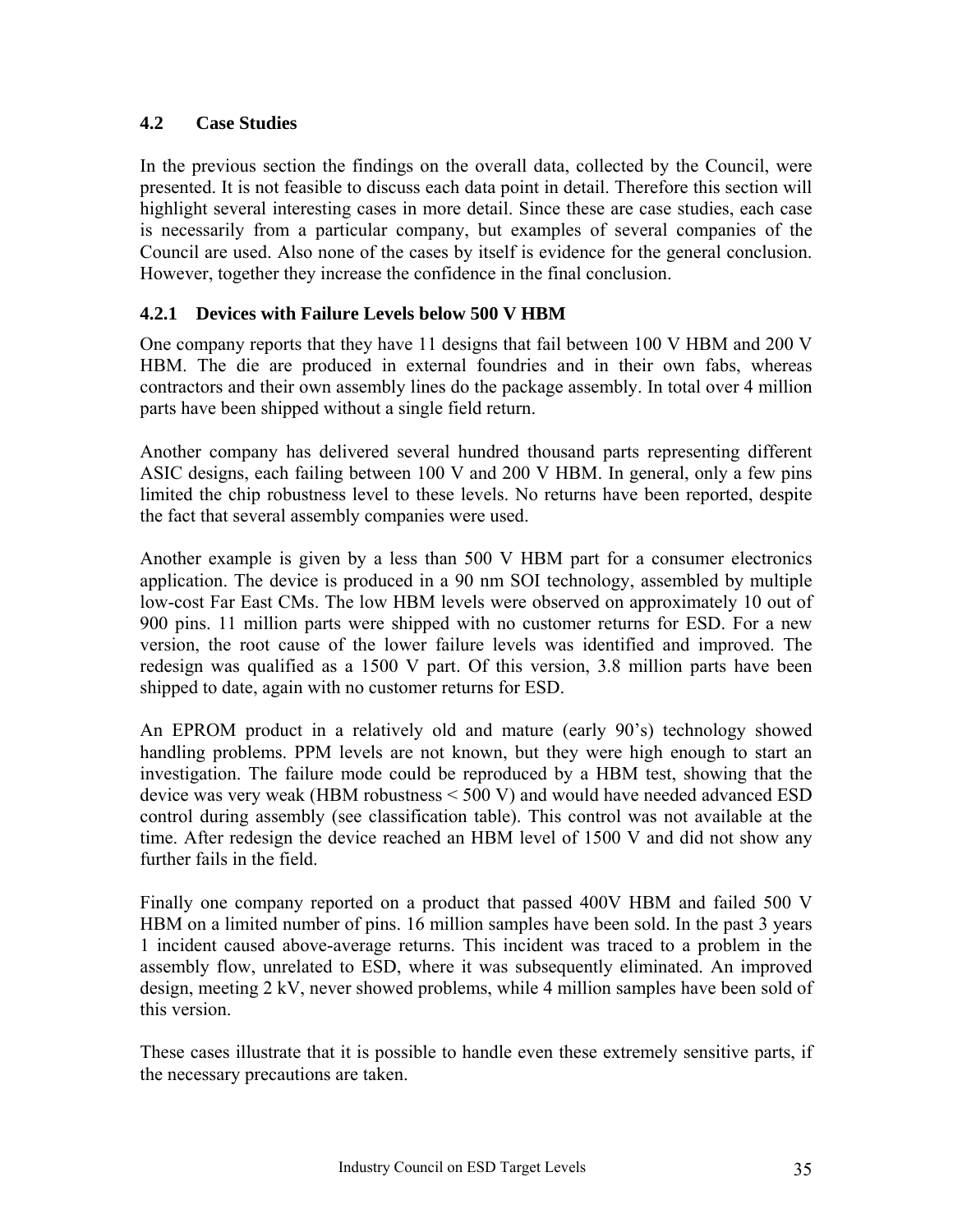#### **4.2.2 Devices that Fail between 500-1000 V HBM**

A first example is given for a product that passes 500 V HBM, but fails 1000 V. The only returns that were received were traced back to system level stresses. The customer demanded a market conform upgrade to 1000 V HBM. This was accomplished by a redesign. With the new design the same system level return rate was observed.

A second council company reports on 3 product types failing 1 kV HBM stresses. For one product the 1 kV level failed on all pins. For the other 2 designs only a few pins did not pass 1 kV. In total only 2 ESD complaints were reported. The first was due to system level qualification by the customer. The other showed damage on a pin that directly interfaces to the application. As far as known, this part was not deliberately stressed, but it is likely that this is also a case of system level damage. Neither of the ESD failures was on the lower HBM level pins. In addition, some clear EOS fails were reported. These occurred on random pins, not only on the pins with lower ESD qualification level.

#### **4.2.3 Devices that Fail between 1000-2000 V HBM**

A product failing 1 kV HBM / passing 1500 V HBM had a dpm level well below target. A deep analysis of the fails showed the following root causes: 58% of the fails had been due to EOS, 29% showed no problem, and only 1% of the fails were due to ESD. All EOS fails were traced to inappropriate use of the IC.

Several ASIC designs failing between 1000 V and 2000 V were reported. All products were accepted by the customers. Due to the relatively small sales numbers no ppm data is available. No ESD returns exist. For one product, failing 1200 V HBM, several EOS returns were received. All returns came from the same customer. This same customer also reported similar fails with a 2 kV HBM passing product.

Another company reported on two similar designs. One product passes 1500 V and fails 2000 V HBM. The other product passes 3000V HBM. The products do not show significant reject rates, ppm levels are well below target. Also there is no significant difference between the reject rates of both products.

A microprocessor ICs was processed in 130 nm CMOS and an ESD robustness level of 1 kV HBM and 300V CDM was achieved. For a shipped volume of 200,000 no field returns are known.

#### **4.3 Conclusion**

The conclusion is that ICs with 500 V HBM and above can safely be manufactured in existing IC and board manufacturing environments. This is an on average statement and can be invalid for single manufacturing sites where fundamental rules of ESD static control, as described in Chapter 2, are not obeyed.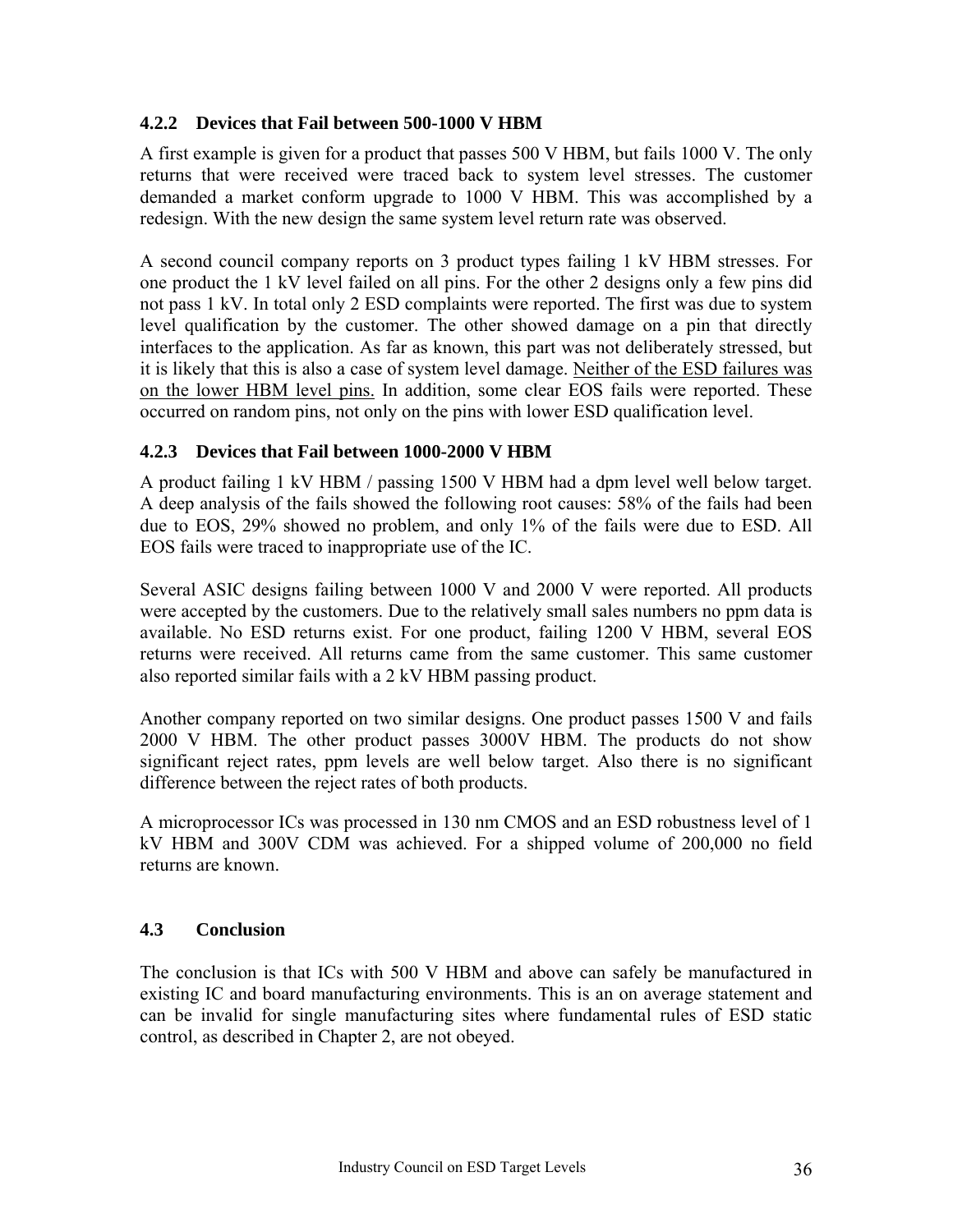### <span id="page-36-0"></span>**Chapter 5: Impact of ESD Requirements from Customers and Suppliers**

**Charvaka Duvvury, Texas Instruments Brett Carn, Intel Corporation Larry Johnson, LSI** 

### **5.1 ESD Requirements and Specification Failures**

With technology scaling and an ever increasing need for I/O performance, it is no surprise that during ESD qualification of processes, many ESD issues can come up. The failures most often may be related to only a few pins. The ESD failure debugging can take many weeks or even months of work involving ESD experts, product engineers, ESD test engineers, I/O design engineers and failure analysis engineers. Furthermore, participation from quality managers and customer interface engineers might be warranted in more urgent cases.

During this extensive analysis one usually finds that the original ESD failures may lead to more work if they are related to non-repeatable random events. Or, as in more recent cases, the tester-induced failures are not consistent with bench analysis, leading some to wonder if they are generated by the ESD tester itself.

During these product evaluation efforts a tremendous amount of time and cost is expended, but most important is the delay in time to market for the product. In most cases the analysis and the eventual improvement to meet the customer ESD requirement results in a product that is not any more reliable to the customer than it already was originally. This has been the experience of many IC suppliers.

#### **5.2 Impact of "ESD Failures"**

Both suppliers and customers are impacted by a result of ESD failures seen during the qualification process. Both supplier and customer automatically assume that an ESD failure generated by the ESD tester means failure certainty in the field. The data presented in this white paper does not support this assumption. Once ESD failure is seen a supplier may ask the following questions:

- Could these failures be replicated and are they consistent?
- Was the root cause confidently identified?
- Will any changes impact the product performance by impacting the pin capacitance? (See Chapter 6, Figure  $25$ )

Answering these questions involves costs to both the supplier and the customer. By "cost" this is not only the expense of the additional mask / silicon wafer production, but also an additional slow down in the product delivery to the market, and degradation in the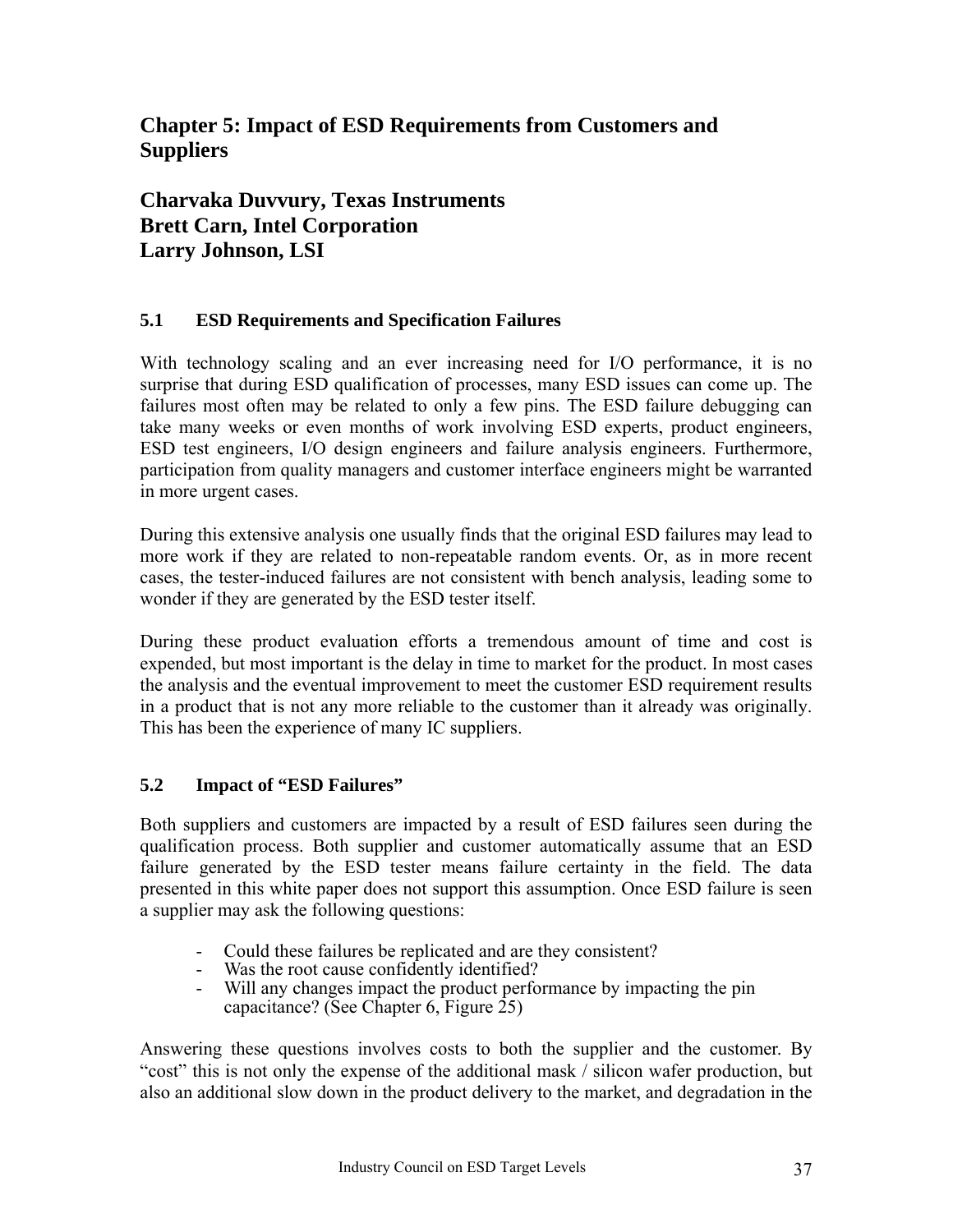expected circuit performance due to the added ESD protection. Additionally, both supplier and customer must engage in a series of discussions to resolve these issues and agree on a path of resolution. Questions that must now be answered include:

- What data was used to evaluate and resolve target ESD specifications?
- Will there be a delay in product delivery?
- How many phone/face-to-face meetings will be necessary for satisfactory resolution?
- What additional delay may be experienced by the customers for qualification of re-designs?
- Will the reliability improvement gained justify the efforts; is there real risk in doing nothing?
- What will be the total impact on time to market for both supplier and customer?

Table I summarizes real life examples collected from companies for a few products that originally met a 1 kV ESD target level to illustrate these issues. Although in some cases there were no disruptions to the product sales, the effort involved meant cost to both suppliers and customers. In one extreme case, the product release was delayed by two years. The added cost to the customers comes from the meetings and negotiations that have to take place before the issue is settled as well as impact to the product launch. Also, even if a re-design is completed, there is no guarantee that the failure rate will be improved and that no random false failures, or even a new failure mode might occur. For these reasons, the cost of meeting the current specs at 2 kV HBM is continuously going up, accelerated by the technology scaling effects and increased pin count.

| <b>Product</b> | <b>Disruptions</b> | <b>Impact</b>             | <b>Intro Delay</b> | Number of joint<br><b>ESD Meetings</b> |
|----------------|--------------------|---------------------------|--------------------|----------------------------------------|
| <b>P1</b>      | N <sub>0</sub>     | Redesign                  | <b>None</b>        | 1                                      |
| P <sub>2</sub> | <b>Yes</b>         | Redesign                  | 2 Years            | 10                                     |
| <b>P3</b>      | N <sub>0</sub>     | <b>De-rate ESD</b>        | <b>None</b>        | $\overline{\mathbf{4}}$                |
| <b>P4</b>      | Somewhat           | Had to do minor redesigns | 3 Months           | >5                                     |
| P <sub>5</sub> | N <sub>0</sub>     | N <sub>0</sub>            | <b>None</b>        | $>5$                                   |
| <b>P6</b>      | <b>Yes</b>         | Some delay                | <b>6 Months</b>    | 19                                     |
| P7             | N <sub>0</sub>     | N <sub>0</sub>            | <b>None</b>        | $\mathbf{2}$                           |
| P <sub>8</sub> | <b>Yes</b>         | Redesign                  | 1 Year             | >5                                     |

|  |  | Table I: Selected Product Example Cycles for Meeting 2 kV |
|--|--|-----------------------------------------------------------|
|  |  |                                                           |

These examples in Table I represent a snapshot of what routinely and typically occurs for products at each supplier company. Note the number of customer/supplier meetings that had to take place during the efforts to improve the product ESD from 1 kV to 2 kV.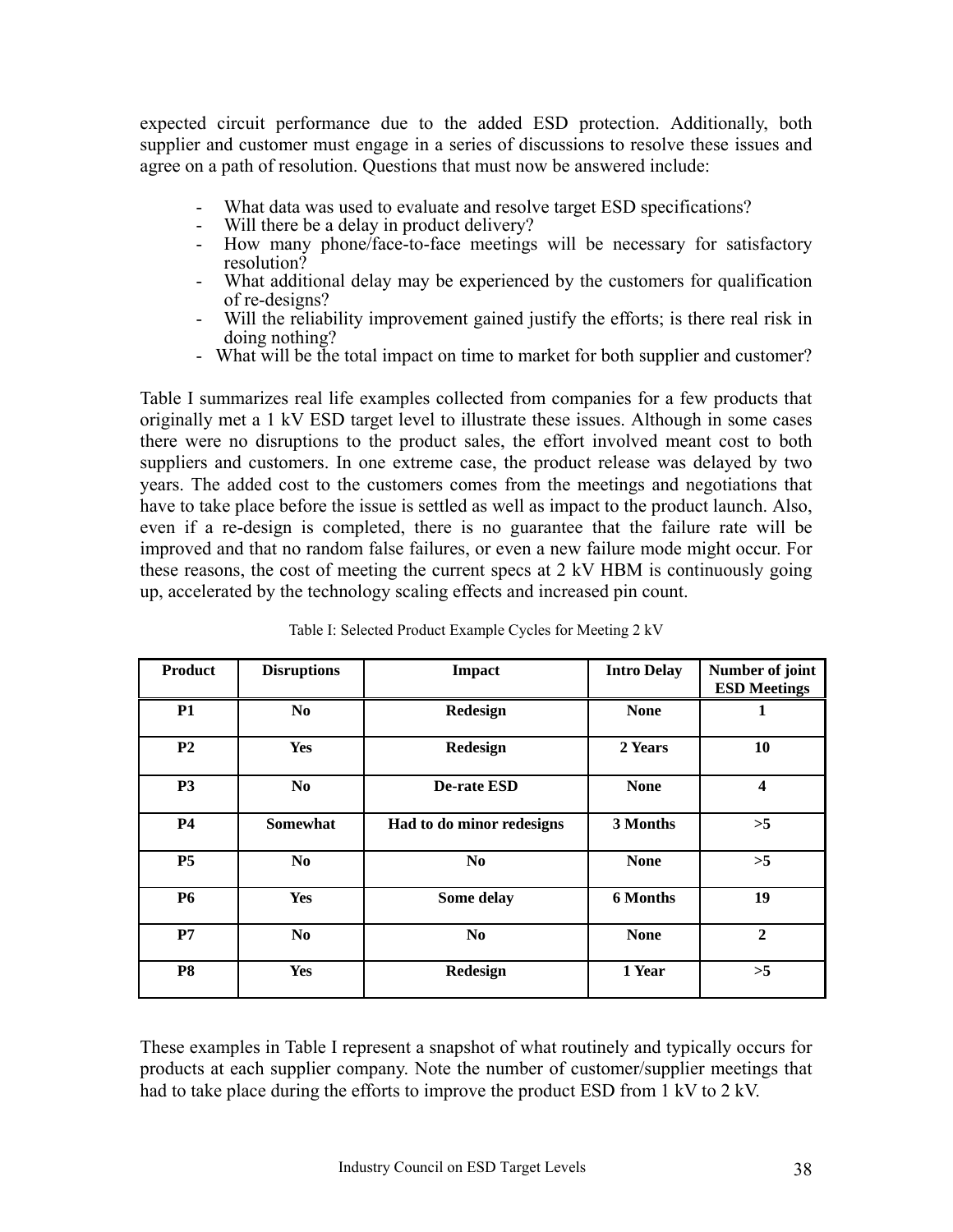Both customer and supplier now must take a look back and try and address the following:

- 1 Were these efforts meaningful or justified?
- 2 What other design focus was affected while concentrating on component level ESD and how have new product innovations been affected?

The data included in this white paper supports the conclusion of the Industry Council in regards to Question 1 in that the efforts to reach 2 kV HBM level are not justified. In regards to Question 2, this is difficult to quantitatively answer but clearly pulling resources off to focus on a non-risk item deters efforts to improve product performance in other areas.

Another example, in Figure 14, shows the work-months involved for eight products manufactured at two different technology nodes. All eight products were passing 1 kV and required by the customer to be redesigned to meet 2 kV. It can be seen that the analysis effort can range from 2 to 15 work-months. Consolidated Industry Council data shows that the average ESD respin causes >7 work-month effort. Since qualification times add additional delay, the total product delay can be as much as 12 months time to market.



Figure 14: Actual example of ESD redesign efforts needed to meet 2 kV on devices meeting 1 kV.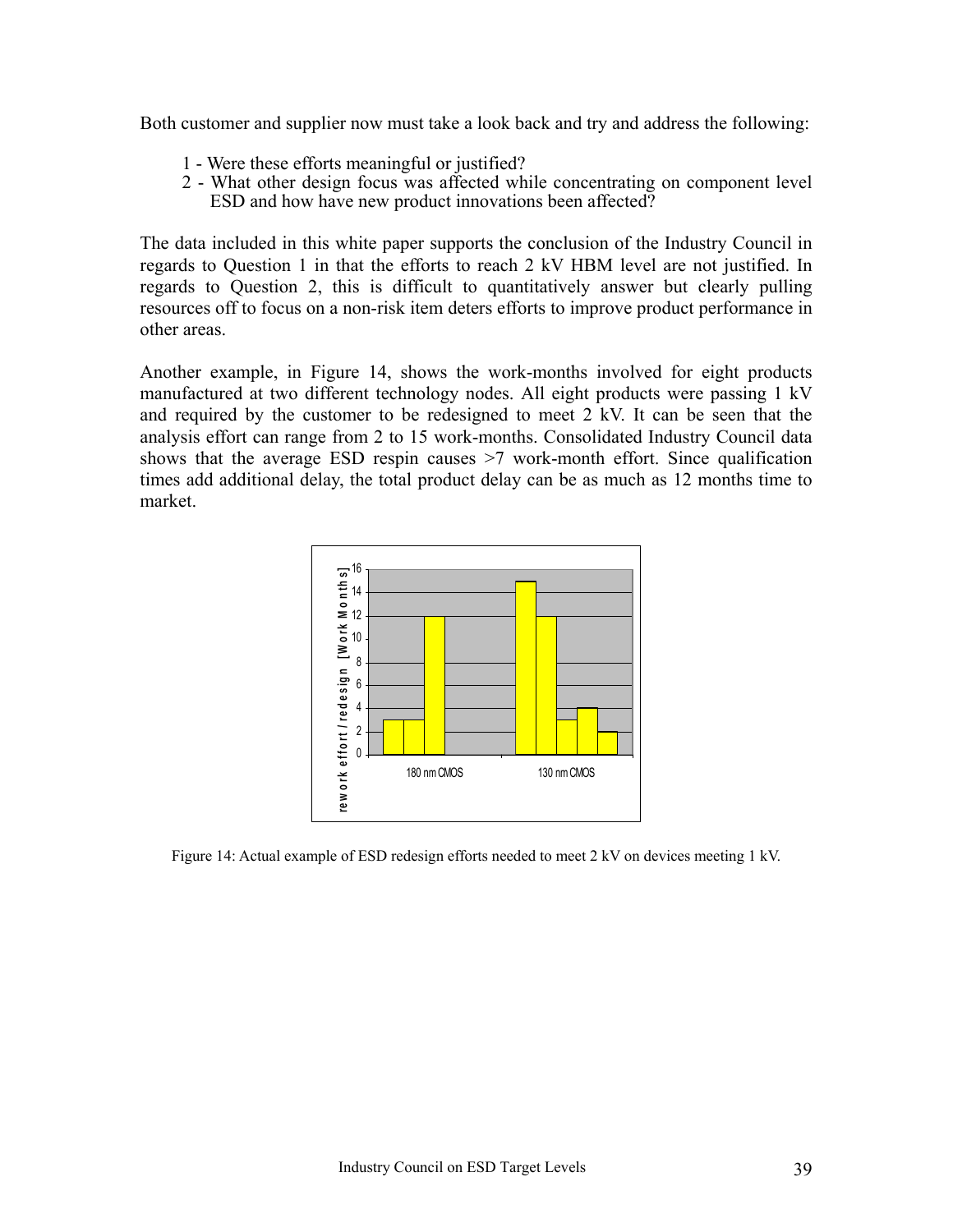#### **5.3 Impact of Revised ESD Target Levels**

Revision of the component HBM target levels to a safe level of 1 kV would provide several benefits for both the customer and the supplier:

- $\triangleright$  Elimination of design respins for HBM performance between 1 kV and 2 kV and shorter time to market
	- o For example, as much as 12 months can be saved as learned from case studies
- $\triangleright$  IO area savings to accommodate circuit requirements
	- o For example, some calculations have shown as much as 43% reduction for advanced circuits with low leakage and high performance demands
	- o Similar reductions would also apply to analog circuits
- $\triangleright$  Capacitance savings to help achieve faster circuits
	- o For example, at 45 nm and 32 nm technologies 16-18 Gbit/sec cannot be met with 2 kV designs but can be accommodated with 1 kV or less requirement
- $\triangleright$  Short term gains would obviously be faster release of products for production and more focus on next generation technology ESD development and I/O performance
- $\triangleright$  Long term gains would be better customer relations and more opportunity for innovation of protection methods for the more relevant system level ESD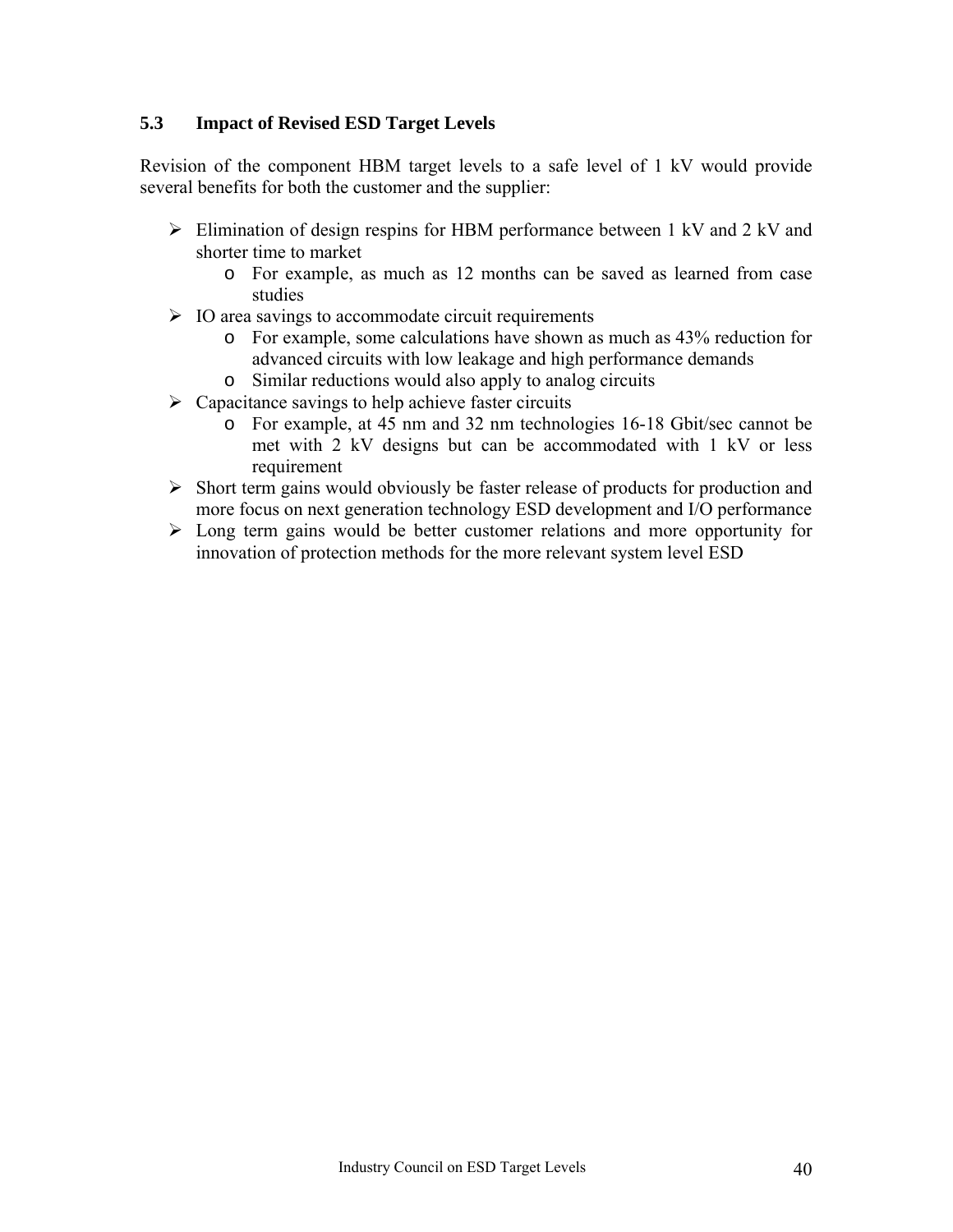### <span id="page-40-0"></span>**Chapter 6: IC Technology Scaling Effects on Component Level ESD**

### **Charvaka Duvvury, Texas Instruments Robert Gauthier, IBM**

#### **6.1 Scaling Effects on ESD Robustness**

Advances in Integrated Circuit (IC) technologies which were achieved for circuit performance and overall reliability requirements have had a major impact on the intrinsic ESD design [1]. This is not surprising since the silicon scaling effects to increase circuit speed with shorter channel lengths or thinner gate oxides will lead to transistors that are much more sensitive to ESD and will result in lower failure current (It2). At each new technology node, new adverse effects are noted. Table II lists these technology trends and ESD impact starting in the early 80s to the present time period.

During the early technology applications, the transistor scaling involved increased current density (J) which led to higher dissipation J.E (where E is the electric field) and thus lower ESD levels. The next major change involved lowering E to improve channel hot carrier reliability which subsequently increased the power density (and decreased the bipolar efficiency) for NMOS NPN bipolar operation and thus again reduced ESD. This was rapidly followed by introduction of silicided source/drain diffusions that led to current crowding effects and even poorer bipolar efficiency. In addition to the silicide effects, the implementation of lower substrate resistance with epi to reduce latchup effects caused another problem for the ESD design, especially using SCR type of clamps. However, when the epi was replaced by bulk substrates for cost effectiveness, this led to yet another unexpected problem – parasitic bipolar interactions at the IO areas and in the internal circuits.

| Feature           | <b>Process</b> | <b>Impact on</b>      | intrinsic<br><b>ESD</b><br>degrading<br><b>Factor(s)</b> |  |
|-------------------|----------------|-----------------------|----------------------------------------------------------|--|
| <b>Size</b>       | <b>Advance</b> | <b>ESD</b>            | performance                                              |  |
| 3um               | Junction       | <b>NPN</b>            | <b>Current Density</b>                                   |  |
|                   | Scaling        | Robustness            |                                                          |  |
| $2 \text{ um}$    | Graded         | NPN                   | Power Dissipation                                        |  |
|                   | Junction       | Robustness            |                                                          |  |
| $1 \text{ um}$    | Silicides &    | <b>NPN</b>            | Ballasting Effects and Avalanche Process                 |  |
|                   | Epi            | Robustness            |                                                          |  |
|                   | Substrates     |                       |                                                          |  |
| $0.5 \text{ um}$  | STI            | <b>SCR</b> Trigger    | Decreased Parasitic Bipolar Efficiency                   |  |
| $0.35 \text{ um}$ | Bulk           | Parasitic             | <b>Increased Bipolar Effects</b>                         |  |
|                   | Substrate      | Interactions          |                                                          |  |
| $0.18 \text{ um}$ | Shorter        | Lower It <sub>2</sub> | Localized Heating                                        |  |
|                   | Channel        |                       |                                                          |  |
|                   | Lengths        |                       |                                                          |  |
| $0.090$ um        | Ultra Thin     | Lower CDM             | Ineffective Clamps                                       |  |
|                   | Gate Oxides    |                       |                                                          |  |
| $0.065$ um        | Thinner        | Lower HBM,            | Metal Heating                                            |  |
|                   | Metal Layers   | MM and CDM            |                                                          |  |
| $0.045$ um        | Insulating     | Low Overall           | Increased Power Dissipation                              |  |
|                   | Substrates     | ESD                   |                                                          |  |

TABLE II Technology Scaling Impact on ESD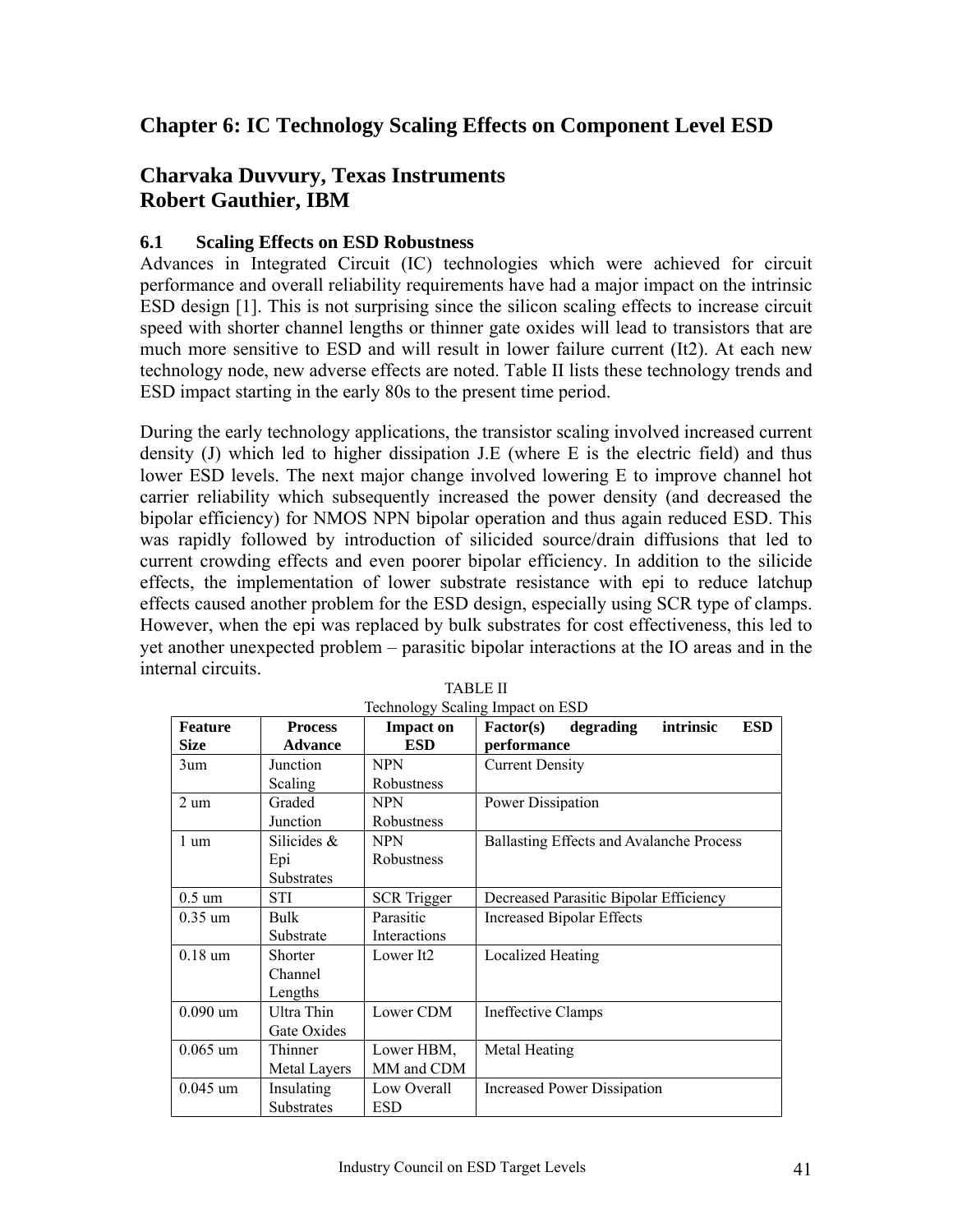As the technologies entered the nanometer range, the ESD sensitivity began to get much worse as much thinner gate oxides and thinner metal interconnects [1, 2] were both introduced to improve circuit speed. The thinner oxides result in lower CDM performance and the thinner metals cause heating effects with increased resistance in the ESD connections, making it difficult to keep the potentials at the IO pad low enough to meet both HBM and CDM protection requirements. Figure 15 shows that for technologies starting around 130 nm the failure current density of the ESD metal interconnect reduces with the effect becoming significantly worse as technologies shrink to 65 nm and below. The metal bus resistance per square is increasing which is also decreasing the electromigration reliability margin. This means that supply / ground bus routing will play an even more critical role in ESD design.



Figure 15: Metal ESD failure current density as a function of technology node.



Figure 16: ESD regime oxide breakdown voltage and core supply voltage as a function of scaling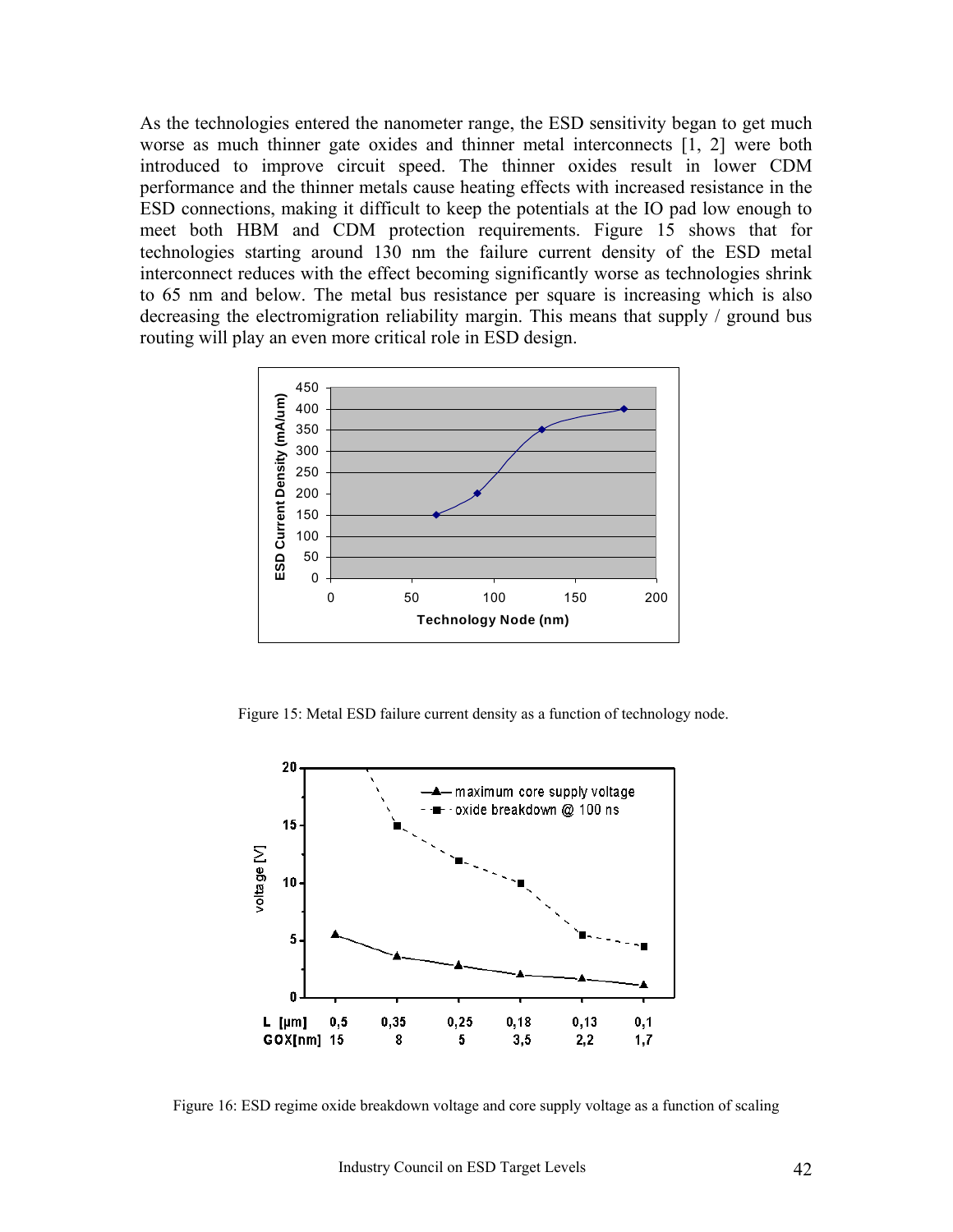In Figure 16 the core Vdd supply voltage is shown as function of the technology node scaling for feature size transistor length and gate oxide thickness. Also shown in the figure is the simultaneous reduction of the gate oxide breakdown voltage under ESD like conditions. At the 100 nm node the gate oxide breakdown approaches 5V for HBM stress. This means that any protection clamp at the IO has to keep below 5V for 1.3A or 2 kV HBM. With the metal resistance and current density limitations as discussed in Figure 15, the design to meet 2 kV becomes challenging and will even become impossible with further scaling.

Another new trend is the "Reverse Poly Effect" where the It2 values unexpectedly decrease with decreasing poly lengths [1]. Two different explanations are offered: 1) a decrease in the volume available for heating [3] and bipolar effect coming from merging of the pocket implants [4]. Combined with the local heating for reduced channel lengths, the introduction of SOI can lead to heating at the channel surface so much so that even gated diodes can have relatively lower failure current performance. In addition to SOI now the emerging technologies with multi gate (MuGFET) transistors, also called FinFET devices, have already indicated extremely low It2 and much more complexity to process effects [5]. A cross-section of the FinFET is shown in Figure 17.



Figure 17: Cross-section of an advanced FinFET.

The It2 data from [5] for the NMOS FinFET is shown in Figure 18. Note that although the device triggers as a parasitic NPN the failure current for the device (with an effective width of 50 um) is less than even 1 mA/um. This suggests that an understanding of the device heating under ESD conditions is required and that the methods to improve the It2 with layout and device structural changes need to be understood [6].



Figure 18: Ids-Vds curves for varying gate bias with trigger voltages (Vt1) and failure currents (It2) shown for a FinFET device structure [5].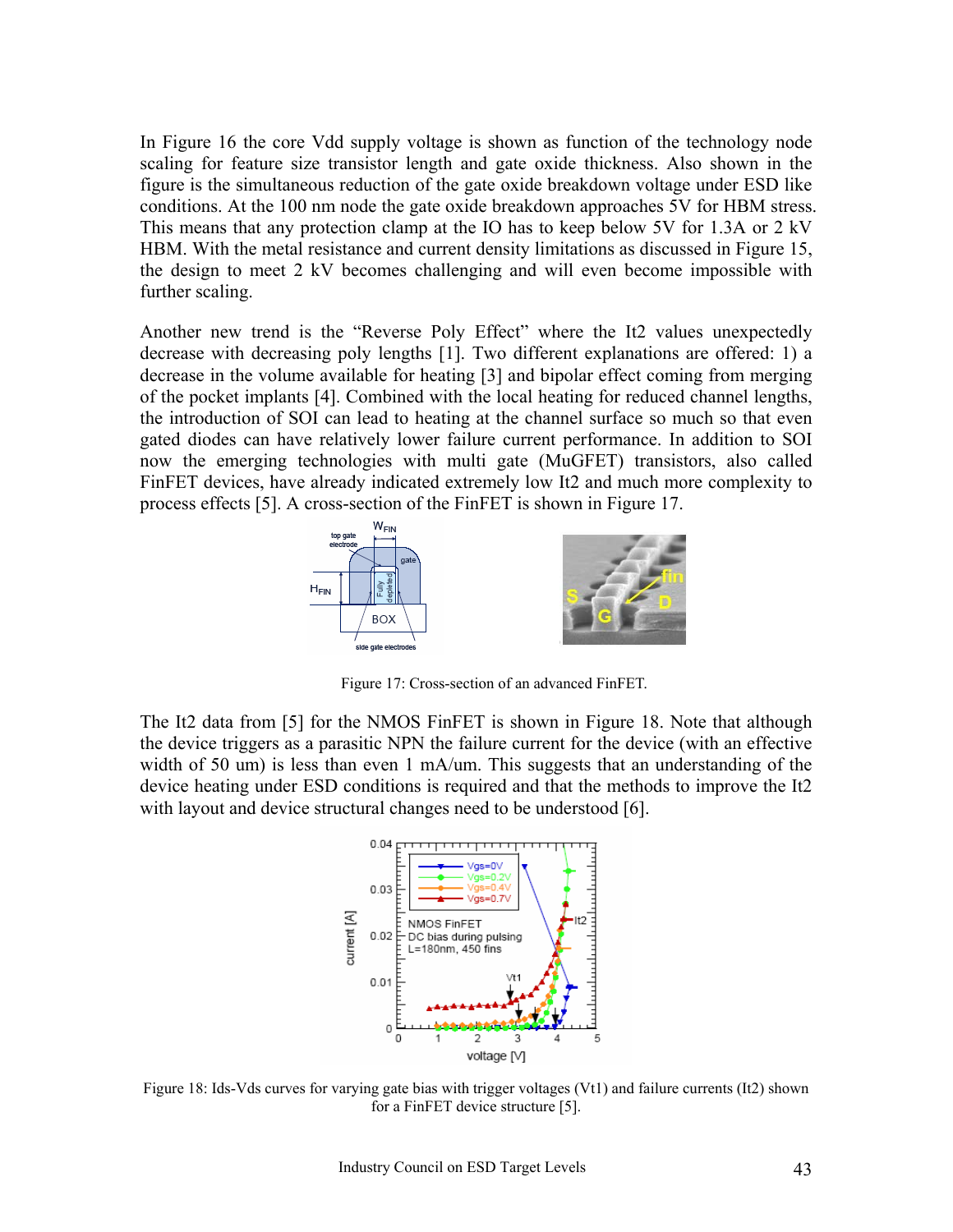The next major scaling effect on ESD is the use of ultra thin oxides in the range of 20 Angstroms which were first introduced at the 130 nm/90 nm technology nodes. At such low oxide thickness the commonly used silicide blocking is not an option, since the increased on-resistance with contact to gate spacing itself will increase the drain potential during bipolar turn on to breakdown the oxide [7]. Even more severe is the oxide breakdown voltage which is in the 4-5V range for thin oxides in 90 nm and below technology nodes making it very difficult to design for HBM let alone CDM protection. The statistical nature of the oxide breakdown mechanism is well known to be a very complex topic for time dependent dielectric reliability (TDDB), but the TDDB extension to the ESD regime is taking ESD design to the next level of challenges. As described recently in [8] the ESD regime oxide breakdown varies with process variations thus making it somewhat unpredictable to design for a given CDM spec. There are other issues with technology scaling that have not yet been investigated in detail for their impact on ESD. These include the upcoming strained silicon and the elevated source drain junctions and introduction of metal gates and high-K dielectrics. It is clear that the newer advances in transistor scaling will continue to have an impact on the ESD sensitivity up to a point that a completely new direction to the ESD protection strategy may have to be explored.

#### **6.2 Protection Design Window**

The ESD protection design has undergone several changes in strategy according to the technology scaling effects described in section 6.1. Whereas the Field Oxide Devices (FOD) in the early 80s, and the NMOS and breakdown SCR devices in the 90s have been extensively used, the current technologies make them difficult for practical implementation leaving only diode clamps and diode-triggered SCRs as mostly the available options.

A typical diode and rail clamp based protection concept is shown in Figure 19. Note that the entire protection performance critically depends on the on-resistance of the diodes, the VDD and VSS bus resistance values, and the efficiency of the Rail Clamp. This is indeed where the ESD Design Window is facing its constrictions [9]. The diodes sizes cannot be too large to minimize capacitance at the pad, while metal interconnects (which are becoming large component of the capacitive loading) at the diodes has to have minimum resistance to keep the pad voltage to a minimum for the ESD current flow in the range of 1-2A HBM and 12-15A CDM for very large package devices.



Figure 19. Common Diode with rail clamp based IO protection strategy.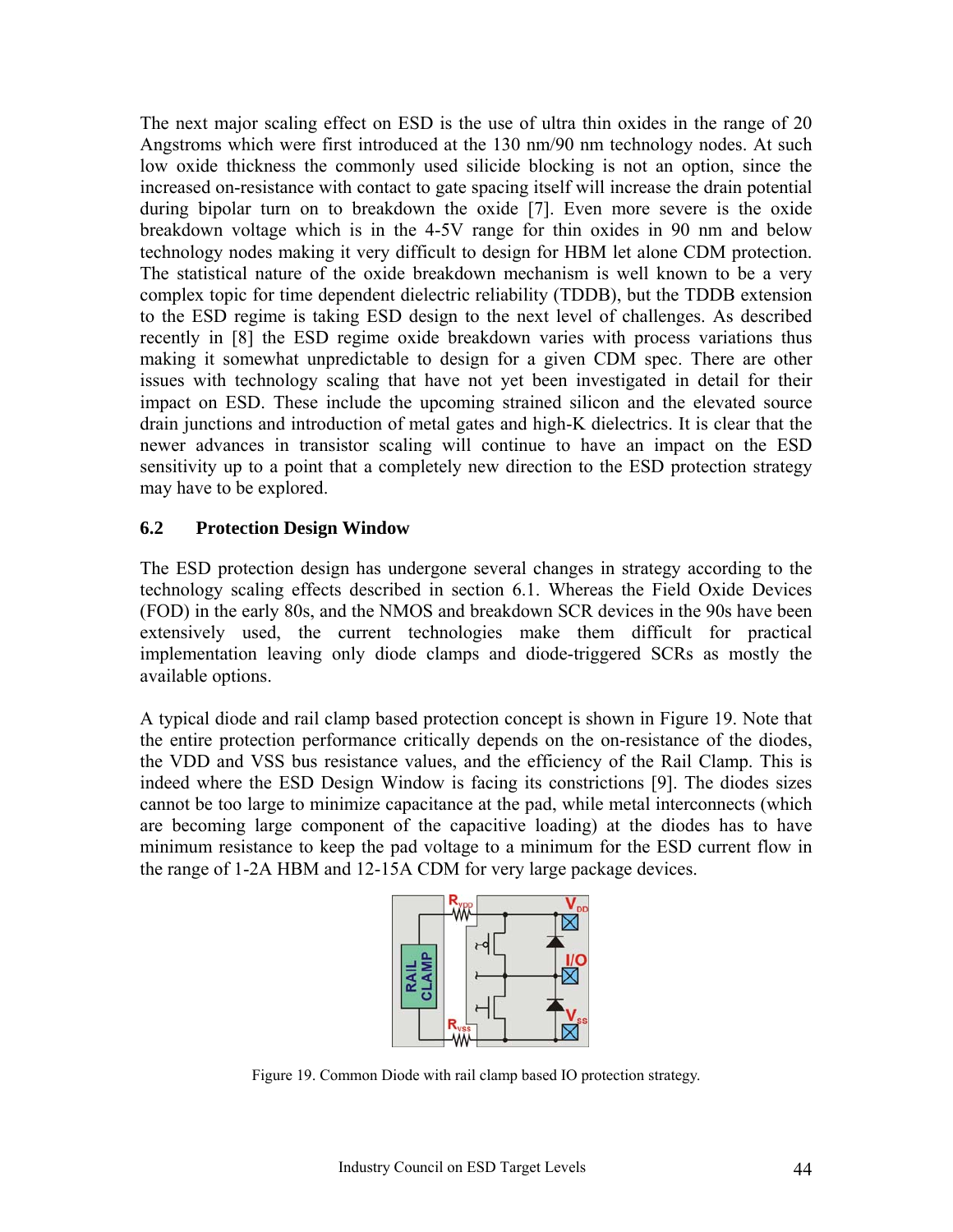Even for standard digital IO designs the voltage buildup at the pads during an ESD discharge can damage the input gate oxide or the output drain junction, especially if the output transistor has low It2. This can lead to disappearance of the ESD Design Window as reported in [9]. It should be noted, however, that the relative margin for window is dependent on the choice of the protection clamp design. To illustrate the point, Figure 20 shows the design restriction for the common dual-diode protection device represented in Figure 19. As the technology is scaled the design for 2 A might vanish at the 65 nm node. Or, for 1.3 A (2 kV HBM), the window is reduced by 45%. No matter which clamp technique is employed, further technology scaling will further decrease the ESD protection window.



Figure 20: ESD Design Window Scaling [9].

These effects are even more severe for designs involving High Speed SERDES (HSS) macros or RF Linear Amplifier (LNA) circuit applications. The design window severity comes from the constraints shown in Figure 21. Obviously the protection design must not only not interfere with the operating voltage it must also have low enough on-resistance to protect the input gate oxide. The thermal failures from the top come mostly due to the metal heating in the advanced technology devices. As the window closes the challenge to meet 2 kV HBM or 500 V CDM becomes increasingly difficult.



**ESD Protection Window**

Figure 21: Technology Scaling Effect on ESD design.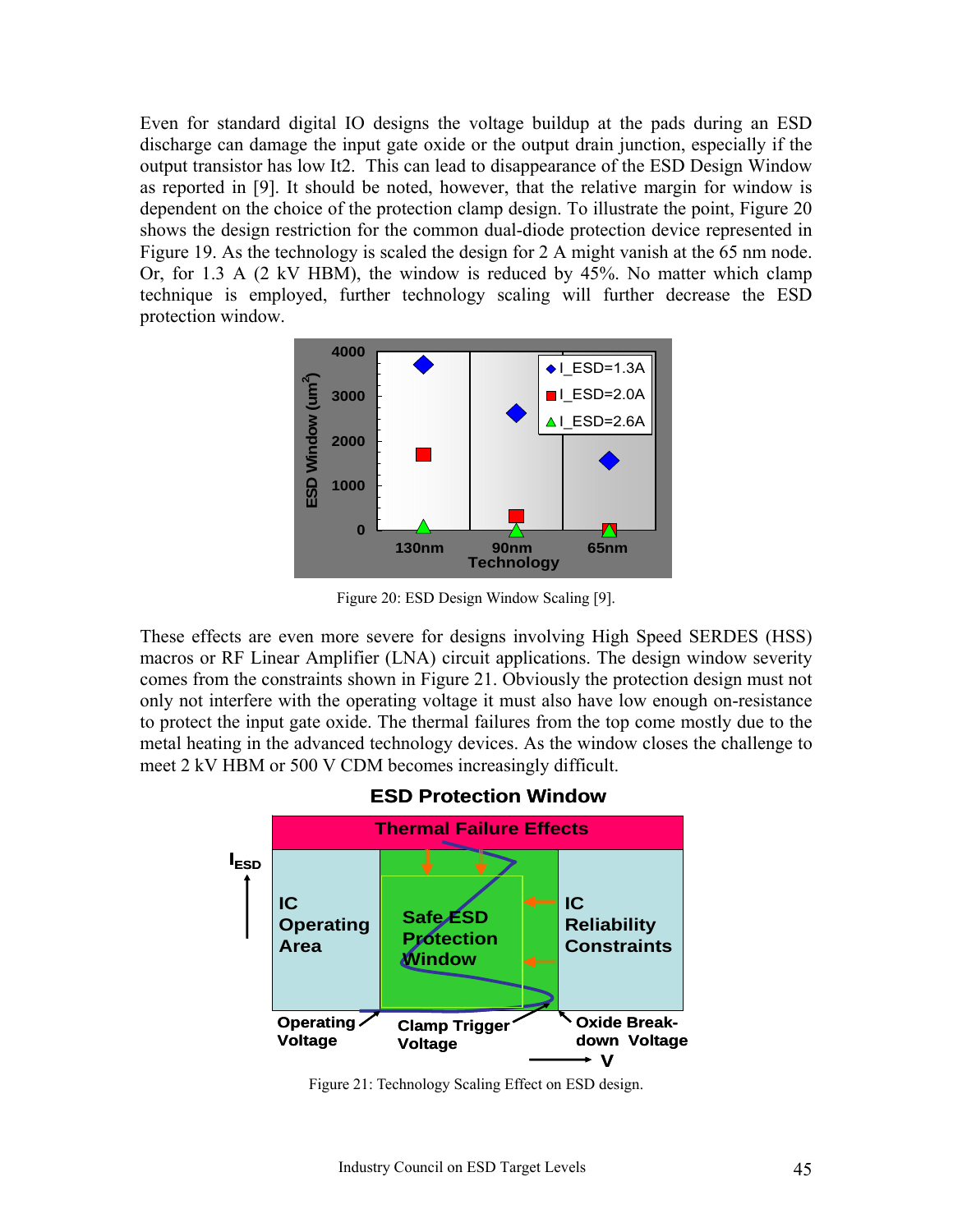To summarize, the severe restrictions on ESD design are coming from:

- ¾ *Heating of the interconnect*
- ¾ *Low breakdown of the gate oxides*
- ¾ *Reduced failure currents of the advanced transistors*
- ¾ *Lower operating voltages for the circuits*
- ¾ *Very low tolerance to ESD capacitance*

#### **6.3 ESD Capacitive Loading Requirements**

As Radio Frequency (RF) and high frequency (HF) application data rates and frequencies continue to increase in each new technology generation there is increased pressure to reduce the capacitive loading and improve the quality factor (Q-factor) of ESD devices. Quality factor is defined as the ratio of the reactance in Ohms divided by the resistance in Ohms. In a series RLC Circuit,  $Q = 1/R * (L/C)^{0.5}$ , where R, L and C are the resistance, inductance and capacitance of the tuned circuit, respectively. Note for example, in a parallel RLC circuit, Q is equal to the reciprocal of the above expression. Figure 22 shows a generic example of the general trend of ESD HBM levels vs. I/O operating frequencies. The operating frequency increase is due to the technology scaling and performance increasing as technologies continue to scale. In the labeled region 1 in Figure 22 the combination of chip level bussing resistance and power clamp resistance dominates the I/O signal pad clamping voltage thus the signal pad ESD protection as it is scaled larger (more capacitive loading) has a minimal effect on the overall signal pad voltage during an ESD event. In region 2 in Figure 22 the signal pad ESD protection network is scaled to reduce capacitive loading and in this region the ESD protection device itself dominates the signal pad voltage during an ESD event.



Figure 22: Generic plot of ESD HBM Level vs. ESD Capacitive Loading

Figure 23 shows a double diode based ESD protection strategy with the first and last stage of a bi-direction digital I/O receiver and driver respectively as a sample schematic for further discussion purposes. Included in the simplified schematic are the Vdd and Gnd bussing resistances, the power supply ESD clamp and the power supply effective decoupling capacitance. For a double diode based ESD protection strategy one of the ESD Capacitive Loading (FF)<br>
Figure 22: Generic plot of ESD HBM Level vs. ESD Capacitive Loading<br>
Figure 23 shows a double diode based ESD protection strategy with the first and last<br>
stage of a bi-direction digital I/O r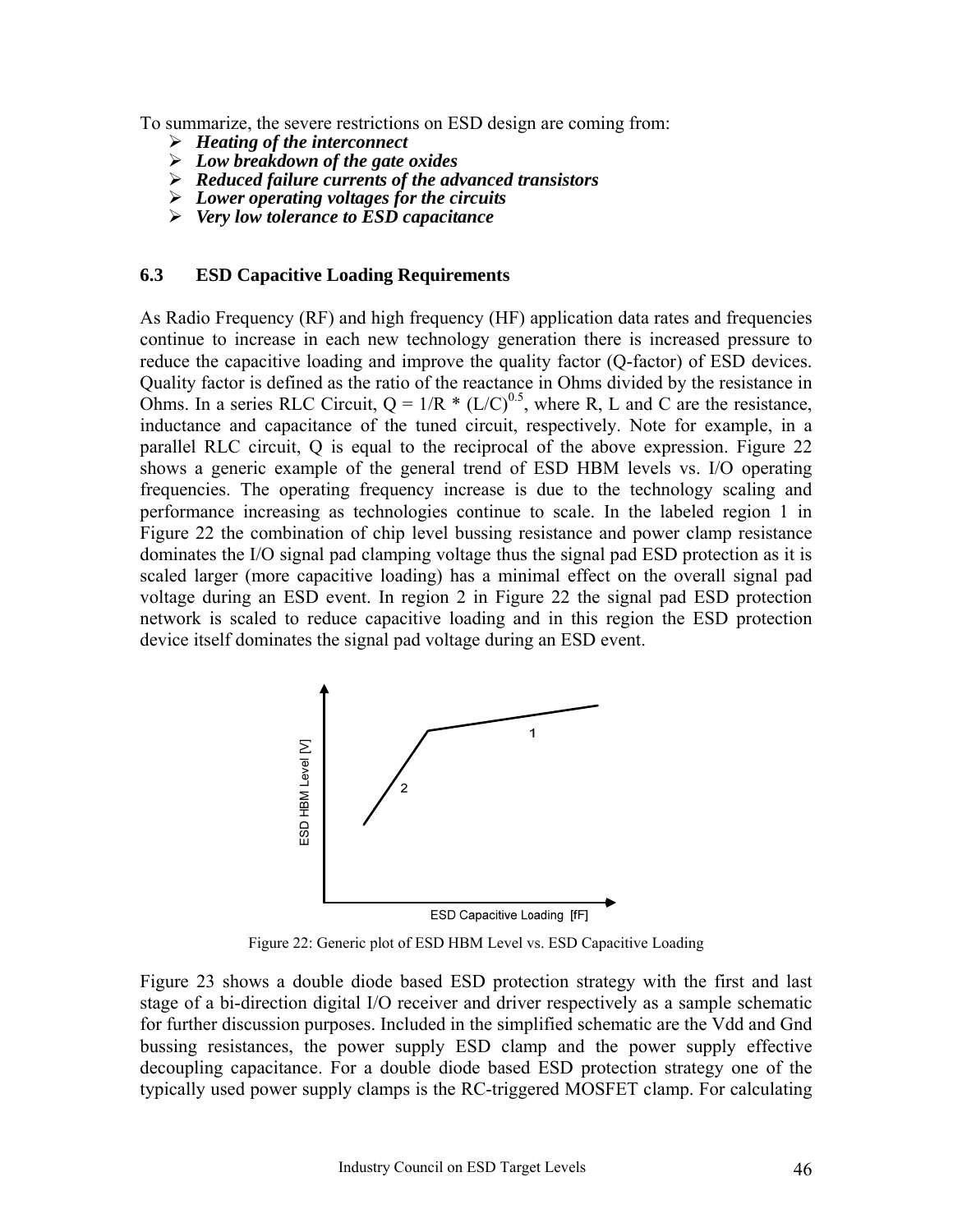the I/O signal pad voltage during an ESD event in either positive or negative polarity referencing any power supply or another I/O signal the power supply resistances on the Vdd and Gnd sides along with the voltage drop across the power supply clamp itself can be equally as important as the voltage drop across the I/O signal pad ESD protection devices. In Figure 23 secondary CDM clamps using double diodes are shown but various types of CDM devices (SCRs, non-silicided NFETs for example) could be used rather than diodes. Figure 24 shows a similar simplified schematic as in Figure 23 except the HBM double diodes have been removed and a diode-string triggered SCR (DTSCR) is inserted [11].



Figure 23: Double Diode based with RC-triggered Rail Clamp ESD Protection Strategy



Figure 24: Diode String Triggered SCR (DTSR) with RC-triggered Rail Clamp ESD Protection Strategy

Figure 25 shows a specific example of the allocated capacitive loading budget for a High Speed Serial Link (HSS, also referred to as a SERDES Core) where it is assumed in parallel to the ESD capacitive loading there are cancellation types of networks (such as tcoil) that cancel out approximately half the ESD capacitive loading. Figure 25 is just one sample showing the capacitive loading of the ESD device scaling; the specific results for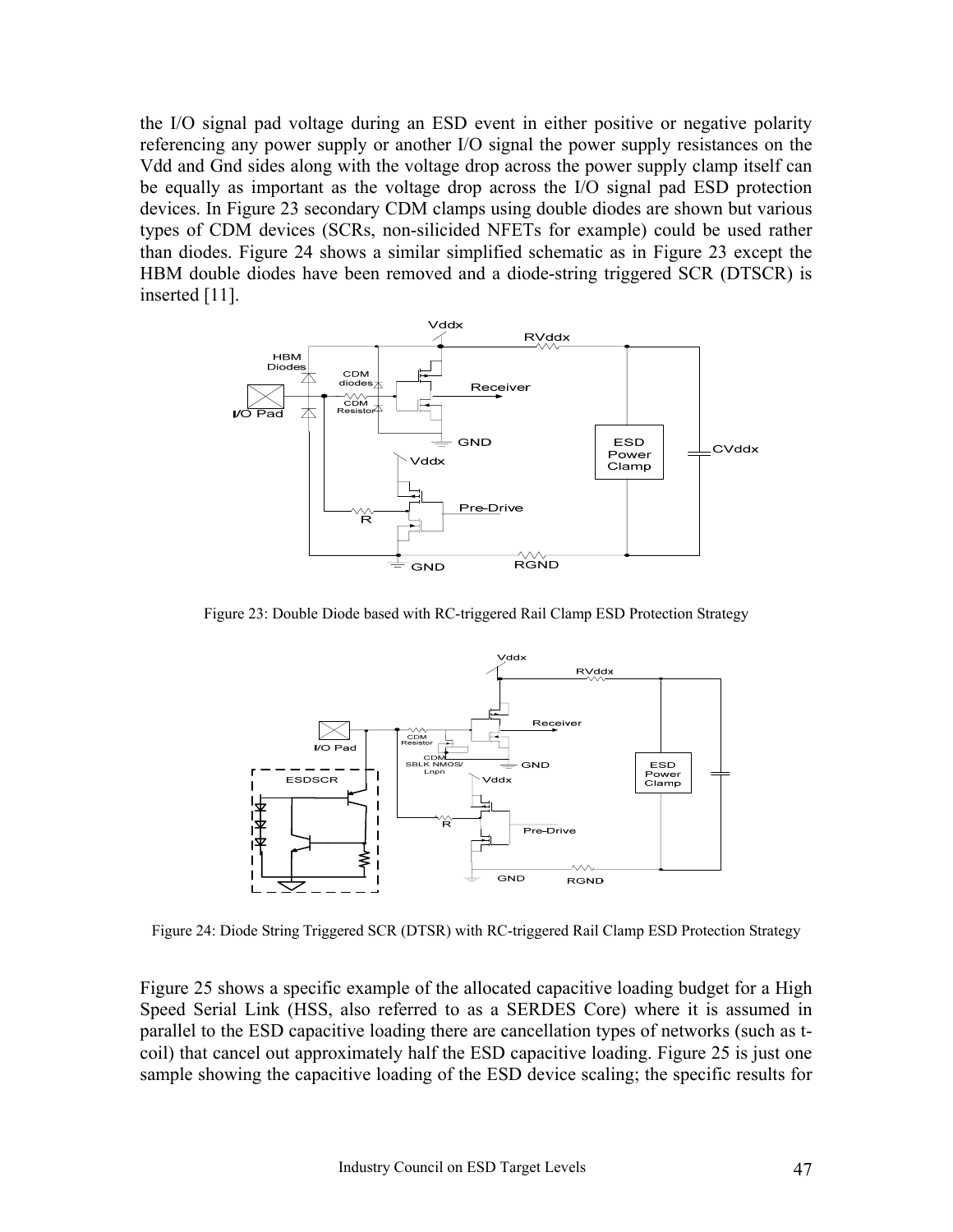a given technology may vary. However, the general trend is reduced capacitance loading budget for the high speed I/O.

Also in Figure 25, the calculated ESD results for diode and SCR based ESD protection (see Figure 24) concepts are added to the previous curve. As can be seen from the left hand y-axis in Figure 25, as data rates go from 6 gbits/sec to 12 gbits/sec the ESD capacitive loading budget decreases from approximately 300fF down to 150fF. In the right hand y-axis in Figure 25 the calculated HBM ESD results are shown. The calculations use high current TLP (Transmission Line Pulse, energy equivalent to HBM) data from a 65 nm technology and compare both diode based ESD protection with RCtriggered power supply rail clamps and diode string triggered SCRs (DTSCR) with RCtriggered power supply rail clamps. In the comparison the worst case HBM robustness is shown vs. capacitive loading requirements for both types of ESD protection. The diodebased and DTSCR-based ESD protection networks are two of the most commonly ESD protection networks used for RF and HF applications. Machine Model (MM) results exhibit similar trends to HBM.



Figure 25: High Speed Serial Link Data Rates and HBM Protection levels vs. Capacitive Loading requirements

The ESD boundary conditions used to create Figure 25 are listed in Table III for reference. The capacitance values for the ESD devices include both FEOL and BEOL capacitances extracted using an extraction tool from actual ESD devices designed in a 65 nm technology node.

| <b>Signal Pad</b> | <b>Signal Pad</b>  | <b>RC</b> Clamp | <b>RC</b> Clamp | Decap        | <b>Rvdd</b> | Rgnd   | <b>Max</b>     |
|-------------------|--------------------|-----------------|-----------------|--------------|-------------|--------|----------------|
| <b>ESD</b>        | <b>ESD</b> device  | turn-on         | on-             | on Vdd       | [ohms]      | [ohms] | Pad            |
| <b>Protection</b> | on-resistance      | voltage [V]     | resistance      | $[{\bf fF}]$ |             |        | <b>Voltage</b> |
| <b>Device</b>     |                    |                 | [ohms]          |              |             |        | allowed        |
|                   |                    |                 |                 |              |             |        | <b>IVI</b>     |
| <b>Double</b>     | <b>Varies with</b> | 0.5             | 0.5             | $\mathbf{0}$ | 1.0         | 0.5    | 4.0            |
| <b>Diode</b>      | capacitive         |                 |                 |              |             |        |                |
|                   | loading            |                 |                 |              |             |        |                |
| <b>DTSCR</b>      | 66<br>66           | 0.5             | 0.5             | $\mathbf 0$  | 1.0         | 0.5    | 4.0            |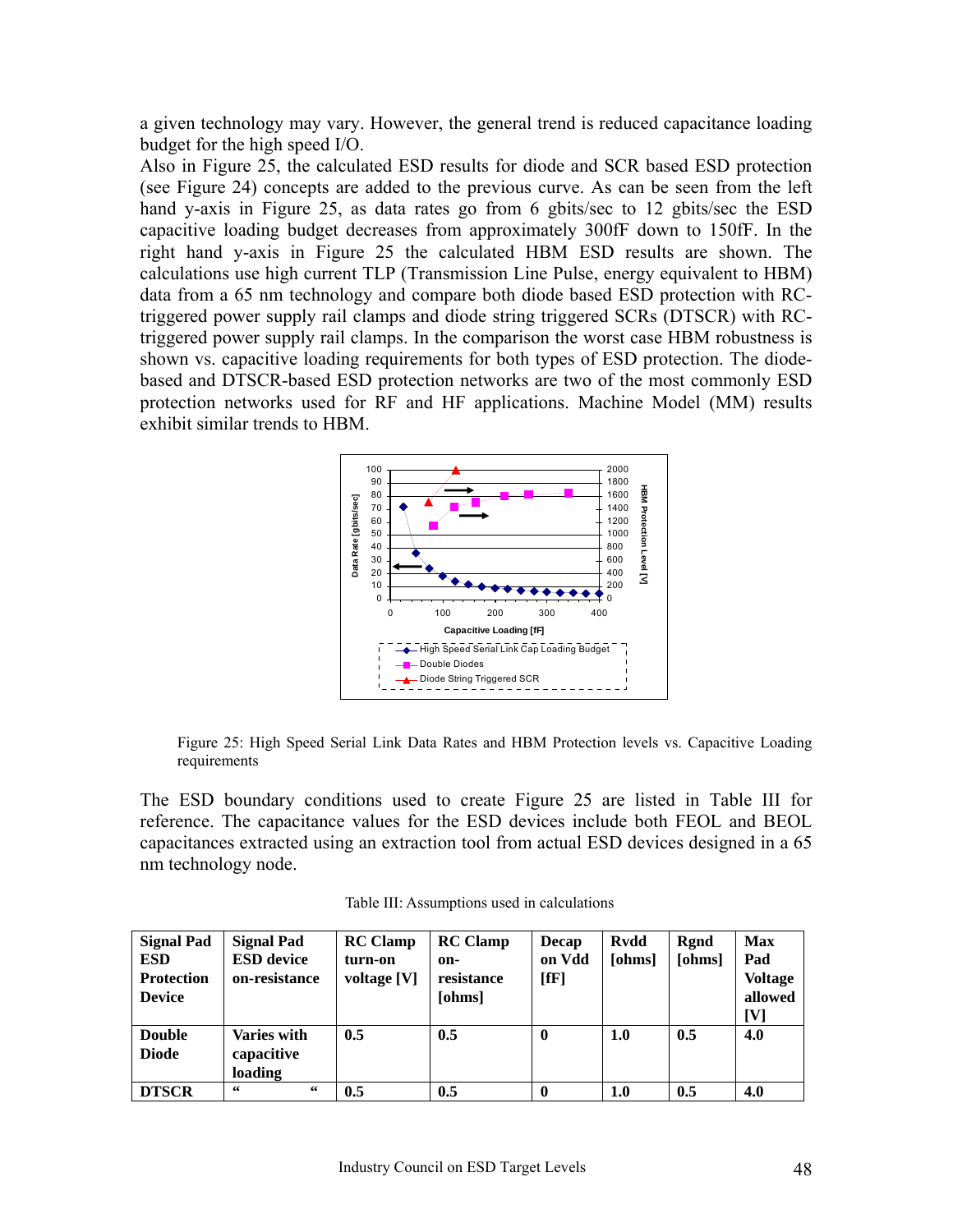#### **6.4 Package Effects**

Package advances are based on requirements of the different market segments. Generally the packaging of a particular die in a package, given the same pins are bonded out for different packages, has little effect on HBM ESD performance. However, the variation of package size, bond wire inductance, etc, does cause a variation in CDM performance for the same die packaged in different packages. This development in package types from Dual-in-Line (DIP) to Multi-chip Modules (MCM) and from there to Flip-Chips and Stacked Die would surely determine the achievable ESD performance for CDM since during this stress mode the package capacitance plays a very dominant role. The original DIP packages have pins that are readily exposed to handling making them sensitive to HBM, but modern packages such as the Ball Grid Array (BGA) have pins that are embedded as well as are closely spaced, making them much less vulnerable, and in fact may be impossible, to HBM stress. Thus, CDM plays the critical role for the overall ESD reliability. The critical issues for CDM and the relevant level for safe manufacturing will be addressed in a subsequent white paper.

#### **6.5 ESD Technology Roadmap**

The roadmap for ESD [12] projects severe restrictions on the achievable HBM ESD levels as shown in Figure 26. What should be noted from Figure 26 is that the major impact is expected within the next 5 years around the 32 nm technology. Constraints from the circuit designs such as RF could eventually reduce the practical ESD HBM design levels into the 100 V range. Similarly, the CDM level may get reduced to the 50 V range. As a final point, the Machine Model (MM) scaling is not presented here since many in the industry now consider that with the exception of very few limited applications, this MM requirement is no longer valid and there is a strong industry drive to eliminate it for mainstream IC ESD reliability tests.



Figure 26: ESD Roadmap for HBM and CDM [12].

These trends above will only mean that ESD control in the production areas will become absolutely necessary. Fortunately, the trends towards packages with very close pin spacings and the much reduced incidences of human handling would certainly alleviate this threat for HBM. However, CDM ESD control, which is dependent on the package structure, needs to be carefully considered as the protection levels would drop with technology scaling. CDM control at the factory should be critically improved.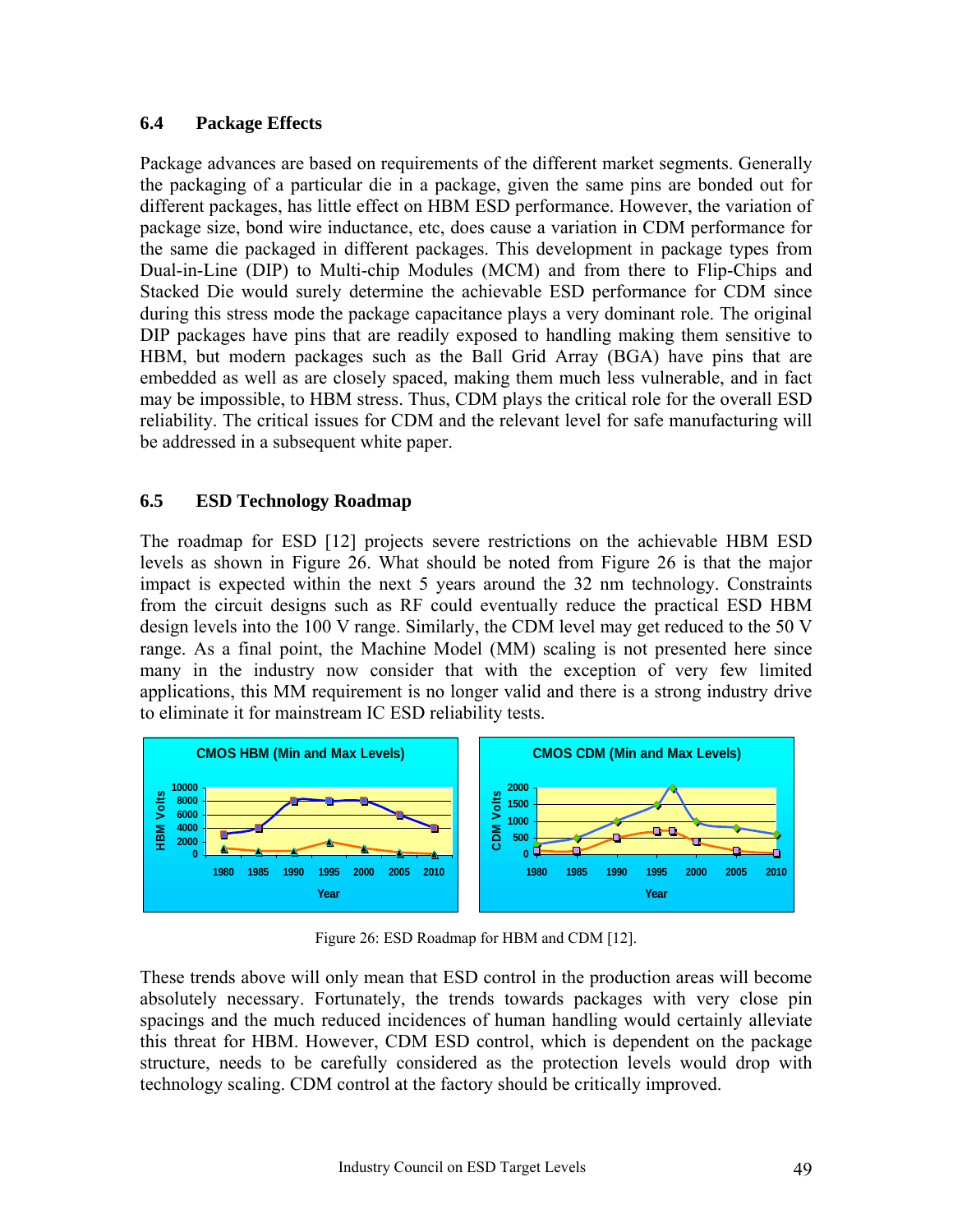This chapter addressed the scaling of IC technologies and the corresponding increased sensitivity of the IC chips to ESD. What has become clear is that the view and strategy of ESD has to be changed. Throughout the electronics industry there have been questions on the validity of the 2 kV HBM requirement given the much better factory controls combined with other factors. There are also questions such as if the MM achieves any additionally meaningful information, and how the real world CDM discharge events can be more accurately represented with improved CDM tests, especially for large packages. ESD will continue to be a major reliability issue and some reasonable protection can be achieved as long as the nature of the threat is more realistically represented. An important objective should be to consider appropriate modification of the ESD target requirements enabling designs to meet the design performance objectives, while maintaining safe ESD target levels that represent today's realistic component ESD environments. Meanwhile, more attention should be paid to the more obvious threats from System IEC, CDE, and TLU as outlined in the ESD Association White Paper [13].

#### **References**

- [1] C. Duvvury and G. Boselli, "ESD and latch-up reliability for nanometer CMOS technologies," IEDM, pp. 933- 936, 2004.
- [2] S. Voldman, "ESD robustness and scaling implications for Aluminum and Copper interconnects in advanced semiconductor technology," ESD Symp. 1997.
- [3] K.H. Oh, K. Banerjee, C. Dvvury and R. Dutton, "Non-uniform conduction induced reverse channel length dependence of ESD reliability for silicided NMOS transistors," IEDM, pp. 341-344, 2002.
- [4] G. Boselli, J. Rodriguez, C. Duvvury, V. Reddy, P.R. Chidambaram and B. Hornung, "Technology scaling effects on the ESD design parameters in sub-100 nm CMOS transistors," IEDM, pp. 507-510, 2003.
- [5] C. Russ, H. Gossner, T. Schultz, N. Chaudhary, K. Schruefer, W. Xiong, A. Marhsall, C. Duvvury and C. Cleavelin, "ESD Evaluation of the emerging MuGFET technology, EOS/ESD Symp. 2005.
- [6] H. Gossner, C. Russ, F. Siegelin, J. Schneider, K. Schruefer, T. Schlutz, C. Duvvury, R. Cleavelin and W. Xiong, "Unique ESD failure mechanisms in a MuGFET technology," IEDM 2006.
- [7] A. Salman, R Gauthier, E. Wu, P. Riess, C. Putnam, M. Muhammad, J. Woo, D. Ioannou, "Electrostatic Discharge induced oxide breakdown characterization in a 0.1 um CMOS technology," IRPS 2002.
- [8] A. Ille, W. Stadler, A. Kerber, T. Pompi, T. Brodbeck, K. Esmark and A. Bravix, "Ultra-thin gate oxide reliability in the ESD time domain," EOS/ESD Symp. pp. 285-294, 2006.
- [9] G. Boselli, J. Rodriguez, C. Duvvury and J. Smith, "Analysis of ESD protection components in 65 nm CMOS technology: scaling perspective and impact on ESD design window," EOS/ESD Symp. 2005.
- [10] A. Jahanzeb, Y. Lin, S. Marum, J. Scichl, and C. Duvvury, "Investigation of device body size on CDM tester peak currents and variability," International ESD Workshop, 2007.
- [11] M. Mergens et al., "Diode- Triggered SCR (DTSCR) for RF-ESD Protection of BiCMOS SiGe and CMOS Ultra-Thin Gate Oxides", IEDM Digest, 2003.
- [12] ESD Association Road Map:<http://www.esda.org/>
- [13] ESD Association White Paper II: Trends in Silicon Technology and ESD Testing, 2006.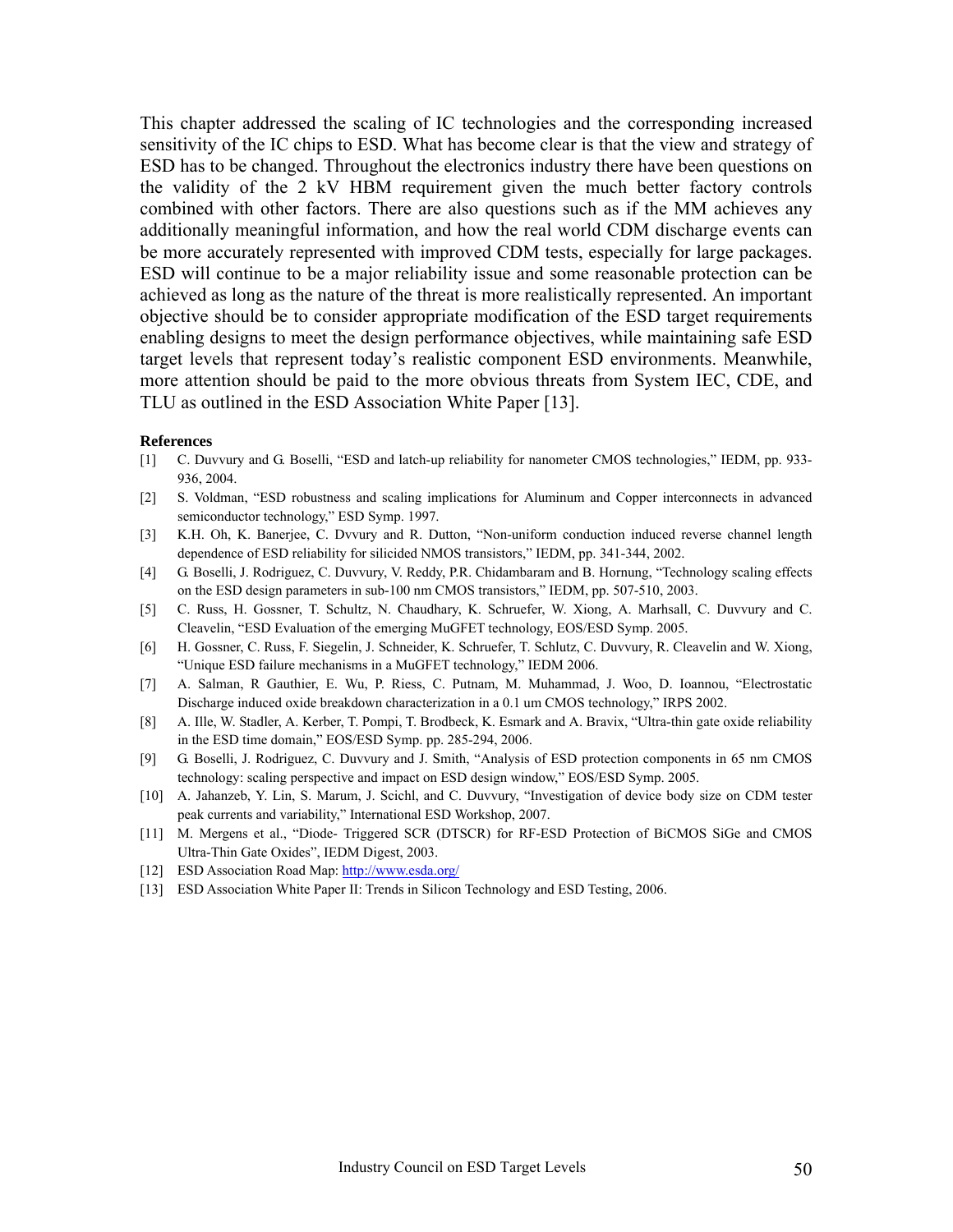### <span id="page-50-0"></span>**Chapter 7: Differences between Component ESD and System Level ESD**

### **Harald Gossner, Infineon**

### **7.1 The History of System Level ESD**

System level ESD tests have their origins back in the 1960s. It was noticed that when people sitting in chairs with castors bumped into a mainframe computer system, the system would have to be reset or unexpected results would occur. As a precaution, mainframe designers developed ESD tools which would simulate this waveform and subjected operating machines to these events. As long as the machine was able to continue to operate, the test was considered successful.

This test was designed to generate noise on the signal line and power planes to ensure that the machine could continue to operate. It was not designed as a destructive test. How the machine handled the noise was resolved in many ways, from system packaging (from circuit board layout to cover design), system architecture (can a system recover from an unexpected signal) to signal to noise ratio tolerance.

As this standard has evolved into IEC 61000-4-2, it has also been extended to more than just mainframe systems. More equipment is now being subjected to this standard including notebook computers, gaming systems and mobile phones. While the standard does require discharge to connector pins, there have been many system level designs that still allowed sensitive devices to exist without problems.

### **7.2 Differences in Component and System Level ESD Stress Models**

Standardized **component level ESD stress test routines** are defined for the qualification of packaged ICs. The tests are designed to reproduce failure signatures observed in the IC component manufacturing environment. **All pins of an IC are stressed** in a large number of stress combinations during these tests. The IC is not powered when the ESD stress is applied. Passing these levels in the qualification is intended to ensure safe manufacturing of the IC in an ESD protected area of an IC manufacturing sites.

System level ESD strongly differs from component level ESD both in testing and resulting failure mechanisms. Both the stress model and the circuit ESD path environment are different between component and system level models. There is no strict correlation between IC level ESD robustness and system level ESD robustness. The procedure for system level ESD testing is described by the IEC 61000-4-2 standard [1].

The system level ESD stress event, which the system level protection has to be designed for, is an ESD discharge to an interface pin of a complete electronic system which is touched or operated by the end-user or during the component replacement outside an ESD protected area. Electro-statically, the environment is uncontrolled and charging levels beyond 10 kV are possible. The waveform of the discharges varies over a wide range of pulse duration and currents. For testing complete systems a very flexible systemdependent set-up is required. This is realized, for example, as a desk top placement of the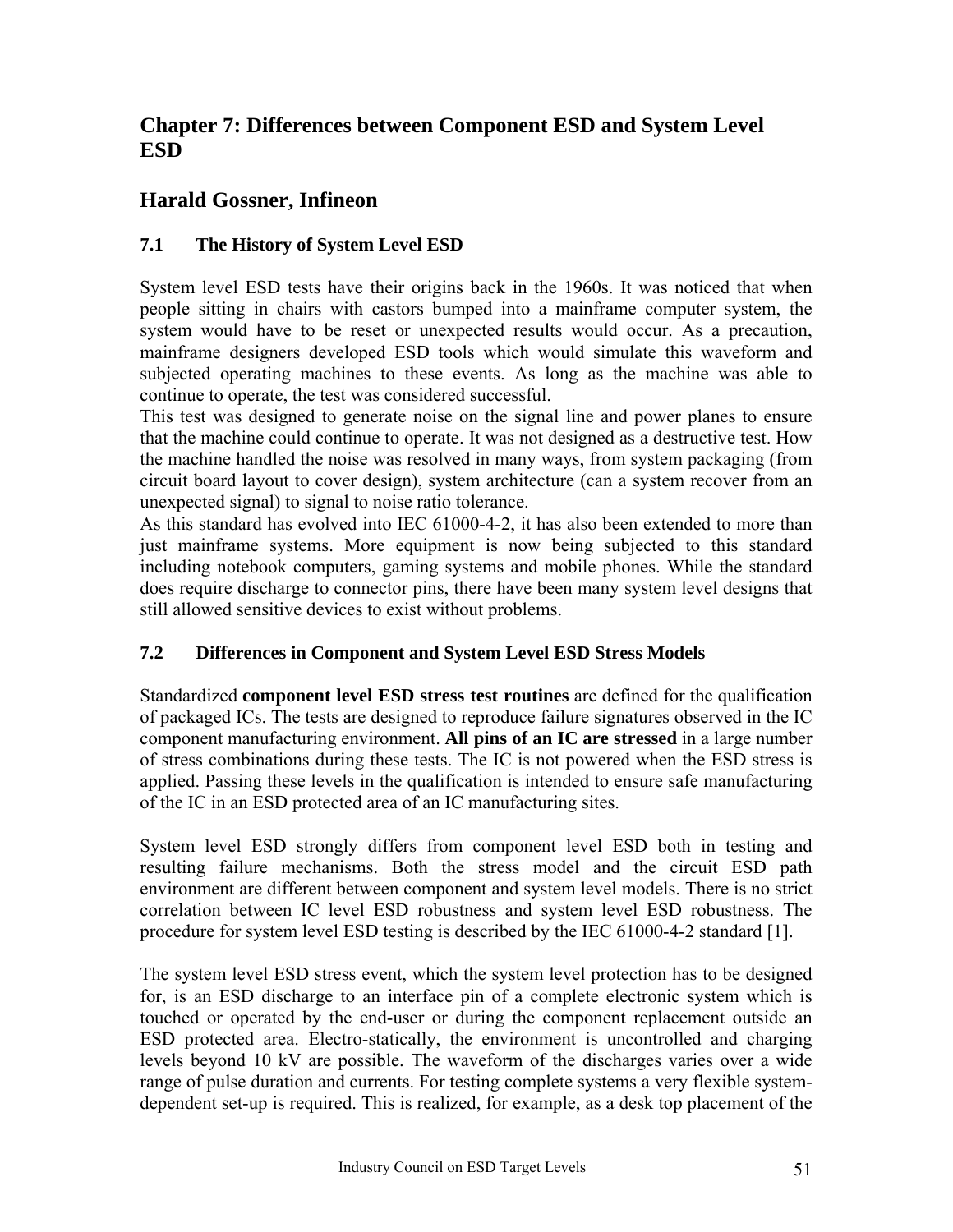system under test and application of the stress pulse by an ESD gun. This method simply cannot be extended to a stand-alone IC test. In general it is not clear which part of the discharge current applied to the system is reaching the IC. It is also known that EMI (radiated emissions) can result from the system level ESD tests which cause unique failures not captured by component level ESD tests.

Apart from this, the testing conditions of a system require the discharge both while the system is powered and without a connection to a supply. Due to this, both functional and destructive system ESD test failures have to be considered differently in comparison to IC component level ESD test failures. For example, in the case of triggering an IC latchup event, functional fails might not lead to a physical failure signature and vanish as soon as the system is reset. Destructive fails often show a larger failure picture compared to component level ESD failures during testing due to higher pulse energy and possible subsequent dc stress in a powered system.

To determine the system level ESD robustness, an application board is required**, where only a few system relevant pins (e.g. pins attached to connectors) are connected to the discharge points and are stressed**. Currently a standardized set-up has been discussed which allows an evaluation of the system level related ESD robustness of an IC using appropriate application boards [2]. Typical target levels for system level ESD tests are 8 kV or 15 kV. The peak currents at these levels may range from 24 Amps to 45 Amps. A comparison of the test parameters is summarized in Table IV.

|                                      | <b>Component level ESD test</b>  | <b>System level ESD Test</b>                           |  |
|--------------------------------------|----------------------------------|--------------------------------------------------------|--|
| <b>Stressed pin group</b>            | Multitude of pin<br>combinations | Few special pins                                       |  |
| <b>Supply</b>                        | Non-powered                      | Powered & non-powered                                  |  |
| <b>Test methodology for</b><br>'HBM' | Standardized                     | Application specific using<br>various discharge models |  |
| <b>Test set-up</b>                   | Commercial tester &<br>sockets   | Application specific board                             |  |
| <b>Typical qualification goal</b>    | $12$ kV HBM                      | $815$ kV                                               |  |
| <b>Corresponding peak</b><br>current | 0.651.3A                         | $>$ 20 A                                               |  |
| <b>Failure signature</b>             | Destructive                      | Functional or destructive                              |  |

Table IV: Comparison of Component level ESD testing according to JEDEC JESD22-A114-B (HBM) and system level ESD testing according to IEC 61000-4-2.

Obviously, pins exposed to system level ESD stress require quite a different protection concept than pins addressing component level ESD to sustain pulse energies orders of magnitude higher than component level ESD. The protection path can be provided at the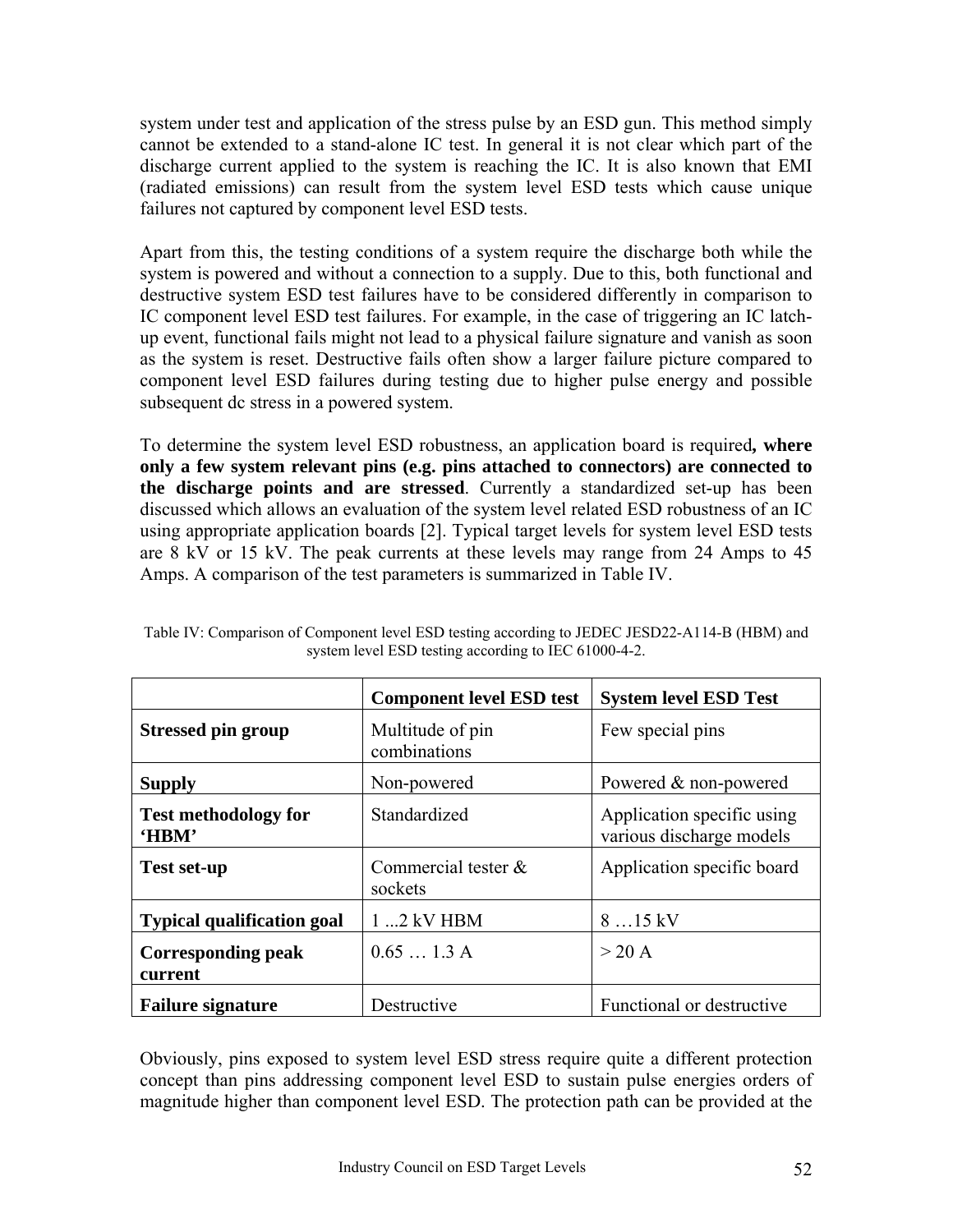printed circuit board level (PCB) (e.g. by transient voltage suppression (TVS) diodes) or at the IC level. Both economical and technical reasons influence the choice of the approach and it usually differs from application to application. If it is implemented on a PCB, it is required that the high current characteristic of the on-chip protection is compliant with the clamping behaviour of the PCB protection. The achievable system level stress fail level is related to the effective resistance of the on-chip current path. If resistance is too low in the voltage regime below the clamping voltage of the protection element on the PCB, the IC will inevitably be destroyed due to the extreme currents provided during the system level discharge.

#### **7.3 Case Studies**

To highlight the fact that there is no direct correlation between system level ESD (IEC) and HBM component level ESD, various case studies are presented. Both cases of products with low HBM ESD qualification levels, perfectly passing IEC tests and cases of products with 2 kV HBM and high CDM and MM qualification levels failing the IEC test are known. The examples show that the assumption that high component level HBM leads to high system level ESD is too simplistic. This does not mean that HBM robustness tests are useless for assessment of the system robustness. However, it has to be applied as pin-specific testing method and has to be accomplished by a high current IV characterization [3]. The standard HBM qualification testing addresses completely different failure mechanisms and can only lead to misinterpretation if compared to system level performance.

A DSP IC processed in a 90 nm technology had several pins passing only 500 V or 1 kV HBM. This IC also passed the IEC system level ESD tests conducted by the customer. The satisfactory IEC system ESD test has improved customer confidence that this DSP is production worthy even if the HBM level is lower.

One product designed in 130 nm technology had 35% of the pins passing below <500 V HBM. It had no handling issues and additionally it passed 8kV IEC (contact method) test by the customer.

Two different IC designs, both with 2000 V component level HBM pass level, showed customer returns. Neither HBM, nor MM nor CDM could reproduce the failure signature. System level ESD testing showed the same failure signature as found in the customer returns. The device degradation already occurred at 50 V IEC pulse stress [4].

One IC processed in 0.35 µm technology passed 1.5 kV HBM at first silicon. The required IEC 61000-4-2 level was achieved at first silicon on the pins exhibiting 1.5 kV HBM. After a redesign, the same pins showed an improved 2 kV HBM level in the component level testing but failed the previously passed IEC level. As explained above, even when the ESD robustness of the modified on-chip ESD protection was improved, the I-V characteristics of the on chip ESD protection were no better at shunting additional current to the external, PCB protection element.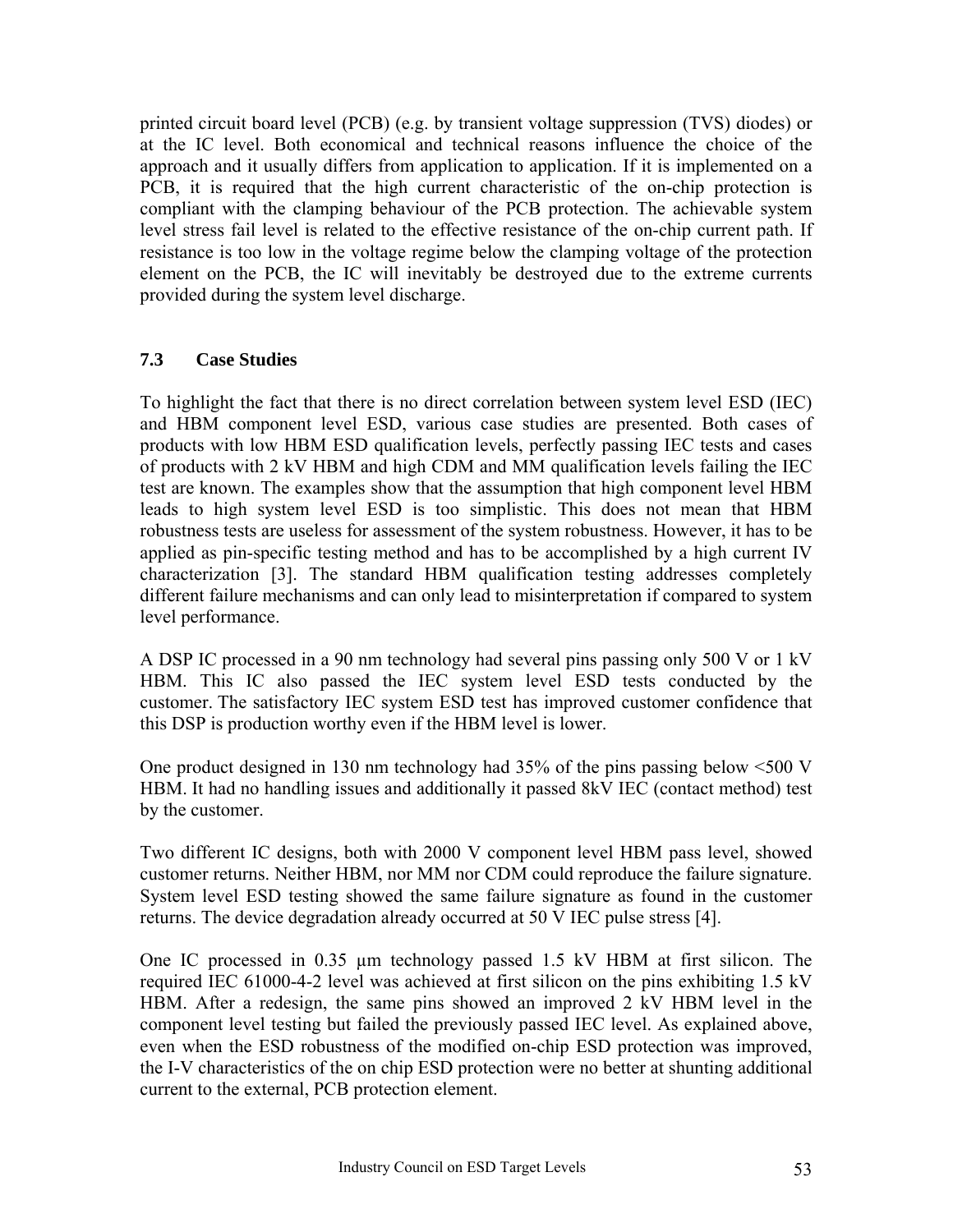#### **7.4 Conclusion**

To achieve high system level ESD protection it is not sufficient to design for high component level HBM ESD values. In a number of cases, this assumption has been proven to be misleading and caused problems. Sufficient system level ESD protection requires a dedicated, pin specific protection development scheme. In many cases, joint design efforts between the IC and printed circuit board (PCB) protection circuitry or at least an adequate IV behaviour of the on-chip protection structure and modelling is required to enable optimization of the protection at the PCB level.

In general**,** system level ESD as well as similar pin specific system discharges like cable discharge (CDE) is considered as the more critical threat for electronic systems [5,6]. Recently, significant effort has been made to address this on the level of IC design and testing [7-11]. However, these are only the first steps done. It is recommended by the Council that IC suppliers and their customers focus on this topic in the future. System level ESD protection is the technical challenge in the field of ESD protection of electronic systems with proven relevance for application at the end customer.

#### **References**

- [1] IEC standard 61000-4-2 edition 1.2, 2001 "EMC Part 4.2: Testing and Measurement Techniques ESD Immunity Test"
- [2] W. Stadler "State-of-the-Art in ESD Standards", Proc. of 1<sup>st</sup> International ESD Workshop, Lake Tahoe, 2007, pp. 127-147, 2007
- [3] W. Stadler, S. Bargstaedt-Franke, T. Brodbeck, R. Gärtner, M. Goroll, H. Gossner, N. Jensen and C. Müller "From the ESD Robustness of Products to the System ESD Robustness", EOSESD Symp., 2004, pp. 67, 2004
- [4] S. Marum, R. Watson, and C. Duvvury, "Effects of Low Level IEC 61000-4-2 Stress on Integrated Circuits" Proc. of 1<sup>st</sup> International ESD Workshop, Lake Tahoe, 2007, pp. 262-273, 2007
- [5] W. Stadler, T. Brodbeck, R. Gärtner and H. Gossner "Cable Discharges into Communication Interfaces", EOSESD Symp., 2006, pp. 144-151, 2006.
- [6] B. Reynolds, M. Muhammad and R. Gauthier , "A Test Method to Determine Cable Discharge Event Sensitivity at the Module Level", Proc. of 1<sup>st</sup> International ESD Workshop, Lake Tahoe, 2007, pp. 252-261, 2007
- [7] T. Smedes, J. Van Zwol, G. De Raad, T. Brodbeck and H. Wolf, "Relations Between System Level ESD and (vf-) TLP", EOSESD Symp., 2006, pp. 136-143, 2006
- [8] N. Lacrampe, F. Caignet, M. Bafleur and N. Nolhier, "VF-TLP based methodology for the prediction of ESD immunity of a PCB", Proc. of 1<sup>st</sup> International ESD Workshop, Lake Tahoe, 2007, pp. 240-251, 2007.
- [9] S. Marum, D. Wang and A. Chadwick "Monitoring Clamp Voltage during IEC 61000-4-2 Stress", Proc. of 1<sup>st</sup> International ESD Workshop, Lake Tahoe, 2007, pp. 450-457, 2007
- [10] J. Barth, J. Richner and L. G. Henry "System Level ESD Radiation Test Far Exceeds Real Human Metal Discharge", Proc. of 1<sup>st</sup> International ESD Workshop, Lake Tahoe, 2007, pp. 467-478, 2007
- [11] J\_H Ko, S\_J Kim, K\_S Im, K-K Jeon, S-J Song, C-S Kim, C-H Jeon, K-T Lee, H-G Kim, I-H Son "Abnormal HBM and MM Stress at Mobile LCD Module by Set-ESD gun", Proc. of 1<sup>st</sup> International ESD Workshop, Lake Tahoe, 2007, pp. 450-457, 2007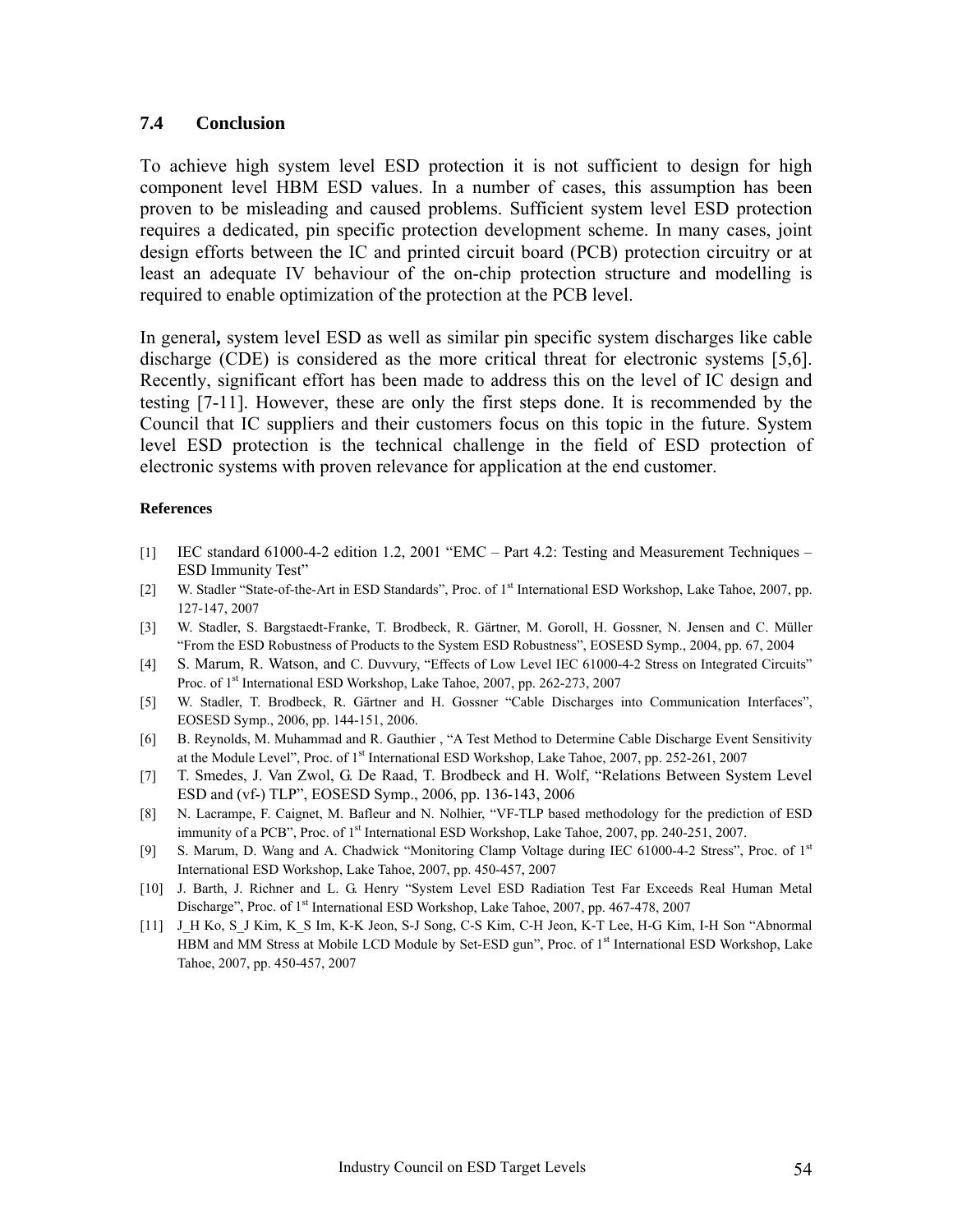### <span id="page-54-0"></span>**Chapter 8: Recommendations for New ESD Target Levels**

### **Reinhold Gaertner, Infineon Harald Gossner, Infineon Charvaka Duvvury, Texas Instruments**

### **8.1 New Realistic Target Levels for HBM and MM**

The preceding chapters have discussed the impact of component level HBM and MM withstand voltages on the capability to manufacture ICs without yield loss and reliability concerns. It has been shown that, for over 20 billion parts shipped by various Council companies, the field return rate was independent of the HBM qualification pass level of the ICs ranging from 500 V to 2 kV. This database includes more than 600 designs covering communication ICs, consumer ICs, discretes, memory products and automotive ICs that have been manufactured and placed onto PCBs at a large number of different sites worldwide over the last 5 years. Therefore the conclusion has been drawn that the overwhelming majority of today's manufacturing sites have ESD control measures in place that ensure safe handling of 500 V HBM parts. This includes the full manufacturing flow from wafer technology to testing, mounting and final placement on printed circuit boards when performed in an ESD protected area.

This experience of robust ESD control measures is seen by all companies contributing data to the Council and confirmed by ESD control companies represented on the Council involved in ESD manufacturing control for these components. As a wide variety of ESD protection circuits are used in these devices, this result can be considered to be independent of the detailed protection circuit concept.

The component level HBM and MM qualification standards are made to ensure safe handling of ICs in ESD protected areas until assembled on a printed circuit board. During this phase of the manufacturing flow, a discharge between any combination of pins of an IC can occur. To guarantee a sufficient level of ESD robustness in later manufacturing steps outside an ESD protected area or even when the final system is handled by the enduser, system level ESD standards have to be applied to the endangered pins which are outside the scope of this white paper.

Based on the data collected and analyzed, **a revised HBM component level qualification target of 1000 V is unanimously recommended by the Council**. This target level includes an appropriate margin to the proven safe level of 500 V HBM. 1000 V HBM correlates to a minimum MM pass level of 30 V, which is fully compliant with existing static control grounding measures addressing MM in the manufacturing environment. Both HBM and MM target values are referring to the currently applicable test standards of ESDA, JEDEC and equivalents of several other standardization bodies. The HBM target is the recommended requirement for products and generally ensures MM robustness for ESD protected areas. Additional testing according to MM, if desired, can always be done as a verification of the expected correlation. All levels above 30 V have margin above the minimum requirement.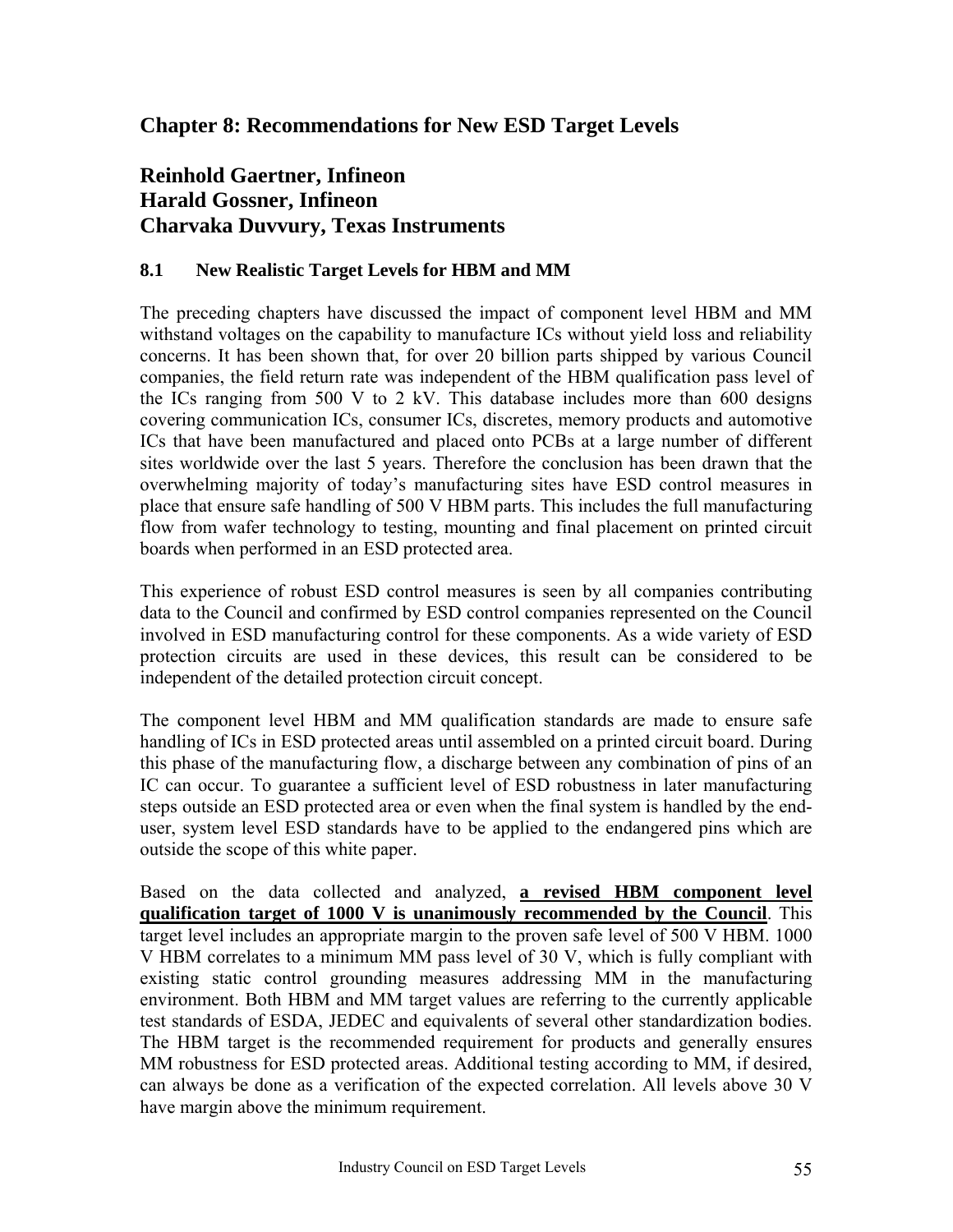Comparing a qualification level of 1000 V to a 2000 V HBM requirement, the industry will benefit from the following factors:

- $\blacksquare$  No change in quality of ICs seen by the customer
- $\blacksquare$  No change in process yield at the manufacturer
- **Faster design cycles of ICs**
- $\blacksquare$  Elimination of many unnecessary design respins
- Gain in average time to market of electronic systems

#### **8.2 Treatment of Special Pins**

Pins which are prone to ESD discharge at the printed circuit board level or in the electronic system handled outside ESD protected areas have to obey system level ESD standards. These are system specific and are not covered by device level tests. Component level ESD tests do not correlate to system level tests. Weak system level ESD has been seen for pins with high HBM levels. The number of IC pins exposed to system level ESD is system specific. For a high pin count IC there are typically only a few pins that need system level requirements.

For a long time the ESD requirement for a subset of pins, e.g. RF pins, has been traded off with operating performance. To account for extreme performance requirements it is foreseen that this will continue in the future.

#### **8.3 Timeframe for Applying New Recommendations**

The data shown in this paper reflects experience with ICs over the last 5 years. The analysis of the ESD handling capability of the manufacturing site is not limited to a special process technology or generation. As such, the recommendation is general and valid for any design developed now or in the future. However, the benefit of applying the new recommendation will be highest for ULSI technologies at 65 nm CMOS and below and complex SoC/SiP designs. In these cases the over-design is in average most expensive (in terms of design resources and die manufacturing / mask cost) and causes the largest delay.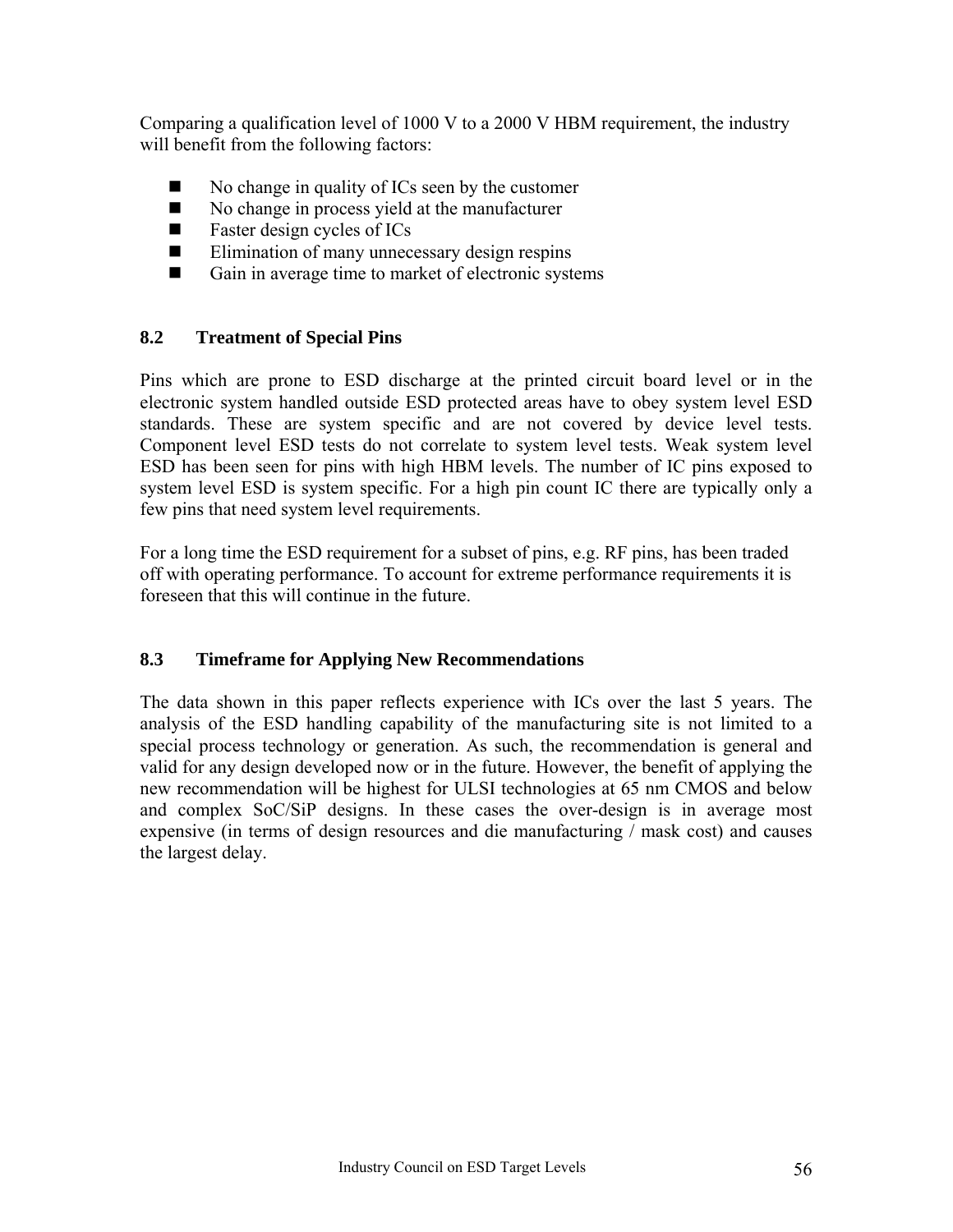#### **8.4 Future Cost of ESD Design**

While we have recommended a component HBM qualification shift from 2 kV to 1 kV, one should further consider the continued "Cost of ESD". As described in Chapter 5, this cost is going up exponentially, burdening the suppliers in delivering the products on time and inconveniencing the customers in receiving products that have the expected performance. These projected cost curves are shown in Figure 27.



# **Supplier/Customer Cost of ESD Protection**

Figure 27: The projected cost of ESD requirements as a function of calendar year and the technology node, comparing current customer requirements versus lower recommended target and safe level requirements for handling in an ESD protected area with basic ESD control measures.

It is obvious that if safe handling only requires, for example 500 V HBM levels, there has been unnecessary cost for the last few years and this trend is expected to continually get much worse if we stay at the existing 2 kV HBM levels. What is also evident is that even if the ESD target levels were to be further reduced to 500 V in the future, the cost of ESD design will still go up, albeit more slowly, because the technology impact will continue to play a significant role. This is one strong argument as to why the Industry Council recommends immediate lowering of the ESD levels independent of the technologies of the products that are in production now. Furthermore, this realistic shift will enable more focused R&D to develop effective ESD protection concepts that can be compatible with the very advanced 32 nm and 22 nm technologies in the near future. Equally important is the much-needed focus in understanding and developing protection for system level ESD tests such as Transient Latchup (TLU) test and the Cable Discharge Event (CDE) test. These very important tests for the IC products in their electronic applications are described in reference [1].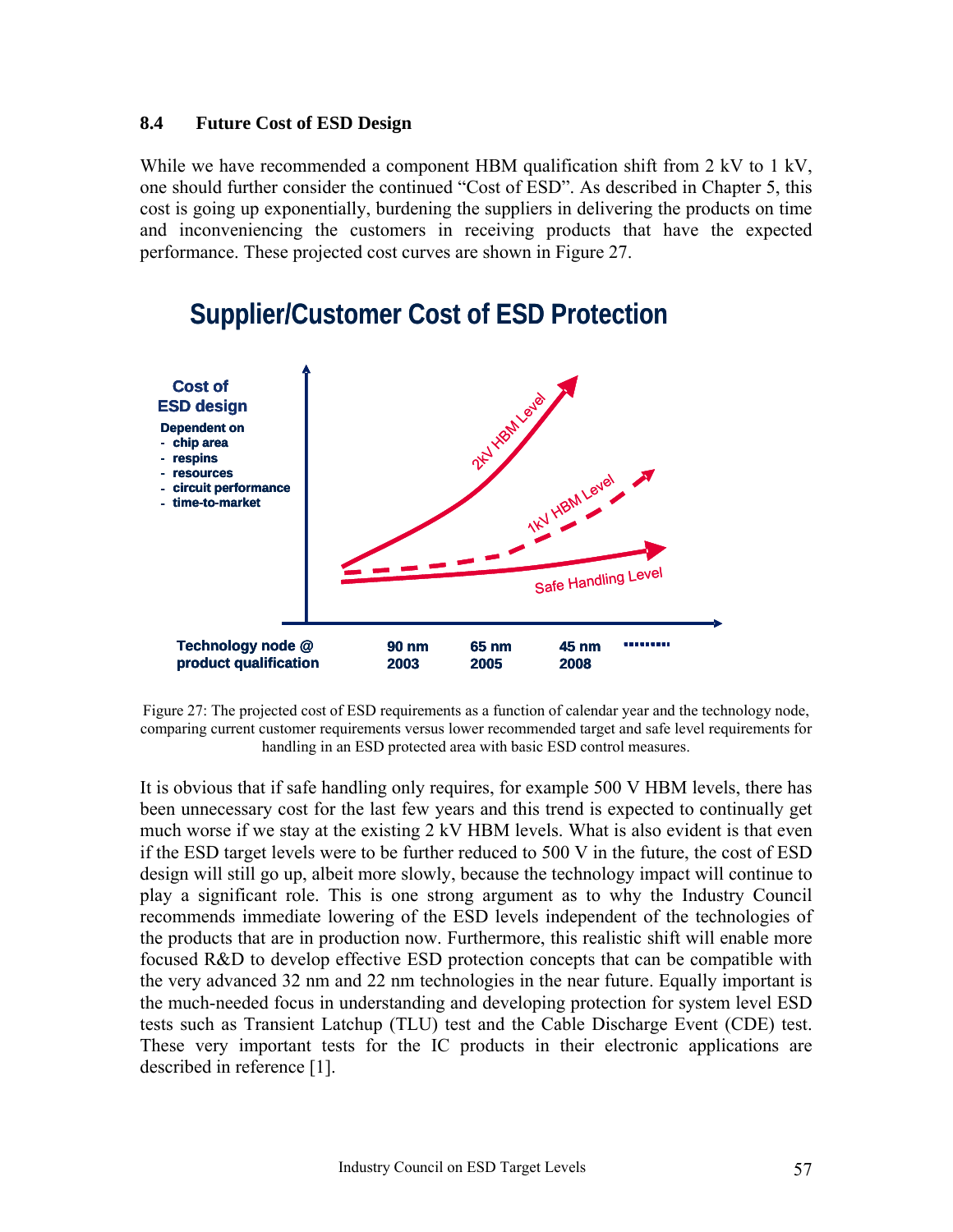#### **8.5 Product ESD Evaluation Criteria**

Following the information given in this document, the Industry Council asks the IC suppliers, IC customers, and the OEM's to consider the true ESD HBM requirements as summarized Table V below.

#### **Supplier to Customer**

With this recommendation in place the ESD negotiation between the customer and the supplier becomes much more realistic and flexible. As specified in the table when a product passes 2 kV it does exceed all the requirements, if it meets 1 kV instead the product is still very safe since it would have margin as stated in Section 8.1. According to this study even if it only passes 500 V HBM the product still meets the requirements adequately and is safe. This minimum HBM level also ensures that 30 V MM is always maintained as illustrated in Chapter 4. Therefore, this should smooth out current misunderstanding between the supplier and the customer, and eliminate a lot of the unnecessary waivers. It should also pave the way for ESD requirements for the advanced technologies that are under development.

#### **Catalogue Products**

Catalogue products are often dealt with multiple customers and therefore a classification with a quantitative number may or may not have much meaning. As we have explained products passing 1 kV or 4kV are just as reliable. Therefore we propose future classification as suggested below to be adopted so that this dubious marketing competition for catalogue parts is eliminated. With this approach, Product X with 4kV HBM exceeds requirements, Product Y with 2 kV HBM exceeds requirements, and Product Z with 1 kV meets requirements with available margin. Thus the marketability of all three products is equally appealing and mutually beneficial to both the customer and the supplier while the true circuit performance specifications remain as the only critical factors for consideration.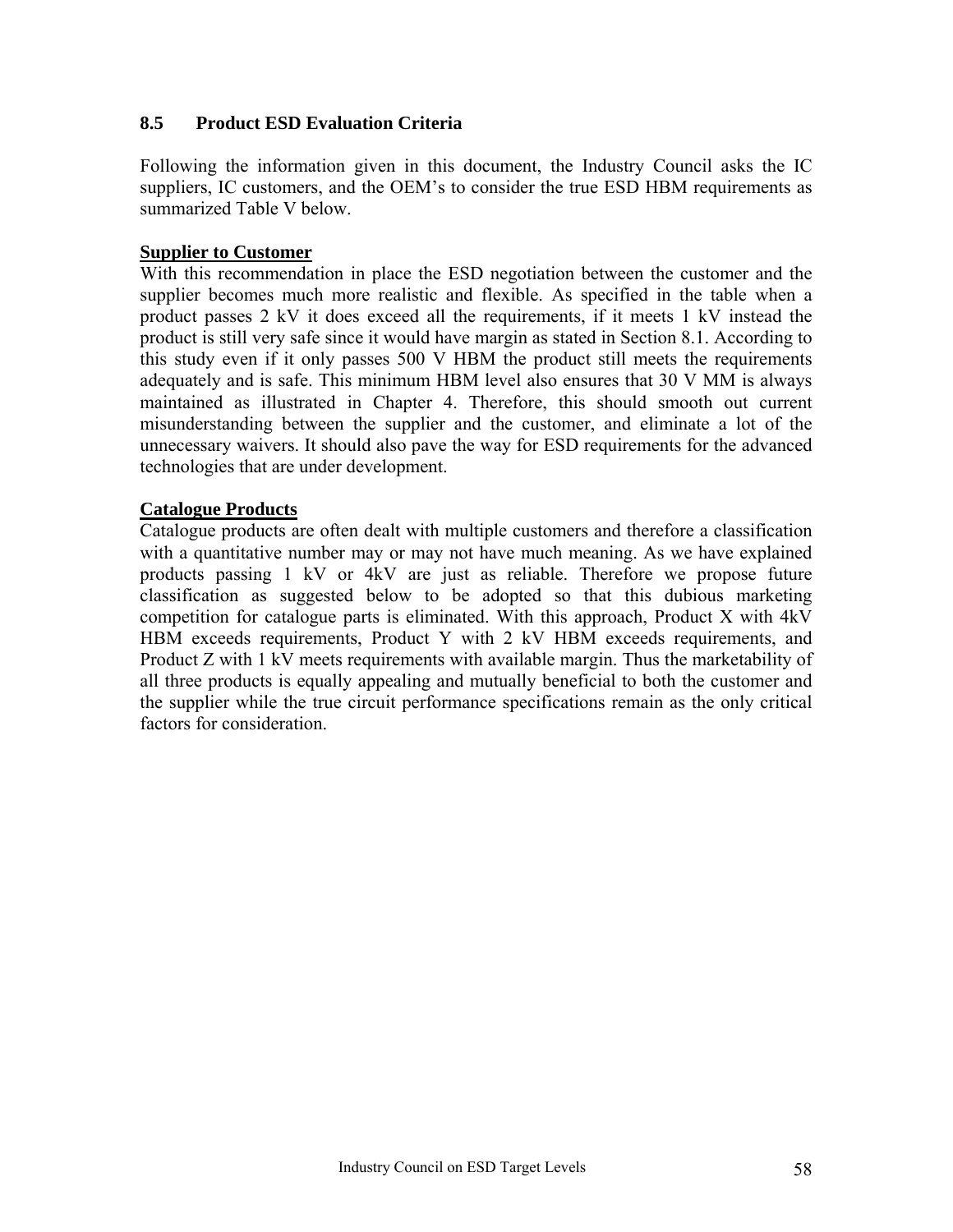| <b>HBM Level</b> | <b>Classification</b>                    | <b>Comment</b>                                                                                  |
|------------------|------------------------------------------|-------------------------------------------------------------------------------------------------|
| <b>2 KV</b>      | <b>Exceeds requirement</b>               | <b>With basic ESD</b><br>control methods                                                        |
| 1 kV             | <b>Meets requirement,</b><br>with margin | <b>With basic ESD</b><br>control methods                                                        |
| 500 V            | <b>Adequately meets</b><br>requirement   | <b>With basic ESD</b><br>control methods                                                        |
| 100 V to <500 V  | <b>Sensitive</b>                         | <b>Requires advanced</b><br><b>ESD control methods</b><br>(ANSI/ESD S20.20 or<br>IEC 61340-5-1) |

### **Summary of ESD HBM Classification**

Table V: Proposed component level ESD targets after testing according to JEDEC JESD22-A114-B (HBM).

Important note: These proposed HBM levels fully ensure that more than sufficient MM robustness (>30 V) is also maintained with basic ESD control methods.

The Council is willing and eager to approach the different standardization bodies to seriously consider implementing these recommendations effective January 2008.

#### **8.6 Looking Forward**

As noted in Table V, products with HBM ESD levels <500 V can also be safely handled but do require advanced ESD control methods such as the ANSI/ESD S20.20 or the IEC 61340-5-1. The cost of such advanced control implementation would only be incremental. Factories and production areas must seriously consider moving towards these methods if they are not already doing so. As we further scale down technologies and develop even faster circuit applications 100 V or 200 V HBM requirement would not be unrealistic within the next 5 years.

Currently, the Industry Council on ESD Target Levels is conducting extensive studies on the required CDM ESD levels for ICs to arrive at a safe CDM target level for components. The results and Council recommendations will be reported as an update to this White Paper currently targeted within the next year.

#### **References**

[1]. White Paper II: Trends in Semiconductor Technology and ESD Testing, ESD Association, http://www.esda.org/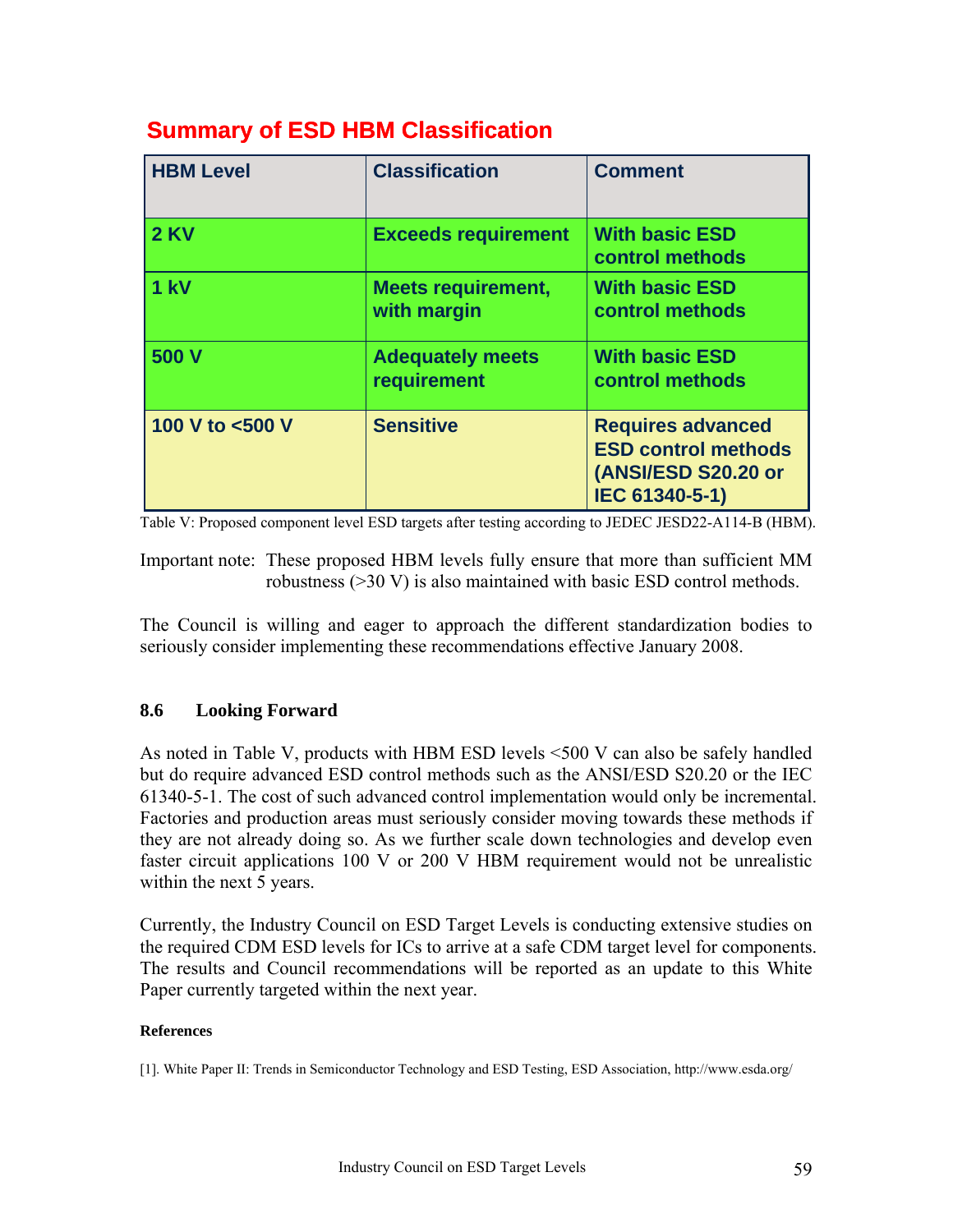#### **Acknowledgement**

The Council members gratefully acknowledge the strong support and encouragement from their respective management in the development of this document.

#### **Email-addresses of core members**

**Colin Bolger, VIA Technologies [ColinBolger@via.com.tw](mailto:ColinBolger@via.com.tw) Brett Carn, Intel [brett.w.carn@intel.com](mailto:brett.w.carn@intel.com) \*Charvaka Duvvury, Chairman [c-duvvury@ti.com](mailto:c-duvvury@ti.com) Texas Instruments Yasuhiro Fukuda, OKI Engineering [fukuda441@oki.com](mailto:fukuda441@oki.com) Reinhold Gaertner, Infineon Robert Gauthier, IBM [rgauthie@us.ibm.com](mailto:rgauthie@us.ibm.com) Ron Gibson, Celestica [rgibson@celestica.com](mailto:rgibson@celestica.com) \*Harald Gossner, Chairman Infineon Hiroyasu Ishizuka, Renesas [ishizuka.hiroyasu@renesas.com](mailto:ishizuka.hiroyasu@renesas.com) Satoshi Isofuku, Tokyo Electronics Trading [isofuku@tet.co.jp](mailto:isofuku@tet.co.jp) Larry Johnson, LSI [Larry.Johnson@lsi.com](mailto:Larry.Johnson@lsi.com) John Kinnear, IBM [kinnear@us.ibm.com](mailto:kinnear@us.ibm.com) Tim Maloney, Intel [timothy.j.maloney@intel.com](mailto:timothy.j.maloney@intel.com) Jim Miller, Freescale [James.W.Miller@freescale.com](mailto:James.W.Miller@freescale.com) Homi Nariman, AMD [homi.nariman@amd.com](mailto:homi.nariman@amd.com) Alan Righter, Analog Devices [Alan.Righter@analog.com](mailto:Alan.Righter@analog.com) Theo Smedes, NXP Semiconductors [theo.smedes@nxp.com](mailto:theo.smedes@nxp.com) Arnie Steinman, MKS Ion Systems [asteinman@ion.com](mailto:asteinman@ion.com) Teruo Suzuki, Fujitsu [suzuki\\_teruo@fvd.fujitsu.com](mailto:suzuki_teruo@fvd.fujitsu.com) Benjamin Van Camp, Sarnoff Europe [bvancamp@sarnoffeurope.com](mailto:bvancamp@sarnoffeurope.com)**